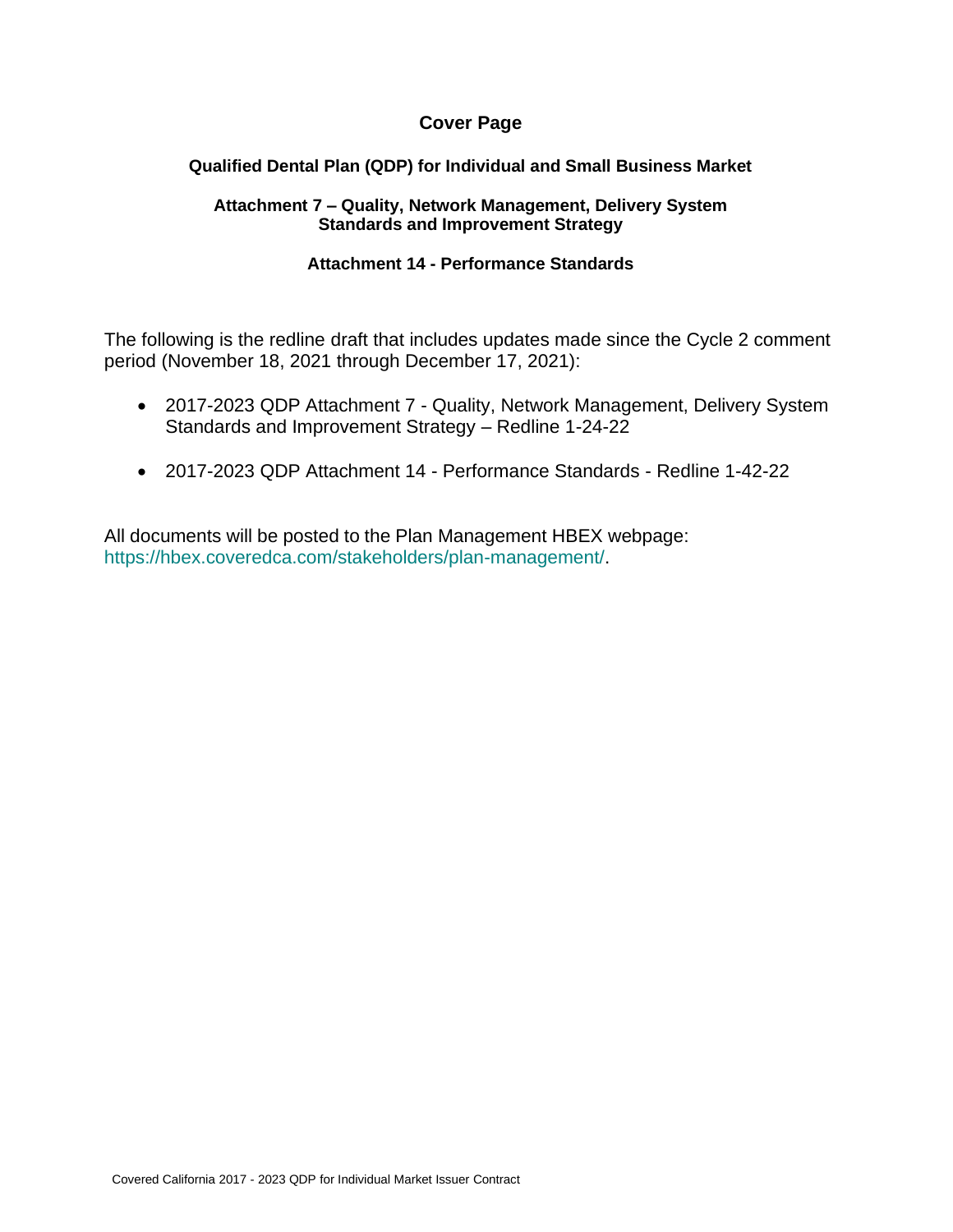# **Attachment 7 to Covered California 2017 – 2023 Individual Market QDP Issuer Contract: Quality, Network Management, Delivery System Standards and Improvement Strategy**

#### **PROMOTING HIGHER QUALITY AND BETTER VALUE**

Covered California's framework for holding Dental Insurance Issuers accountable for quality care and delivery system reform seeks to lower costs, improve quality and health outcomes, and promote health equity, while ensuring a good choice of dental plans for consumers. Covered California and Contractor recognize that promoting better quality and value will be contingent upon smooth implementation and large enrollment in Covered California. Dental Insurance Issuers contracting with Covered California to offer Qualified Dental Plans (QDP) are integral to Covered California achieving its mission.

*The mission of Covered California is to increase the number of insured Californians, improve health care quality, lower costs, and reduce health disparities through an innovative, competitive marketplace that empowers consumers to choose the health plan and Providers that give them the best value.*

By entering into an Agreement with Covered California, the Contractor agrees to work with Covered California to develop and implement policies and practices that will promote quality and health equity, and lower costs for the Contractor's California membership. This Quality, Network Management, Delivery System Standards and Improvement Strategy is designed to hold QDP Issuers accountable for ensuring that Covered California Enrollees receive high-quality, equitable care, while QDP Issuers work to improve the healthcare delivery system and reduce costs.

All QDP Issuers have the opportunity to take a leading role in helping Covered California support models of care that promote the vision of the Affordable Care Act and meet consumer needs and expectations. The Contractor and Covered California can promote improvements in the entire healthcare delivery system. This focus will require both Covered California and Contractor to coordinate with and promote alignment with other purchasers, organizations, and groups that seek to deliver better care and higher value. By entering into this Agreement, Contractor affirms its commitment to be an active and engaged partner with Covered California and to work collaboratively to define and implement additional initiatives and programs to continuously improve quality, equity, and value.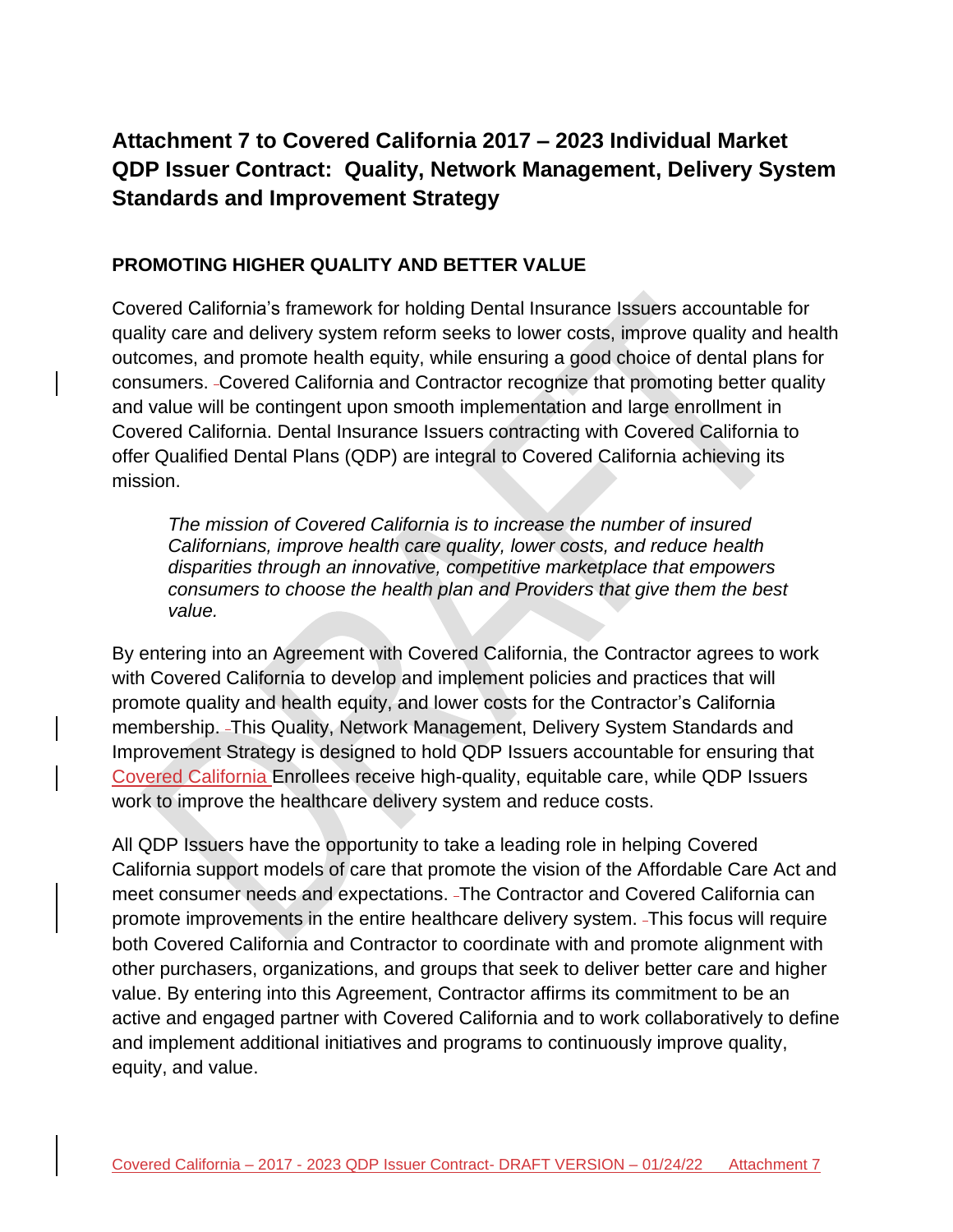In addition, Covered California expects all QDP Issuers to balance the need for accountability and transparency at the provider-level with the need to reduce administrative burden on providers as much as possible. For there to be a meaningful impact on overall healthcare cost and quality, solutions and successes need to be sustainable, scalable and expand beyond local markets or specific groups of individuals. Covered California expects its QDP Issuers to support their providers to engage in a culture of continuous quality and value improvement, which will benefit both Covered California Enrollees and the QDP Issuer's entire California membership.

The Contractor shall comply with the requirements in this Agreement by January 1, 2023 unless otherwise specified.

This Attachment 7 contains numerous reports that will be required as part of the annual certification and contracting process with QDP Issuers. Contractor shall submit all required reports as defined in this Attachment 7 and listed in the annual "Contract Reporting Requirements" table found on Covered California's Extranet site: (Plan Home, in the Resources folder, Contract Reporting Compliance subfolder). This information will be used for negotiation and evaluation purposes regarding any extension of this Agreement and will be reported as requested in the annual application for certification.

Covered California will use information on cost, quality, and disparities provided by Contractor to evaluate and publicly report both QDP Issuer performance and its impact on the healthcare delivery system and health coverage in California.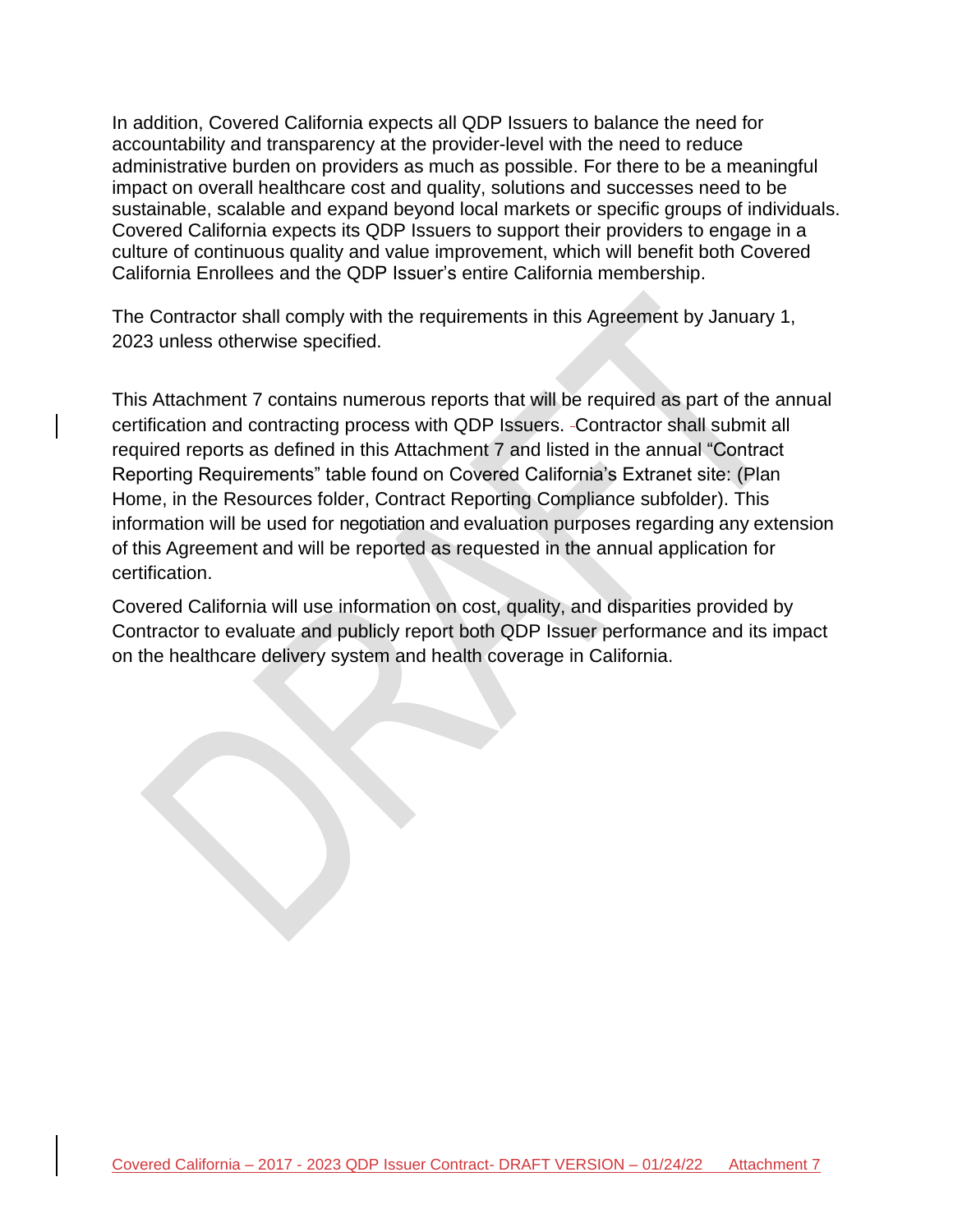# **Article 1. Improving Care, Promoting Better Health and Lowering Costs**

**1.01 Coordination and Cooperation.** Contractor and Covered California agree that the Quality, Network Management and Delivery System Standards serve as a starting point for what must be ongoing, refined, and expanded efforts to promote improvements in care for Covered California Enrollees and across Contractor's California members. Improving and building on these efforts to improve oral health care and reduce administrative burdens will require active partnership between both Covered California and the Contractor, but also with Providers, consumers, and other important stakeholders.

1) Covered California shall facilitate ongoing discussions with the Contractor and other stakeholders through the Covered California's Plan Management and Delivery System Reform Advisory Group, Dental Technical Workgroup, and through other forums as may be appropriate to work with Contractors to assess the elements of this section and their impact, and ways to improve upon them, on:

- (a) Covered California Enrollees and other consumers;
- (b) Providers in terms of burden, changes in payment and rewarding the Triple Aim of improving care, promoting better health, and lowering costs; and
- (c) Contractors in terms of the burden of reporting, participating in quality or delivery system efforts.

2) The Contractor agrees to participate in the Covered California advisory and planning processes, including but not limited to participating in the Plan Management and Delivery System Reform Advisory Group and Dental Technical Workgroup.

**1.02 Participation in Collaborative Quality Initiatives.** Covered California and Contractor will collaboratively identify and evaluate the most effective programs for improving care for Covered California Enrollees, and Covered California and Contractor may consider participation by Contractor as a requirement for future certification.

**1.03 Reducing Health Disparities and Assuring Health Equity.** Covered California and the Contractor recognize that promoting better health requires a focus on addressing health disparities and health equity. -Because of this, Contractor agrees to work with Covered California to identify strategies that will address health disparities in meaningful and measurable ways. This shall include: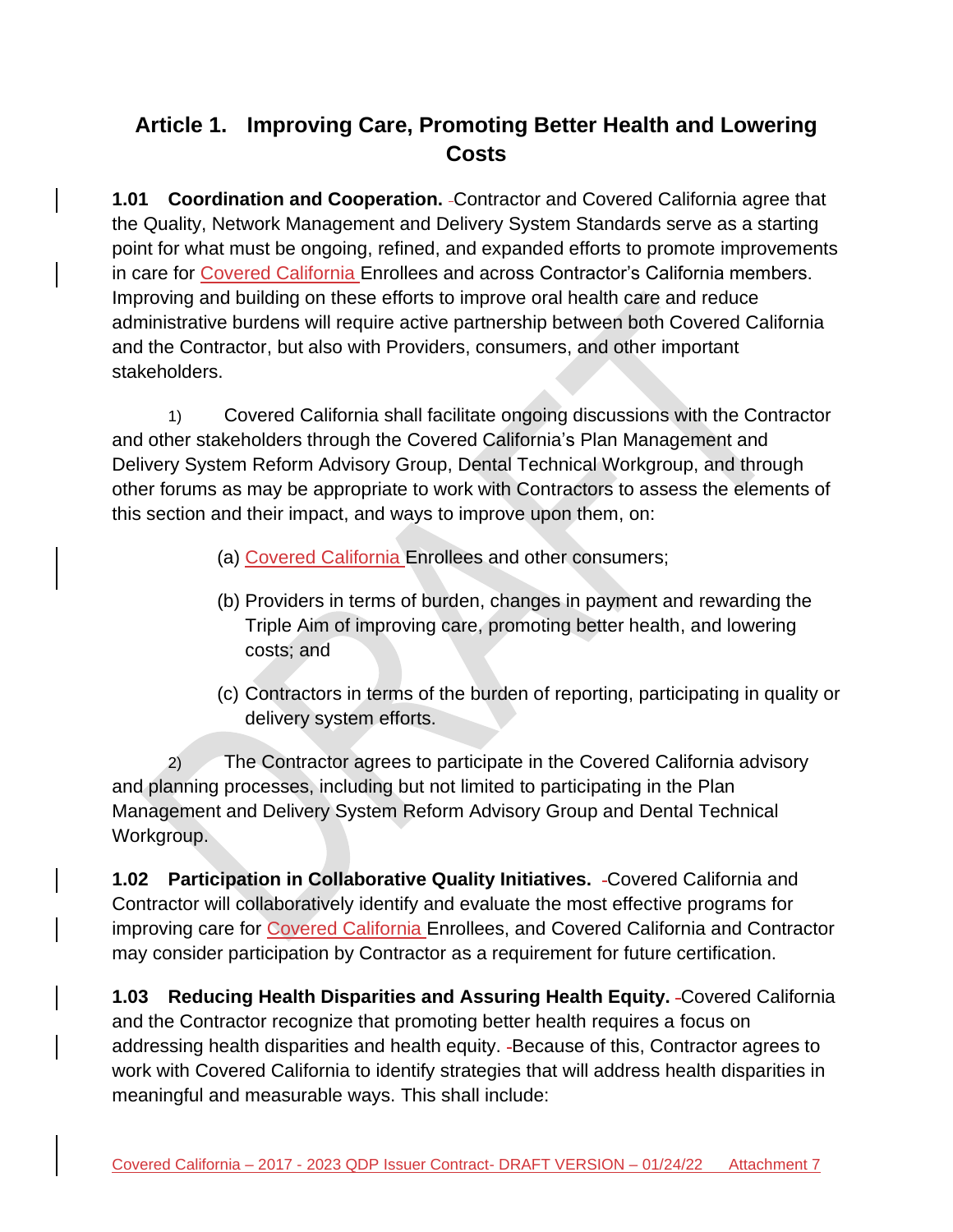1) Participating in Covered California workgroups and forums to share strategies and tactics that are particularly effective;

2) Working with Covered California to determine how data can best be collected and used to support improving oral health equity including the extent to which data might be better collected by Covered California or the Contractor and how to assure that the collection and sharing of data is sensitive to Covered California Enrollees' preferences. In working with Covered California, Contractor agrees to report how it plans to collect and use data on demographic characteristics, including but not limited to:

- (i) Age
- (ii) Race
- (iii) Ethnicity
- (iv) Gender
- (v) Primary language
- (vi) Disability status

 3) For Measurement Year 2023, the Contractor must demonstrate capture of self-identification of race and ethnicity data for Covered California Enrollees by including a valid race and ethnicity attribute for in its Healthcare Evidence Initiative (HEI) data submissions.

The Contractor must engage with Covered California to review its race and ethnicity data for its Covered California and off-Exchange members for Measurement Year 2023.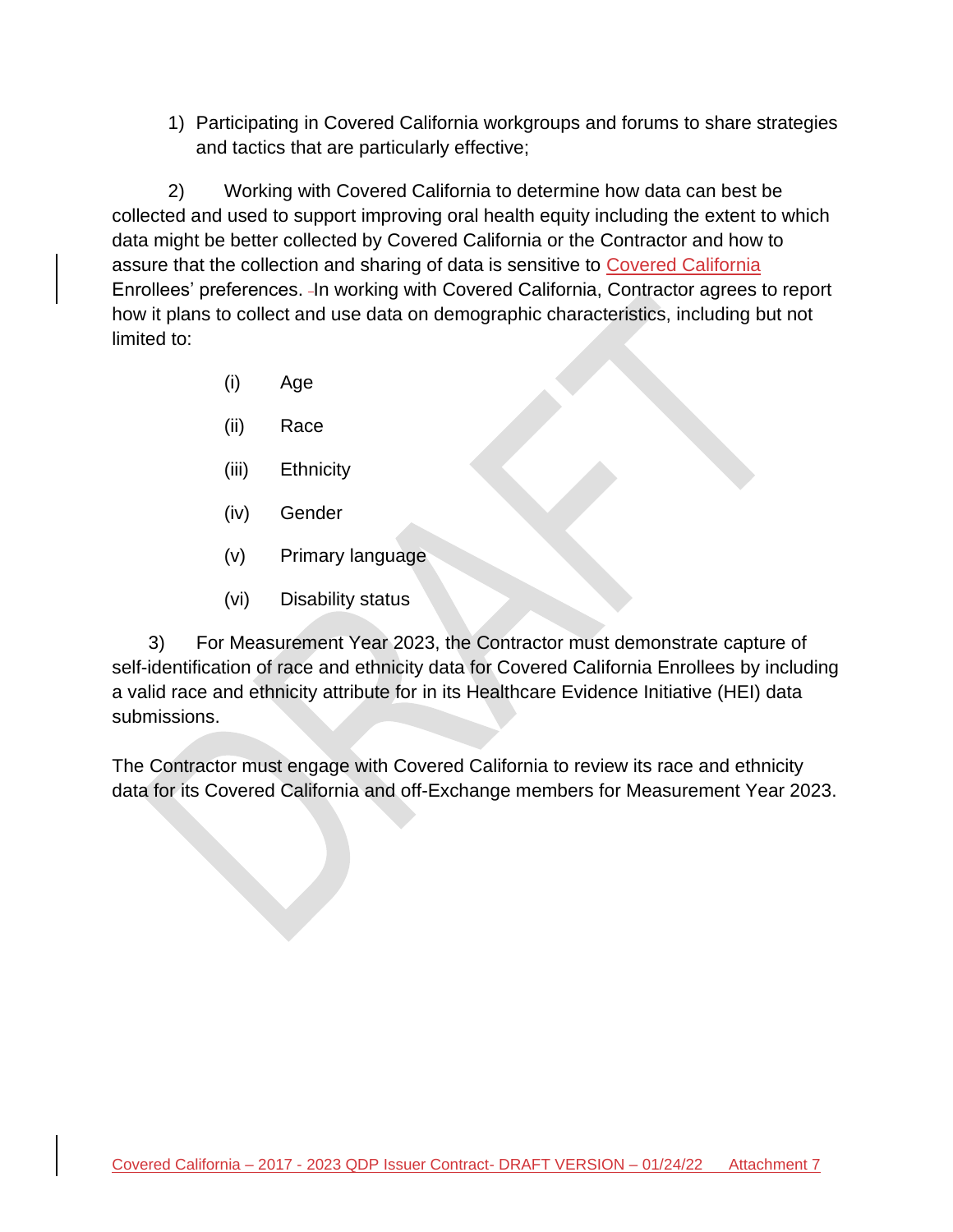# **Article 2. Provision and Use of Data and Information for Quality of Care**

**2.01 Dental Utilization Reporting.** -Contractor shall submit to Covered California dental utilization data to include the measure numerator, denominator and rate for the required measure set. Covered California reserves the right to use the Contractorreported measures scores to construct Contractor summary quality ratings that Covered California may use for such purposes as Covered California's plan oversight management.

## **2.02 Data Submission**

**2.02.1** Covered California and the Contractor recognize the importance of submitting timely and appropriate data for use in improving quality of care.

**2.02.2** Contractor must comply with the following data submission requirements:

- 1) General Data Submission Requirements
	- (a) California law requires Contractor to provide Covered California with information on cost, quality, and disparities to evaluate the impact of Covered California on the health delivery system and health coverage in California...
	- (b) California law requires Contractor to provide Covered California with data needed to conduct audits, investigations, inspections, evaluations, analyses, and other activities needed to oversee the operation of Covered California, which may include financial and other data pertaining to Covered California's oversight obligations. California law further specifies that any such data shall be provided in a form, manner, and frequency specified by Covered California.
	- (c) The Contractor is required to provide Healthcare Evidence Initiative Data ("HEI Data") that may include, but need not be limited to, data and other information pertaining to quality measures affecting enrollee Enrollee health and improvements in healthcare care coordination and patient safety. This data may likewise include enrollee Enrollee claims and encounter data needed to monitor compliance with applicable provisions of this Agreement pertaining to improvements in health equity and disparity reductions, performance improvement strategies, individual payment methods, as well as enrolleeEnrollee-specific financial data needed to evaluate enrollee-Enrollee costs and utilization experiences.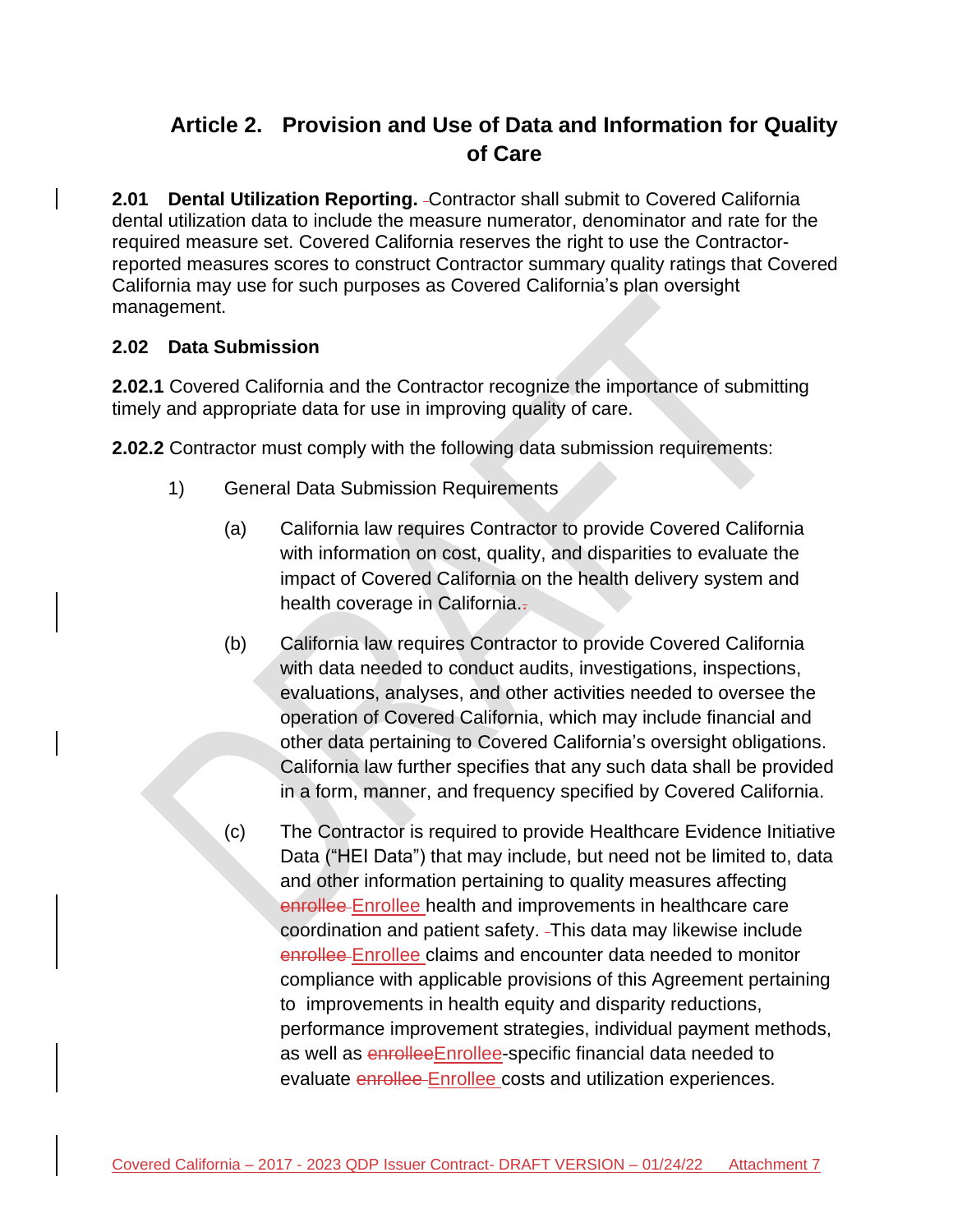Covered California agrees to use HEI Data for only those purposes authorized by applicable law.

- (d) The Parties mutually agree and acknowledge that financial and other data needed to evaluate Enrollee costs and utilization experiences shall include, but need not be limited to, information pertaining to contracted provider reimbursement rates and historical data as required by applicable California law.
- (e) Covered California may, in its sole discretion, require that certain HEI Data submissions be transmitted to Covered California through a vendor (herein, "HEI Vendor") which will have any and all legal authority to receive and collect such data on Covered California's behalf. Notwithstanding the foregoing, the parties mutually agree and acknowledge that the form, manner, and frequency wherein Covered California may require the submission of HEI Data may, in Covered California's discretion, require the use of alternative methods for the submission of any such data. -Such alternative methods may include but need not be limited to data provided indirectly through an alternative vendor or directly to Covered California either via the terms of this Agreement or the certification process for Covered California participation. Covered California will provide Contractor with sufficient notice of any such alternative method.
- 2) Healthcare Evidence Initiative Vendor (HEI Vendor)
	- (a) Covered California represents and warrants that any HEI Vendor which, in its sole discretion, Covered California should contract with to assist with its oversight functions and activities shall have any and all legal authority to provide any and such assistance, including but not limited to the authority to collect, store, and process HEI Data subject to this Agreement.
	- (b) The parties acknowledge that any such HEI Vendor shall be retained by and work solely with Covered California and that Covered California shall be responsible for HEI Vendor's protection, use and disclosure of any such HEI Data.
	- (c) Notwithstanding the foregoing, Covered California acknowledges and agrees that disclosures of HEI Data to HEI Vendor or to Covered California shall at all times be subject to conditions or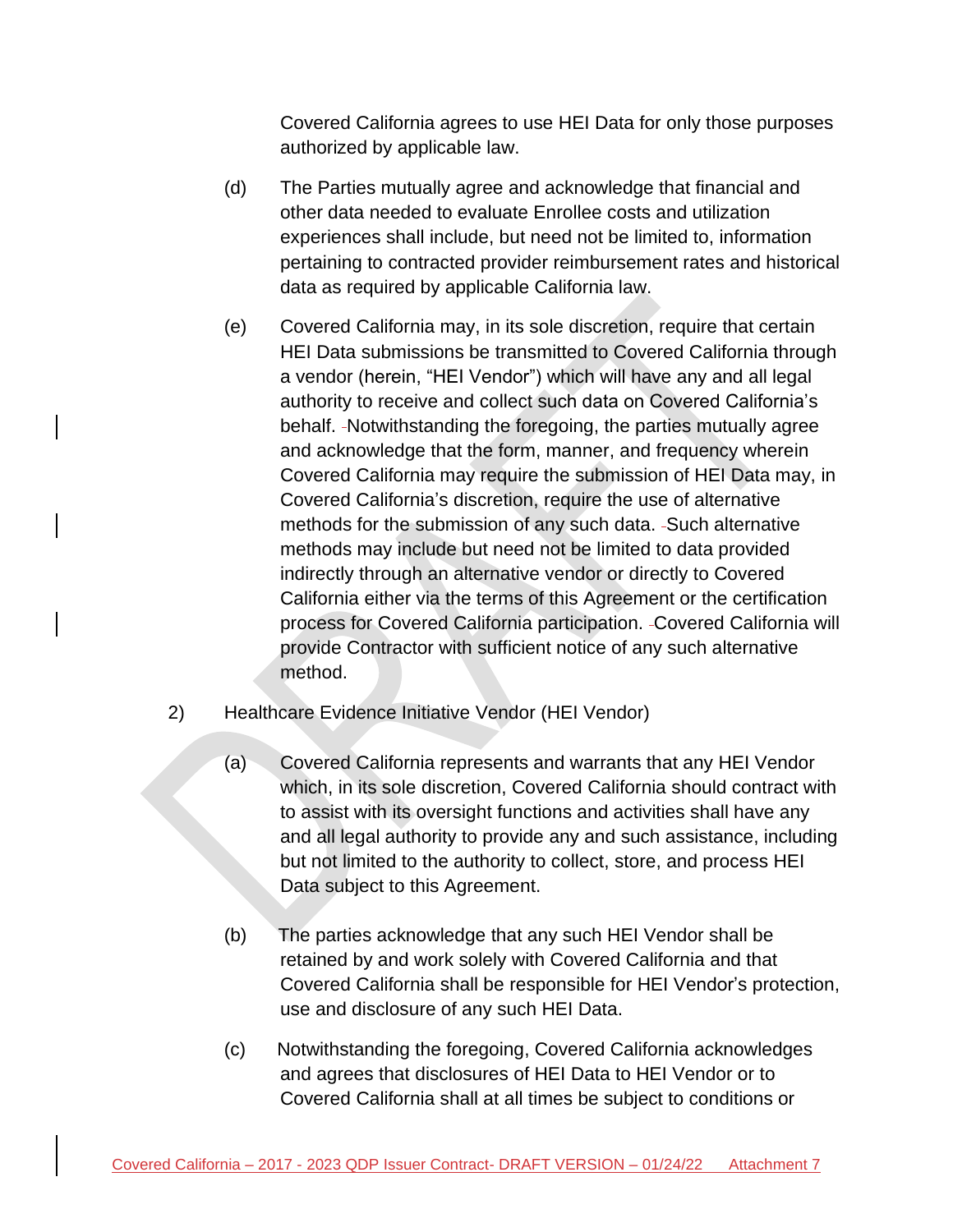requirements imposed under applicable federal or California State law.

- 3) HEI Vendor Designation
	- (a) Should Covered California terminate its contract with its thencurrent HEI Vendor, Covered California shall provide Contractor with at least thirty (30) days' written notice in advance of the effective date of such termination.
	- (b) Upon receipt of the aforementioned written notice from Covered California, the Contractor shall terminate any applicable datasharing agreement it may have with Covered California's thencurrent HEI Vendor and shall discontinue the provision of HEI Data to Covered California's then-current HEI Vendor.
- 4) Covered California shall notify Contractor of the selection of an alternative HEI Vendor as soon as reasonably practicable and the parties shall at all times cooperate in good faith to ensure the timely transition to the new HEI Vendor.
- 5) HIPAA Privacy Rule
	- (a) PHI Disclosures Required by California law:
		- i) California law requires the Contractor to provide HEI Data in a form, manner, and frequency determined by Covered California. Covered California has retained and designated HEI Vendor to collect and receive certain HEI Data information on its behalf.
		- ii) Accordingly, the parties mutually agree and acknowledge that the disclosure of any HEI Data to Covered California or to HEI Vendor which represents PHI is permissible and consistent with applicable provisions of the HIPAA Privacy Rule which permit Contractor to disclose PHI when such disclosures are required by law (45 CFR §164.512(a)(1)).
	- (b) PHI Disclosures For Health Oversight Activities:
		- i) The parties mutually agree and acknowledge that applicable California law (CA Gov Code §100503.8) requires Contractor to provide Covered California with HEI Data for the purpose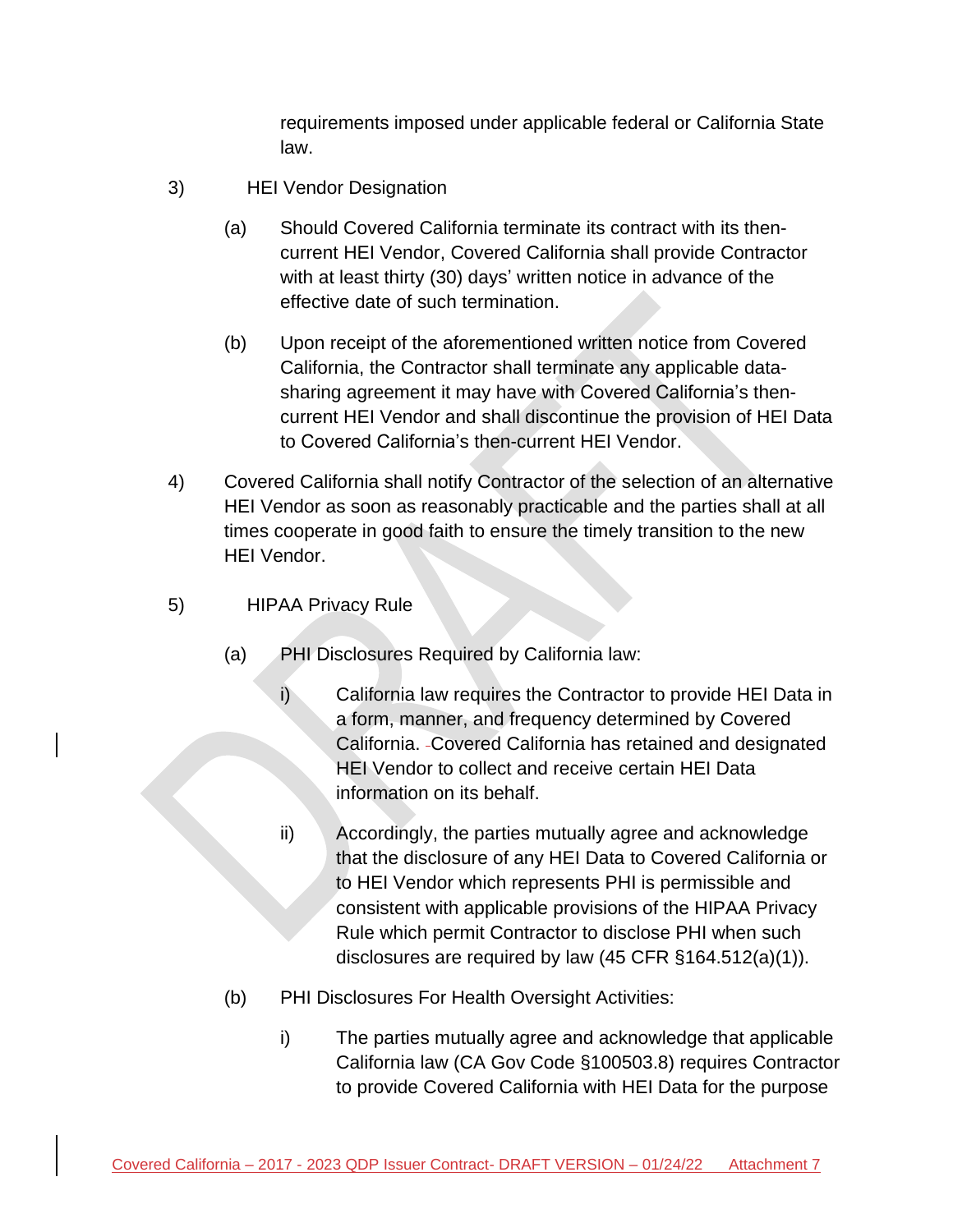of engaging in health oversight activities and declares Covered California to be a health oversight agency for purposes of the HIPAA Privacy Rule (CA Gov Code §100503.8).

- ii) The HIPAA Privacy Rule defines a "health oversight agency" to consist of a person or entity acting under a legal grant of authority from a health oversight agency (45 CFR §164.501) and HEI Vendor has been granted legal authority to collect and receive HEI Data from Contractor on Covered California's behalf.
- iii) Accordingly, the parties mutually acknowledge and agree that the provision of any HEI Data by Contractor to Covered California or HEI Vendor which represents PHI is permissible under applicable provisions of the HIPAA Privacy Rule which permit the disclosure of PHI for health oversight purposes (45 CFR §164.512(d).
- (c) Publication of Data and Public Records Act Disclosures
	- i) The Contractor acknowledges that Covered California intends to publish certain HEI Data provided by the Contractor pertaining to its cost reduction efforts, quality improvements, and disparity reductions.
	- ii) Notwithstanding the foregoing, the parties mutually acknowledge and agree that data shall at all times be disclosed in a manner which protects the Personal Information (as that term is defined by the California Information Privacy Act) of the Contractor's Enrollees or prospective enrolleesEnrollees.
	- iii) The parties further acknowledge and agree that records which reveal contracted rates paid by the Contractor to health care providers, as well as any enrollee Enrollee cost share, claims or encounter data, cost detail, or information pertaining to enrollee Enrollee payment methods, which can be used to determine contracted rates paid by the Contractor to health care providers shall not at any time be subject to public disclosure and shall at all times be deemed to be exempt from compulsory disclosure under the Public Records Act. Accordingly, Covered California shall take all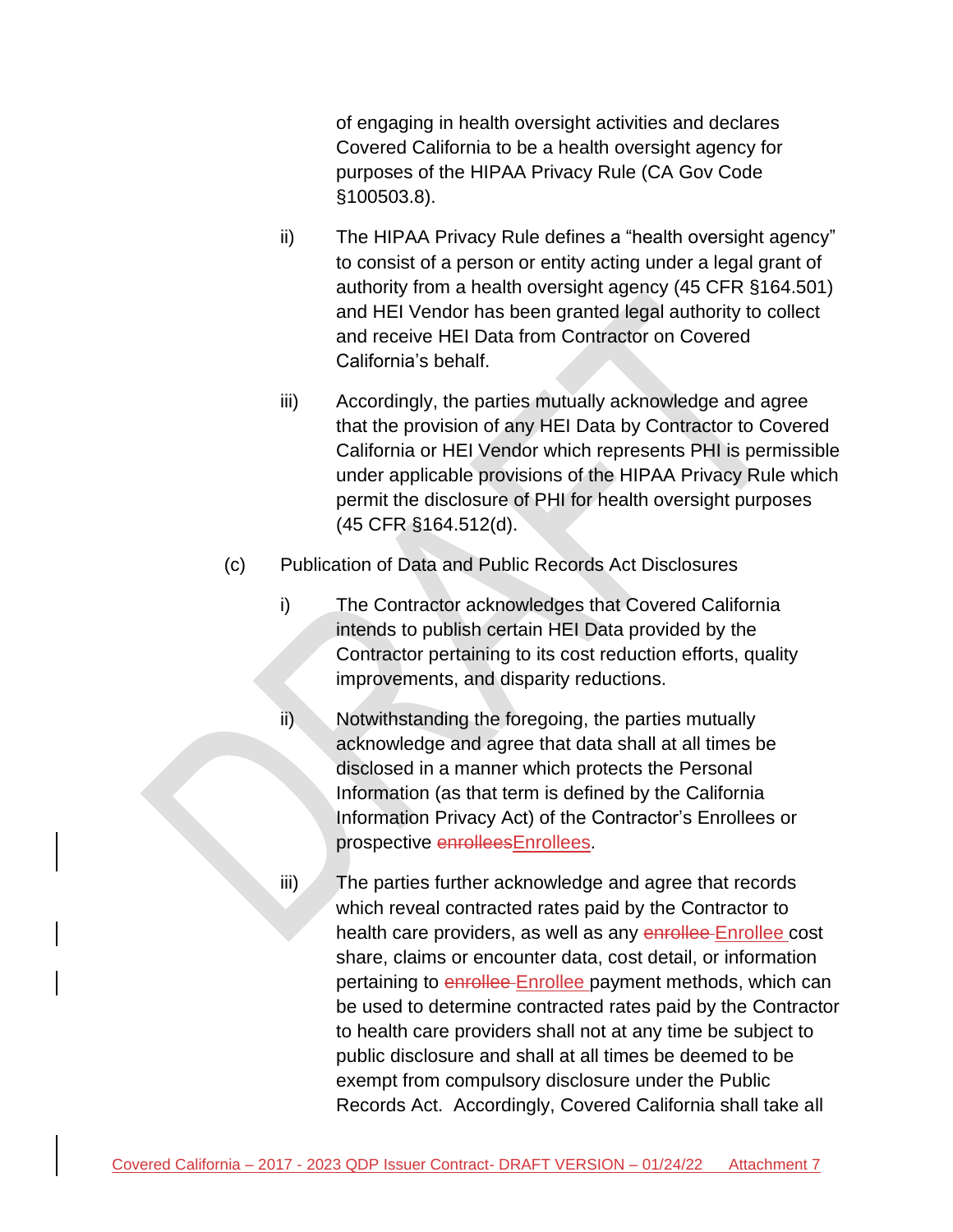reasonable steps necessary to ensure such records are not publicly disclosed.

#### **2.03** Quality and Delivery System Reform Reporting

Contractor will be required to respond to questions identified and required by Covered California in the annual certification application related to quality and delivery system reform requirements in this Attachment 7.

Such information will be used by Covered California to evaluate Contractor's performance under the terms of the Quality, Network Management, Delivery System Standards and Improvement Strategy and in connection with the evaluation regarding any extension of this Agreement and the certification process for subsequent years. The timing, nature and extent of such responses will be established by Covered California based on its evaluation of various quality-related factors.

### **2.04** Data Measurement Specifications

Contractor shall report metrics specified herein, as specified, and as requested by Covered California. Covered California and Contractor agree to work collaboratively during the term of this Agreement to enhance the data specifications and further define the requirements.

## **2.05 Determining Covered California Enrollee Health Status and Use**

**of Risk Assessments**. Contractor shall demonstrate the capacity and systems to collect, maintain, and use individual information about Covered California Plan Enrollees' oral health status and behaviors in order to promote better oral health and to better manage Covered California Enrollees' oral health conditions. Contractor shall demonstrate the use of Risk Assessment to identify members in need of dental treatment services including but not limited to preventive and diagnostic services.

To the extent the Contractor uses or relies upon Risk Assessments to determine oral health status, Contractor shall offer, upon initial enrollment and on a regular basis thereafter, a Risk Assessment to all Covered California Plan Enrollees, including those Covered California Plan Enrollees that have previously completed such an assessment. If a Risk Assessment tool is used, it is recommended that the Contractor select a tool that adequately evaluates Covered California Plan Enrollees current oral health status and provides a mechanism to conduct ongoing monitoring for future intervention(s).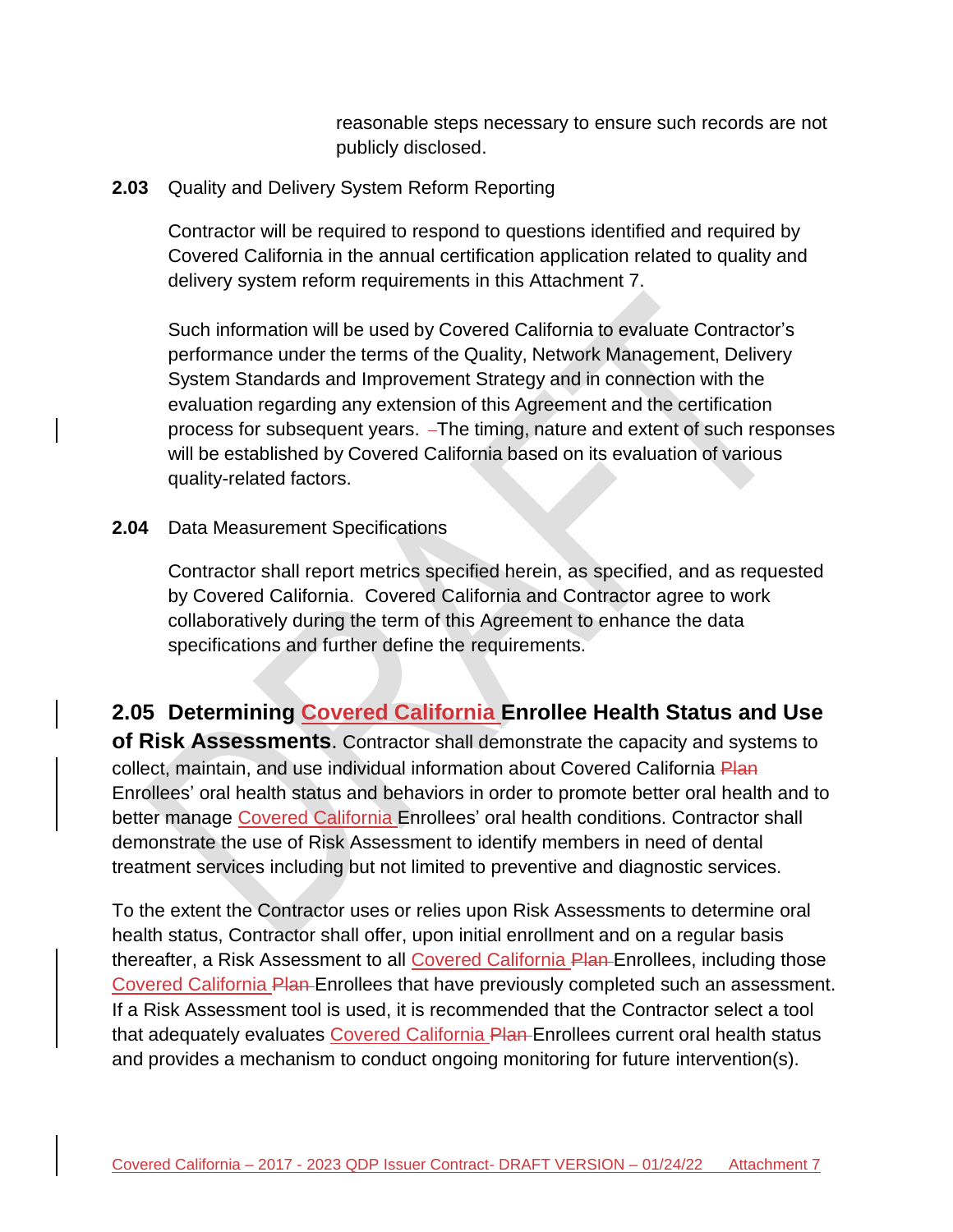# **2.06 Reporting to and Collaborating with Covered California**

**Regarding Health Status.** Contractor shall provide to Covered California, in a format that shall be mutually agreed upon, information on how it collects and reports, at both individual and aggregate levels, changes in Covered California Plan-Enrollees' oral health status. - Reporting may include a comparative analysis of oral health status improvements across geographic regions and demographics.

Contractor shall report to Covered California its process to monitor and track Covered CaliforniaPlan Enrollees' oral health status, which may include its process for identifying individuals who show a decline in oral health status, and referral of such Covered CaliforniaPlan Enrollees to Contractor care management and chronic condition program(s) as defined in Section 4.03, for the necessary intervention. Contractor shall annually report to Covered California the number of Covered CaliforniaPlan Enrollees who are identified through their selected mechanism and the results of their referral to receive additional services.

Contractor agrees to work with Covered California to standardize: (1) indicators of Covered CaliforniaPlan Enrollee risk factors; (2) oral health status measurement; and (3) oral health assessment questions across all Contractors, with the goal of having standard measures used across Covered California's Contractors in a period of time mutually agreed upon by Contractor and Covered California.

## **Article 3. Preventive Health and Wellness**

**3.01 • Health and Wellness Services.** - Contractor is required to actively outreach and monitor the extent to which Covered California Plan Enrollees obtain preventive health and wellness services within the Covered California Enrollee's first year of enrollment. Contractor shall submit information annually to Covered California related to Covered California Plan Enrollees' access to preventive health and wellness services. Specifically, Contractor shall assess and discuss the participation by Covered CaliforniaPlan Enrollees in necessary diagnostic and preventive services appropriate for each Covered California enrollee Enrollee.

Contractor shall annually submit to Covered California documentation of a health and wellness communication process to Covered California Enrollees and Participating Providers.

**3.02 Community Health and Wellness Promotion.** Covered California and Contractor recognize that promoting better health for Covered CaliforniaPlan Enrollees also requires engagement and promotion of community-wide initiatives that foster better health, healthier environments, and the promotion of healthy behaviors across the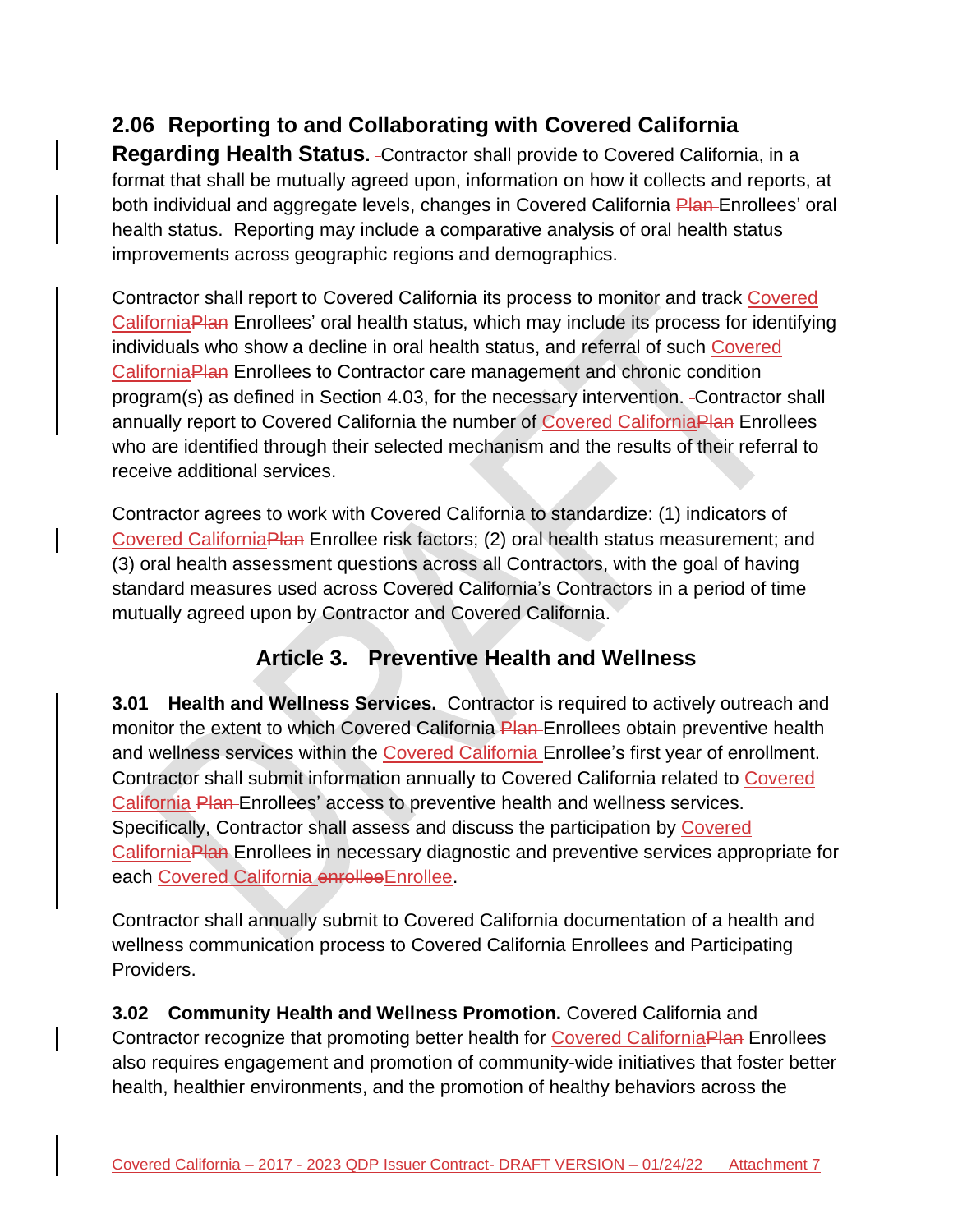community. Contractor shall report annually, in a format as specified by Covered California, the initiatives, programs and/or projects that it supports that promote wellness and better community health that specifically reach beyond the Contractors' Covered California Enrollees. Such programs may include, but are not limited to, partnerships with local or state public health departments and voluntary health organizations which operate preventive and other health programs.

Contractor shall develop and provide reports on how it is participating in community health and wellness promotion. It is recommended that report information be coordinated with existing national measures, whenever possible.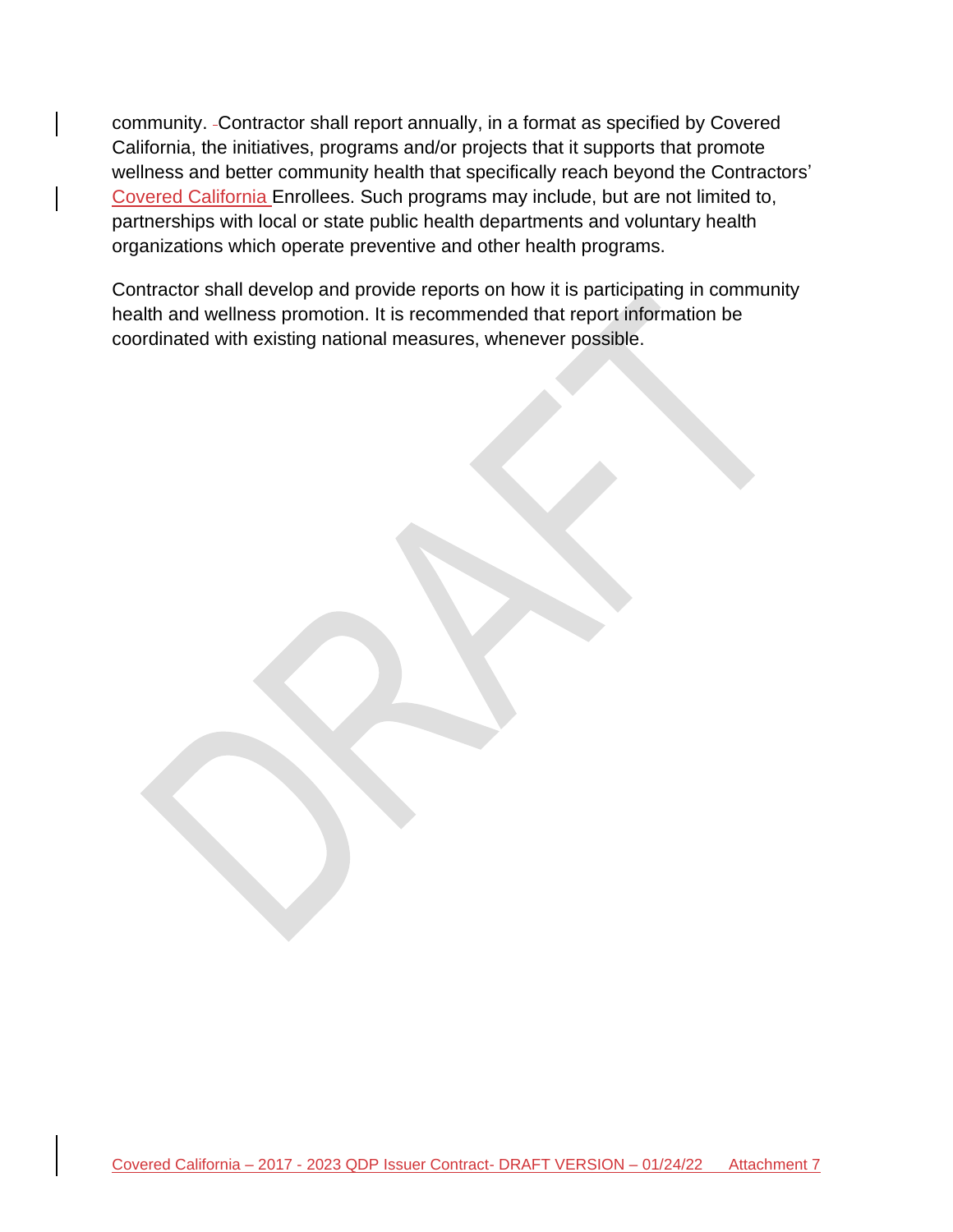# **Article 4. Access, Coordination, and At-Risk Covered California Enrollee Support**

Covered California and Contractor recognize that access to care, coordination of care, and early identification of high risk enrollees Enrollees are central to the improvement of Enrollee health. Traditionally, primary care dentists have provided an entry point to the system (access), coordination of care, and early identification of at-risk patients, and the Covered California strongly encourages the full use of PCPs by Contractors. Contractor and the Covered California shall identify further ways to increase access and coordination of care and agree to work collaboratively to achieve these objectives.

**4.01 Encouraging Consumers' Access to Appropriate Care.** Contractor is encouraged to assist Covered California Enrollees in selecting a primary care dentist, dental clinic, or Federally Qualified Health Center that provides dental care within sixty (60) days Days of enrollment. In the event the Covered California Enrollee does not select a primary care dentist within the allotted timeframe, Contractor may auto-assign the Covered California enrollee-Enrollee to a primary care dentist and the assignment shall be communicated to the Covered CaliforniaPlan Enrollee. - The Contractor will also make reasonable effort to notify the primary care dentist of the Covered California Enrollee assignment. In the event of an auto-assignment, Contractor shall use commercially reasonable efforts to make the primary care dentist assignment consistent with an Covered California Enrollee's stated gender, language, ethnic and cultural preferences, if known. - It is recommended that consideration be given to, geographic accessibility and existing family member assignment or prior provider assignment.

**4.02 Promoting Development and Use of Effective Care Models.** Contractor shall report annually, in a format to be mutually agreed upon between Contractor and Covered California, on: (1) the number and percentage of Covered California Plan Enrollees who have selected or been assigned to a primary care dentist, as described in Section 4.01. In the event that the reporting requirements identified herein include Protected Health Information, Contractor shall provide Covered California only with deidentified Protected Health Information as defined in 45 C.F.R. § 164.514.

Contractor shall not be required to provide Covered California any data, information, or reports that would violate peer review protections under applicable laws, rules, and regulations.

## **4.03 Identification and Services for At-Risk Covered California Enrollees.**

Contractor agrees to identify and proactively manage Covered California Enrollees with existing and newly diagnosed need for dental treatment beyond diagnostic and preventive dental services and Covered California Enrollees with chronic conditions and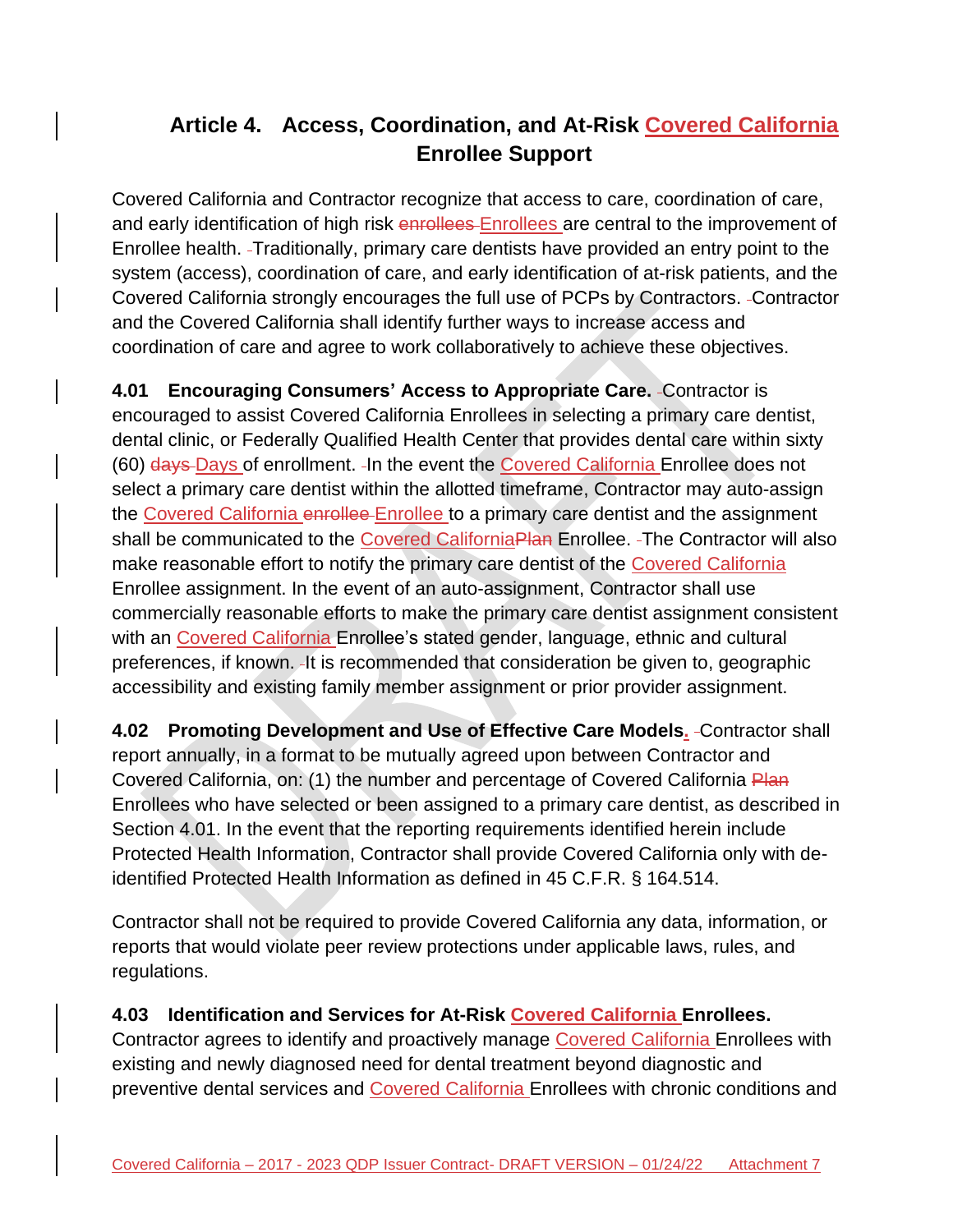who are most likely to benefit from well-coordinated care ("At-Risk Covered California Enrollees"). Contractor agrees to support disease management activities at the plan or dental provider level that meet standards of accrediting programs such as the Utilization Review Accreditation Commission (URAC). As described in Section 2.04, Contactor shall determine the health status of its new Covered California Enrollees including identification of those with chronic conditions or other significant dental needs within the first one hundred twenty (120) days Days of enrollment, provided Covered California has provided timely notification of enrollment. Covered California will work with Contractor to develop a documented process, care management plan, and strategy for targeting At-Risk Covered California Enrollees. Such documentation may include the following:

- (a) Methods to identify and target At-Risk Covered California Enrollees;
- (b) Description of Contractor's predictive analytic capabilities to assist in identifying At-Risk Covered California Enrollees who would benefit from early, proactive intervention;
- (c) Communication plan for known At-Risk Covered California Enrollees to receive information prior to provider visit;
- (d) Process to update At-Risk Covered California Enrollee dental history in the Contractor maintained Covered CaliforniaPlan Enrollee health profile;
- (e) Mechanisms to evaluate access within provider network, on an ongoing basis, to ensure that an adequate network is in place to support a proactive intervention and care management program for At-Risk Covered California Enrollees;
- (f) Care and network strategies that focus on supporting a proactive approach to At-Risk Covered California Plan Enrollee intervention and care management. Contractor agrees to provide Covered California with a documented plan and include "tools" and strategies to supplement or expand care management and Provider network capabilities, including an expansion or reconfiguration of specialties or health care professionals to meet clinical needs of At-Risk Covered California Enrollees.
- (g) Data on number of Covered California Enrollees identified and types of services provided.

**4.04 Teledentistry and Remote Monitoring.** In the annual application for certification, Contractor will be required to report the extent to which the Contractor is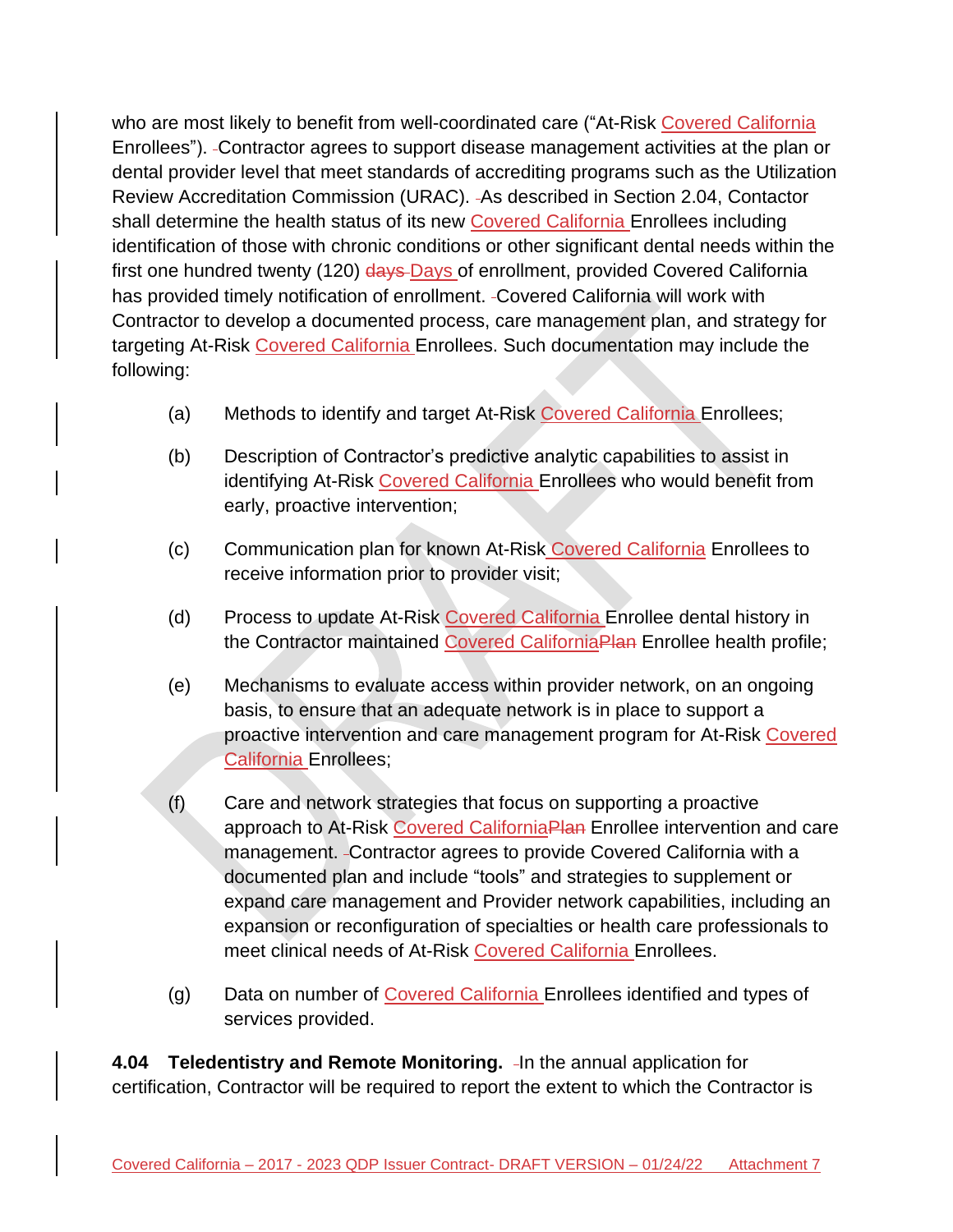supporting and using technology to assist in higher quality, accessible, patient-centered care, and the utilization for Covered California Enrollees on the number of unique patients and number of separate servicing provided for teledentistry and remote home monitoring. Contractor agrees to work with Covered California to provide comparison reporting for its other lines of business to compare performance and inform future requirements for Covered California where comparative data can offer meaningful reference points. - Such information will be used for negotiation and evaluation purposes regarding any extension of this Agreement and the annual certification process for subsequent years.

Reporting requirements will be met through completing the annual application for certification, but contractor may supplement such reports with data on the efficacy and impact of such utilization. These reports must include whether these models are implemented in association with Dental Home models or are independently implemented.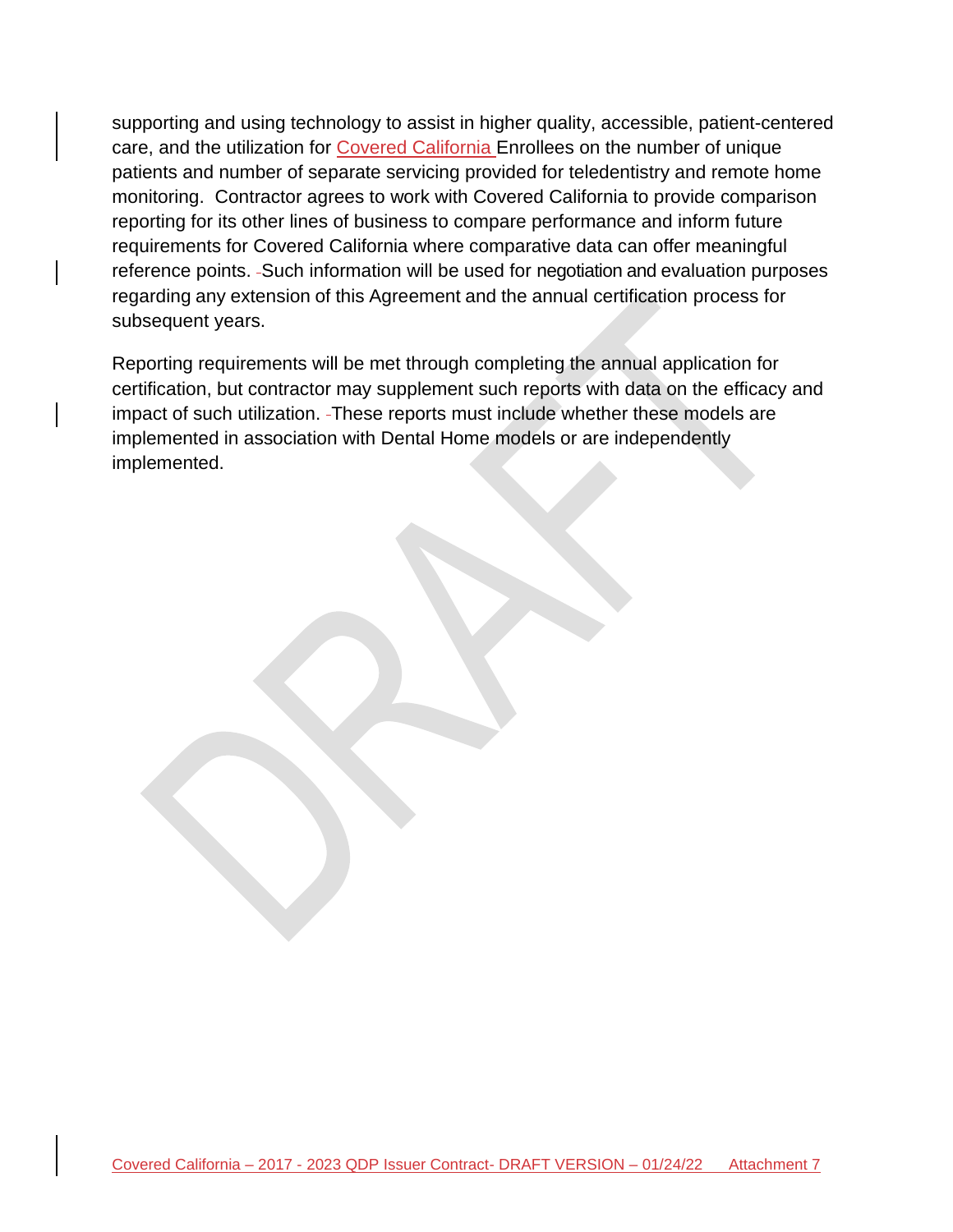## **Article 5. Patient-Centered Information and Communication**

**5.01 Provider Cost and Quality.** -Contractor shall provide Covered California with its plan, measures, and process to provide Covered CaliforniaPlan Enrollees with current cost and quality information for network providers. Contractor shall report how it is or intends to make provider specific cost and quality information available by region, and the processes by which it updates the information. -Information delivered through Contractor's Provider performance programs shall be meaningful to Covered CaliforniaPlan Enrollees and reflect a diverse array of Provider clinical attributes and activities, including but not limited to: provider background; quality performance; patient experience; volume; efficiency; and price of services. -The information shall be integrated and accessible through one forum providing Covered CaliforniaPlan enrollees Enrollees with a comprehensive view.

**5.02** Covered California **Enrollee Cost Transparency.** Covered California and Contractor acknowledge and agree that information relating to the cost of procedures and services is important to Enrollees, Covered California, the Contractor, and Providers. Covered California also understands that Contractor negotiates Agreements with Providers, including dental practice groups and other clinical providers, which may result in varied Provider reimbursement levels for identical services or procedures. - In the event that Contractor's Provider contracts result in different Provider reimbursement levels that have an impact on Covered CaliforniaPlan Enrollee costs within a specific region, as defined by paid claims for Current Dental Terminology (CDT) services, Contractor agrees to provide Covered California with its plan, measures, and process to assist Covered CaliforniaPlan Enrollees in identifying total cost and out-of-pocket cost information for the highest frequency and highest cost service(s) and or procedure(s). When available, this pricing information shall be prominently displayed and made available to both Covered California Plan-Enrollees and contracted Contractor Providers if provided. This information shall be updated on at least an annual basis unless there is a contractual change that would change Covered California enrollee Enrollee out-ofpocket costs by more than 10%. In that case, information must be updated within thirty (30) days Days of the effective date of the new contract.

**5.03** Covered California **Enrollee Benefit Information.** - Contractor shall provide Covered CaliforniaPlan Enrollees with current information regarding annual out-ofpocket costs, status of deductible, status of benefit limit if applicable, and total oral health care services received to date.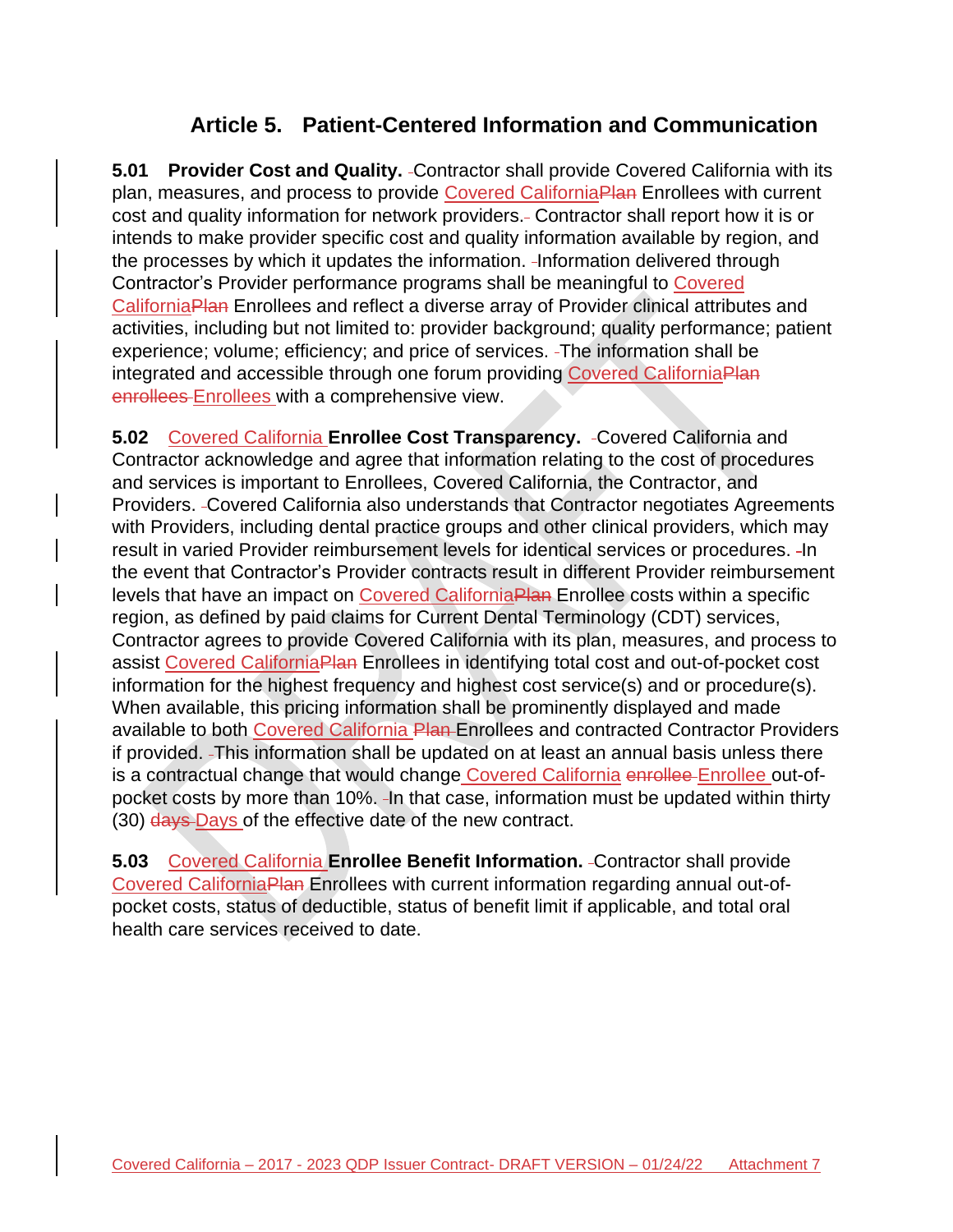# **Article 6. Promoting Higher Value Care**

Reserved for future use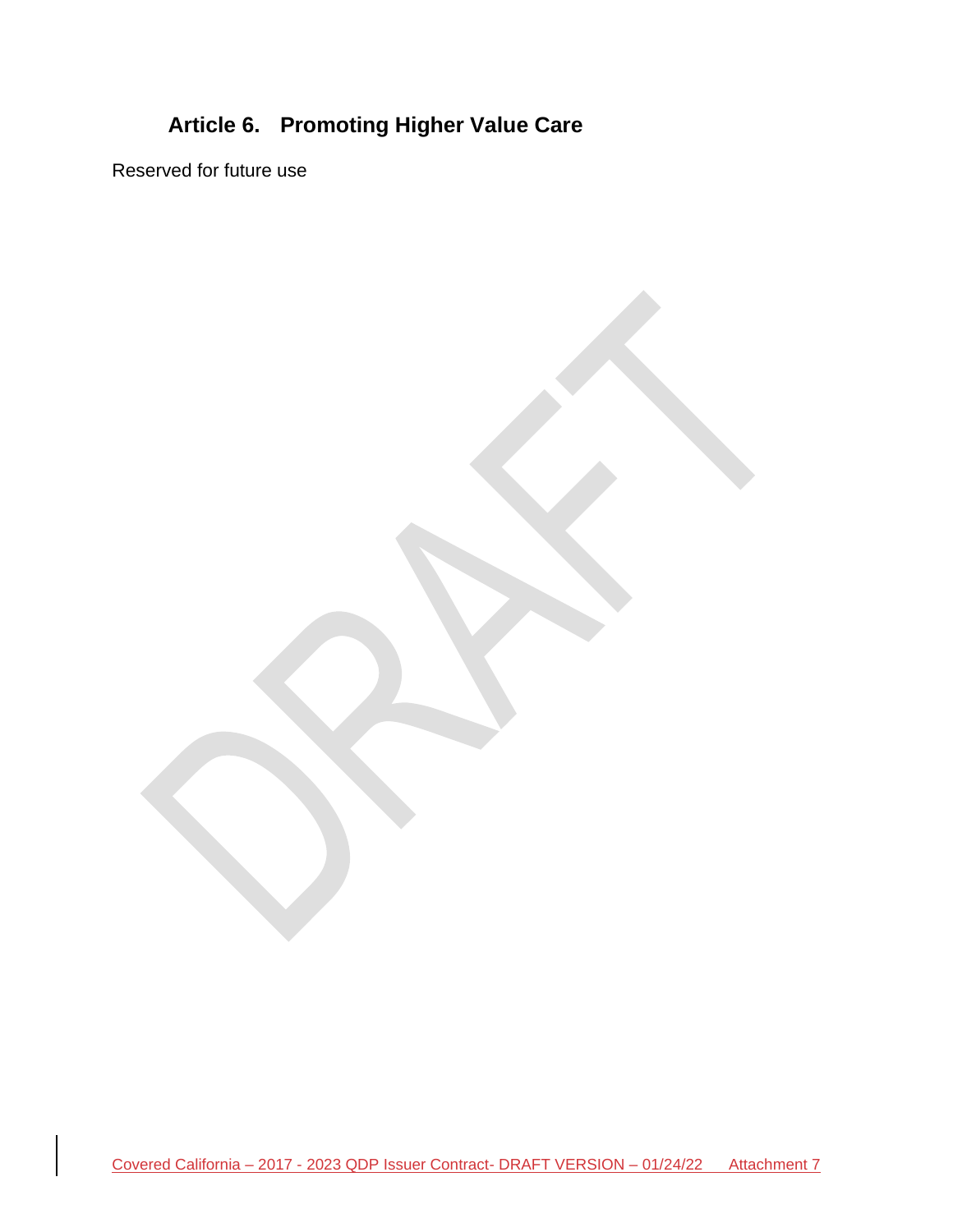## **Quality, Network Management and Delivery System Standards**

## **Glossary of Key Terms**

**Care Management** - Healthcare services, programs and technologies designed to help individuals with certain long-term conditions better manage their overall care and treatment. Care management typically encompasses Utilization Management (UM), Disease Management (DM) and Case Management (CM). Care Management's primary goal is to prevent the sick from getting sicker and avoiding acute care events. Care Management is usually considered a subset of Population Health Management.

**Contractor** - The Dental Insurance Issuer contracting with Covered California under this Agreement to offer a QDP and perform in accordance with the terms set forth in this Agreement.

**Covered California** – The California Health Benefit Exchange, doing business as Covered California and an independent entity within the Government of the State-of **California** 

**Covered California Enrollee** – Refers to every individual enrolled in Covered California for the purpose of receiving health benefits. Also referred to as "on-Exchange".

**Days** – Wherever in this Agreement a set number of days is stated or allowed for a particular event to occur, the days are understood to include all calendar days, including weekends and holidays, unless otherwise specified.

**Delivery System Transformation** - A set of initiatives taken by purchasers, employers, health plans or providers, together or individually, to drive the creation and preferred use of care delivery models that are designed to deliver higher value aligned with the "Triple Aim" goals of patient care experience including quality and satisfaction, improve the health of the populations, and reduce the per capita cost of health care services. Generally, these models require improved care coordination, provider and payer information sharing, and programs that identify and manage populations of individuals through care delivery and payment models.

**Dental Primary Care** - Professional guidelines for addressing pediatric oral health needs are predicated on early and periodic clinical examinations to assess for evidence of pathologic changes or developmental abnormalities, diagnoses to determine treatment needs, and follow-up care for any conditions requiring treatment. These recurring periodic oral assessments ("dental checkups") are generally coupled with routine preventive services and increasingly seek to incorporate assessments of risk factors that elevate the likelihood of destructive changes if allowed to persist. This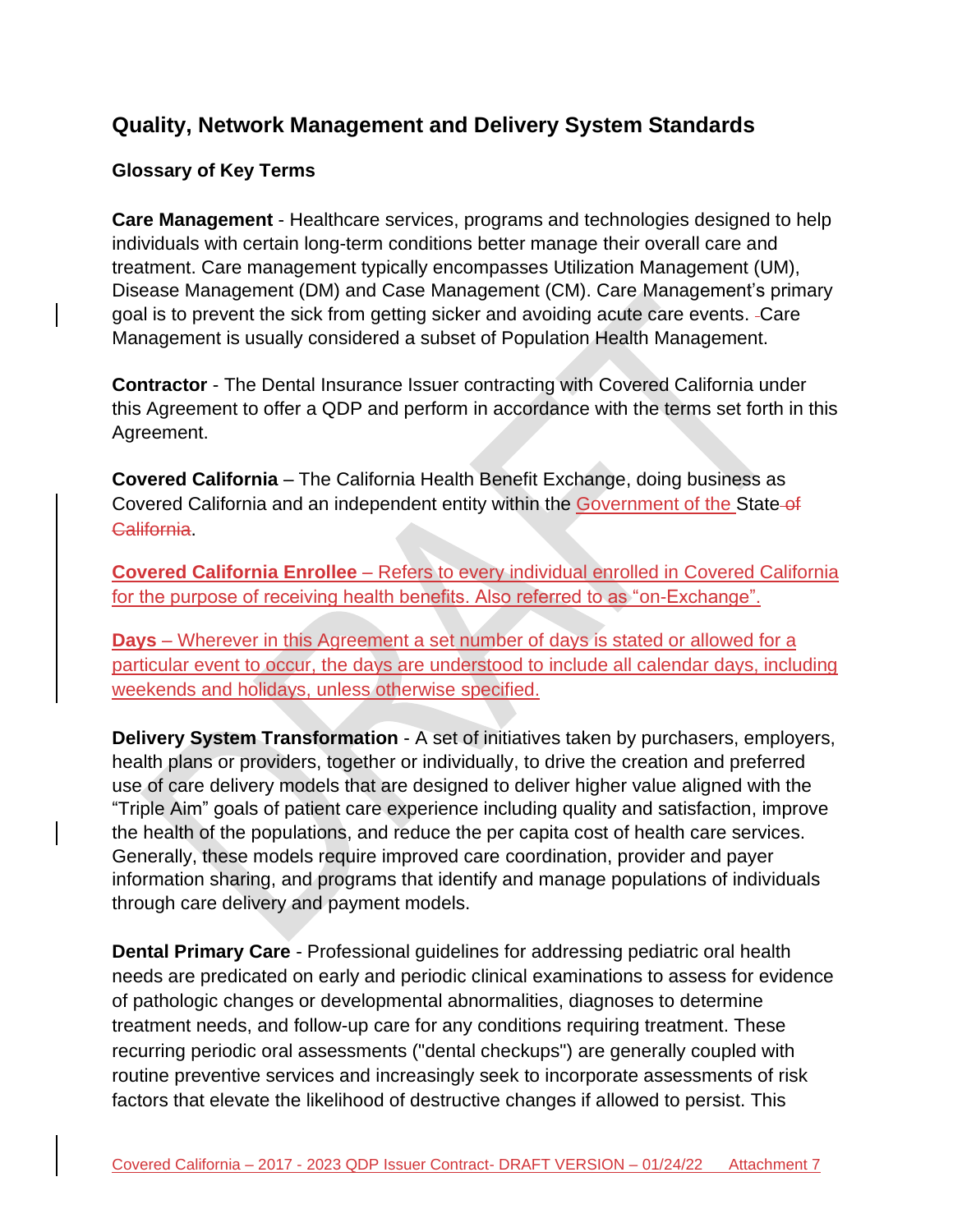pattern of periodic assessments, preventive services, and necessary follow-up care also generally applies for adults, who collectively are more susceptible to the development of periodontal disease, oro-pharangeal cancers, and other soft tissue abnormalities.

**Dental Home** - Oral health care is best delivered in a "dental home" where competent oral health care practitioners provide continuous and comprehensive services. It is recommended that a dental home be established at a young age. - An adequate dental home shall be expected to provide patients with: an accurate examination and risk assessment for dental diseases; an individualized preventive dental health program based upon the examination and risk assessment; information about proper diet and nutrition practices; a continuing care provider that accomplishes restorative and surgical dental care when necessary in a manner consistent with the patient's psychological needs; referrals to dental specialists when care cannot be directly provided within the dental home; and coordination of care with the patient's primary care medical provider as applicable. Additionally, for pediatric patients and their caregivers, an adequate dental home shall provide advice for injury prevention and a plan for dealing with dental emergencies, information about proper care of the child's teeth and supporting structures, pit and fissure sealants, a place for the child and parent to establish a positive attitude about dental health, and anticipatory guidance about growth and developmental issues.

**Enrollees** – Enrollee means each and every individual enrolled for the purpose of receiving dental benefits in the dental plan or market referenced. If no dental plan or market is referenced, this term is used to reference individuals enrolled in both on-Exchange QDPs and off-Exchange dental plans in the individual and small group markets.

**Population Health Management** - A management process that strives to address health needs, including oral health, at all points along the continuum of health and wellbeing, through participation of, engagement with and targeted interventions for the population. The goal of a Population Health Management program is to maintain and/or improve the physical and psychosocial wellbeing of individuals through cost-effective and tailored health solutions.

**Preventive Health and Wellness Services** - The provision of specified preventive and wellness services and chronic disease management services, including preventive care, screening and immunizations, set forth under Section 1302 of the Affordable Care Act (42 U.S.C. Section 18022) under Section 2713 of the Affordable Care Act (42 U.S.C. § 300gg-13), to the extent that such services are required under the California Affordable Care Act.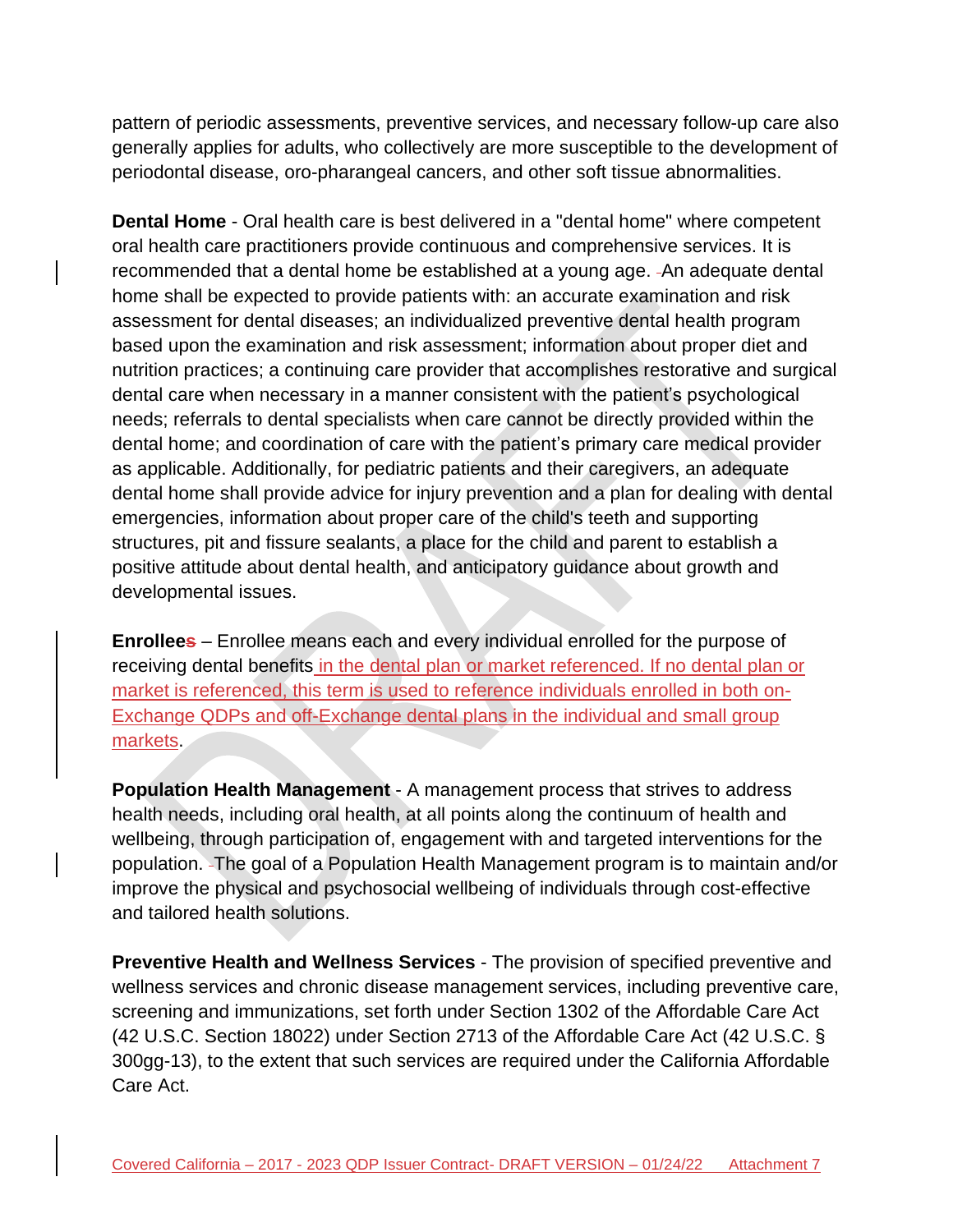**Qualified Dental Plan or QDP**– A dental care service plan contract or policy of insurance offered by a QDP Issuer and certified by Covered California. QDP means either a Children's Dental Plan or a Family Dental Plan.

**Qualified Dental Plan Issuer or QDP Issuer** - A licensed dental care service plan or insurer that has been selected and certified by Covered California to offer QDPs through Covered California.

**Teledentistry** - A mode of delivering professional dental care and public dental services to a patient through information and communication technologies to facilitate the diagnosis, consultation, treatment, education, care management, and self-management of a patient's dental care while the patient is at the originating site and the dental care provider is at a distant site.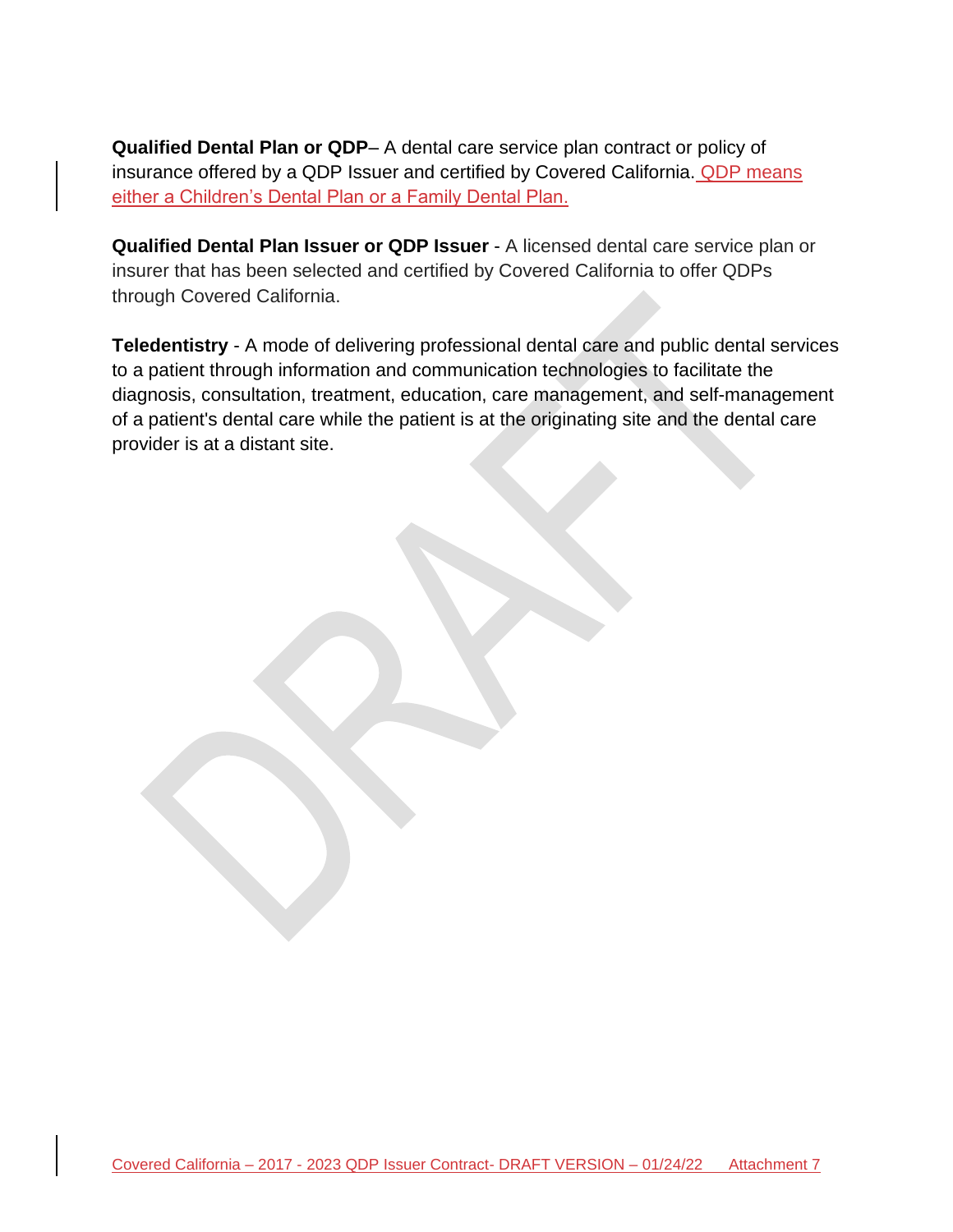## **Attachment 14. Performance Standards**

During the term of this Agreement, Contractor shall meet or exceed the Performance Standards identified in this Attachment. For those Performance Standards with Penalties, Contractor shall be responsible for payment of penalties for Contractor's failure to meet the Performance Standards in accordance with the terms set forth in Section 6.2 of the Agreement and this Attachment 14. - Contractor shall submit the data required by the Performance Standards by the date specified by Covered California. Some of the data required applies to a window of time. Some of the data represents a point in time. This measurement timing is described in more detail in the sections within this Attachment.

Contractor shall monitor and track its performance each month against the Performance Standards and provide Covered California with a detailed Monthly Performance Report in a mutually-agreeable format. Contractor must report on Covered California business only and report Contractor's Covered California Enrollees in Covered California for the Individual Exchange Market separate from Contractor's Covered California Enrollees in Covered California for Small Business. Except as otherwise specified below in the Performance Standards Table, the reporting period for each Performance Standard shall be one calendar month. All references to days shall be calendar days and references to time of day shall be to Pacific Standard Time.

If Contractor fails to meet any Performance Standard in any calendar month (whether or not the failure is excused), Covered California may request and Contractor shall (a) investigate and report on the root cause of the problem; (b) develop a corrective action plan (where applicable); (c) to the extent within Contractor's control, remedy the cause of the performance failure and resume meeting the affected Performance Standards; (d) implement and notify Covered California of measures taken by Contractor to prevent recurrences, if the performance failure is otherwise likely to recur; and (e) make written recommendations to Covered California for improvements in Contractor's procedures.

As specified below, certain Performance Standards are subject to penalties. The total amount at risk is equal to five percent (5%) of the total Participation Fee paid by Contractor in accordance with the terms set forth in Section 5.1.3 of the Agreement for the Individual Market (At-Risk Amount). -Penalties will be determined on an annual basis at the end of each calendar year, based on Contractor's final year-end data for each Performance Standard, and three point twenty-five (3.25) percent of the total Participation Fee that is payable to Covered California in accordance with the terms set forth in Section 5.2.2 for Covered California for Small Business (At-Risk Amount).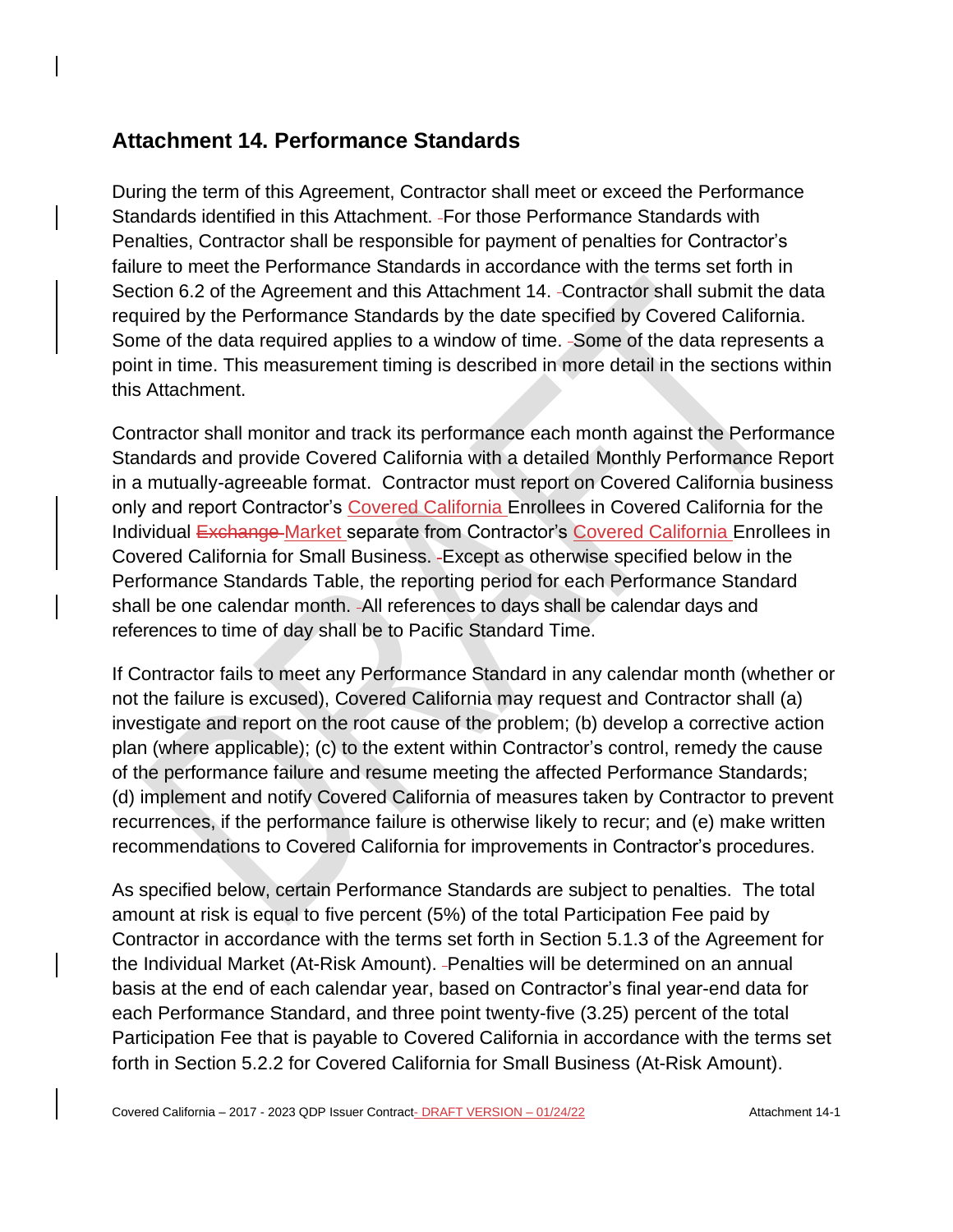Covered California will provide the Contractor an Initial Contractor Performance Standard Evaluation Report, covering preliminary year end data available, which Covered California will send to Contractor for review no later than February 28<sup>th</sup> of the following calendar year.

When the results of the Performance Standards are calculated, Covered California will provide Contractor with a Final Contractor Performance Standard Evaluation Report, along with an invoice, within 60 calendar days of receipt of the Performance Standards data requirements.

Contractor shall remit payment to Covered California within 30 calendar days of receiving the Final Contractor Performance Measurement Evaluation Report and invoice. If Contractor does not agree with either the Initial or the Final Performance Standard Evaluation Report, Contractor may dispute the Report in writing within thirty (30) calendar days of receipt of that Report. The written notification of dispute shall provide a detailed explanation of the basis for the dispute. Covered California shall review and provide a written response to Contractor's dispute within thirty (30) calendar days of receipt of Contractor's notification of dispute. If the Contractor still disputes the findings of Covered California, Contractor may pursue additional remedies in accordance with Section 12.1 of the Agreement.

# **Performance Standards Reporting - Group 1 - Customer Service and Group 2 – Operational, Performance Standards 1.1 – 1. 6 and 2.1 – 2.5**

Contractor shall not be responsible for any failure to meet a Performance Standard if and to the extent that the failure is excused pursuant to Section 12.7 of the Agreement (Force Majeure) or the parties agree that the lack of compliance is due to Covered California's failure to properly or timely perform (or cause to be properly or timely performed) any responsibility, duty, or other obligation under this Agreement, provided that Contractor timely notifies Covered California of the problem and uses commercially reasonable efforts to perform and meet the Performance Standards notwithstanding Covered California's failure to perform or delay in performing.

If Contractor wishes to avail itself of one of these exceptions, Contractor must notify Covered California in its response to the performance report identifying the failure to meet such Performance Standard. This response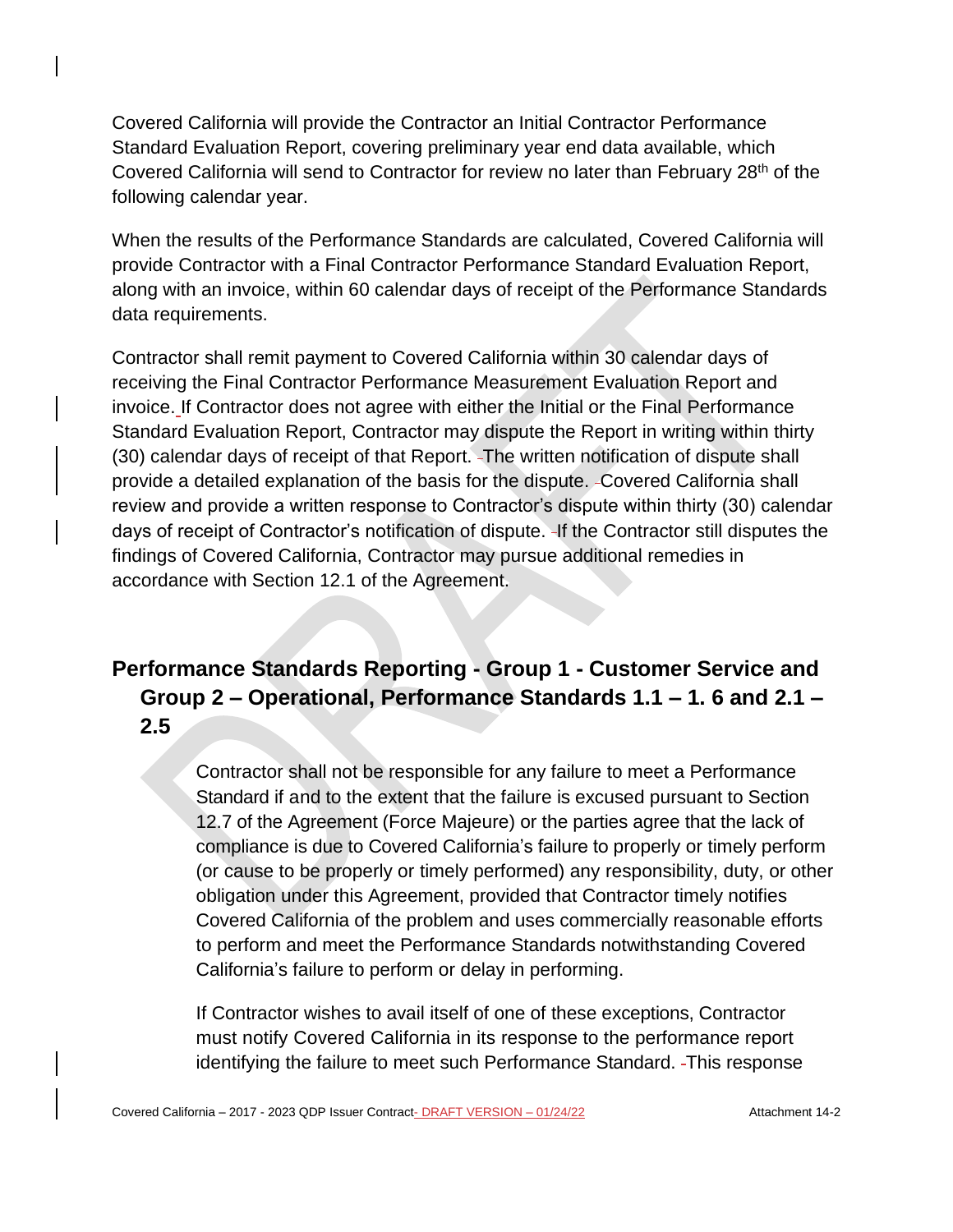must include: (a) the identity of the Performance Standard that is subject to the exception, and (b) the circumstances that gave rise to the exception in sufficient detail to permit Covered California to evaluate whether Contractor's claim of exception is valid. -Notwithstanding anything to the contrary herein, in no event shall any failure to meet a Customer Satisfaction Performance Standard fall within an exception.

The Parties may adjust, suspend, or add Performance Standards from time to time, upon written agreement of the parties, without an amendment to this contract.

# **Performance Standards Reporting – Group 3 – Dental Quality Alliance (DQA) Pediatric Measure Set, Group 4 – Utilization Measures for Adult Dental, Group 5 - Quality and Delivery System Reform**

**Annual Performance Report:** An annual report will be required for the performance measurement data in Group 3 and 4. The performance period is the 2017 - 2023 contract term. Annual reports for Group 3 and 4 are due by April 30th of the following calendar year. The Annual Narrative Report for Group 5 is due by February 28th of the following calendar year. Contractor shall report Covered California business only, separated by product type if Contractor offers multiple products for Groups 3 and 4, and shall report Covered California for the Individual Market separate from Contractor's Covered California Enrollees in Covered California for Small Business.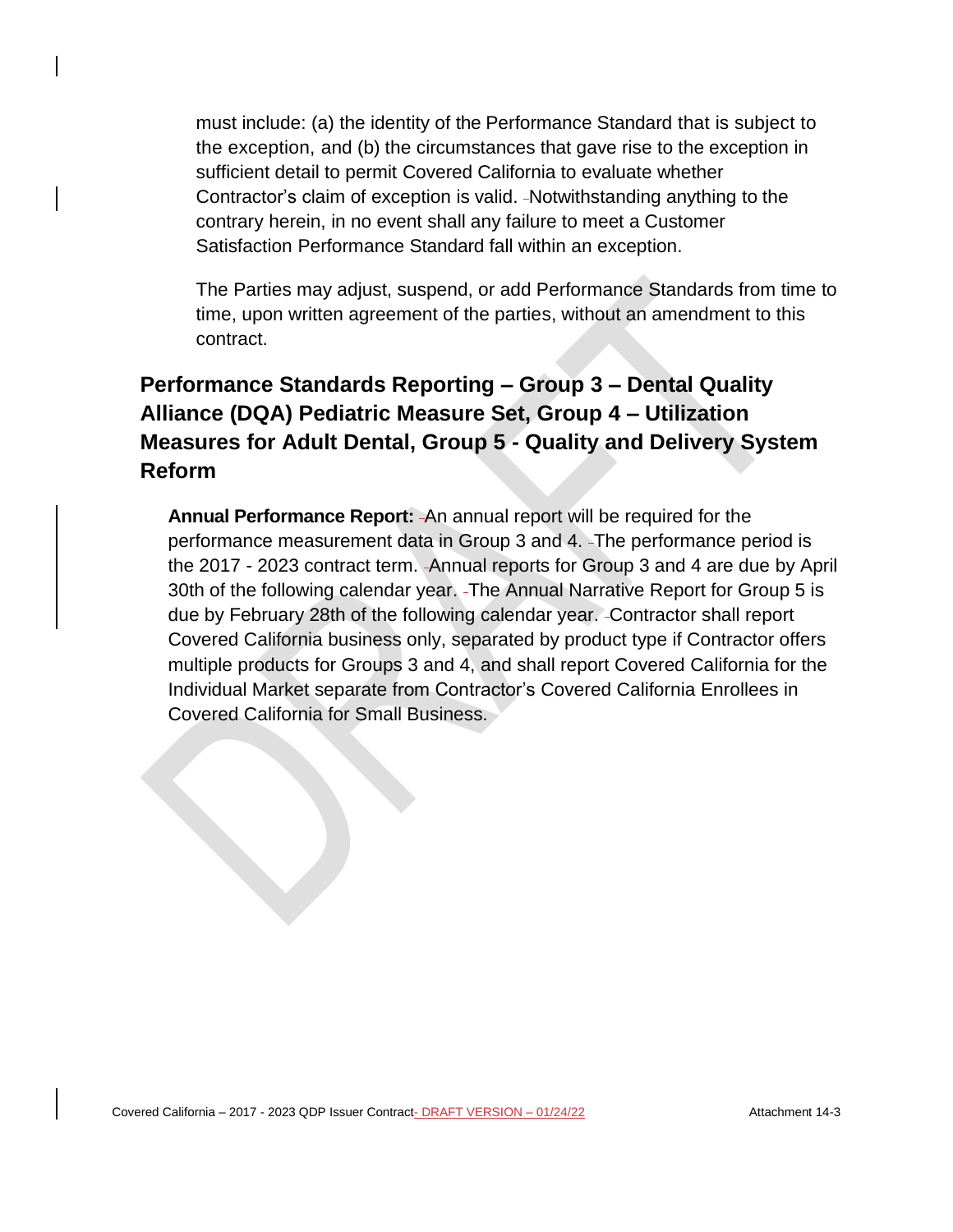## **Covered California Performance Standards for Contractor**

### **Group 1: Customer Service Performance Standards 24% of Total Performance Penalty at Risk**

Contractor shall submit all Group 1 data on a monthly basis by the  $10<sup>th</sup>$  of the following month for the previous month's data.

|                  | <b>Performance Standard</b>                                                                                                                     | <b>Individual</b> | <b>Small</b><br><b>Business</b><br><b>No</b><br>penalties<br>will be<br>assessed<br>in $2017 -$<br>2023. | <b>Performance</b><br><b>Requirements</b>                                                                                                    |
|------------------|-------------------------------------------------------------------------------------------------------------------------------------------------|-------------------|----------------------------------------------------------------------------------------------------------|----------------------------------------------------------------------------------------------------------------------------------------------|
| 1.1              | <b>Abandonment Rate (%)</b><br>4% of total performance<br>penalty for this Group.                                                               | X                 | X                                                                                                        | Divide number of<br>abandoned calls by the<br>number of calls offered to a<br>phone representative.                                          |
|                  | <b>Measurement Period</b><br>January 1, 2023-December<br>31, 2023                                                                               |                   |                                                                                                          | <b>Expectation: No more than</b><br>3% of incoming calls<br>abandoned in a calendar<br>month.                                                |
|                  |                                                                                                                                                 |                   |                                                                                                          | Performance Level: >3%<br>abandoned: 4%<br>performance penalty. < 3%<br>abandoned: no penalty.                                               |
| 1.2 <sub>1</sub> | <b>Service Level</b><br>4% of total performance<br>penalty for this Group.<br><b>Measurement Period</b><br>January 1, 2023-December<br>31, 2023 | X                 | $\mathsf{X}$                                                                                             | Expectation: 80% of calls<br>answered in 30 seconds or<br>less.<br>Performance Level: <80%:<br>4% performance penalty. ><br>80%: no penalty. |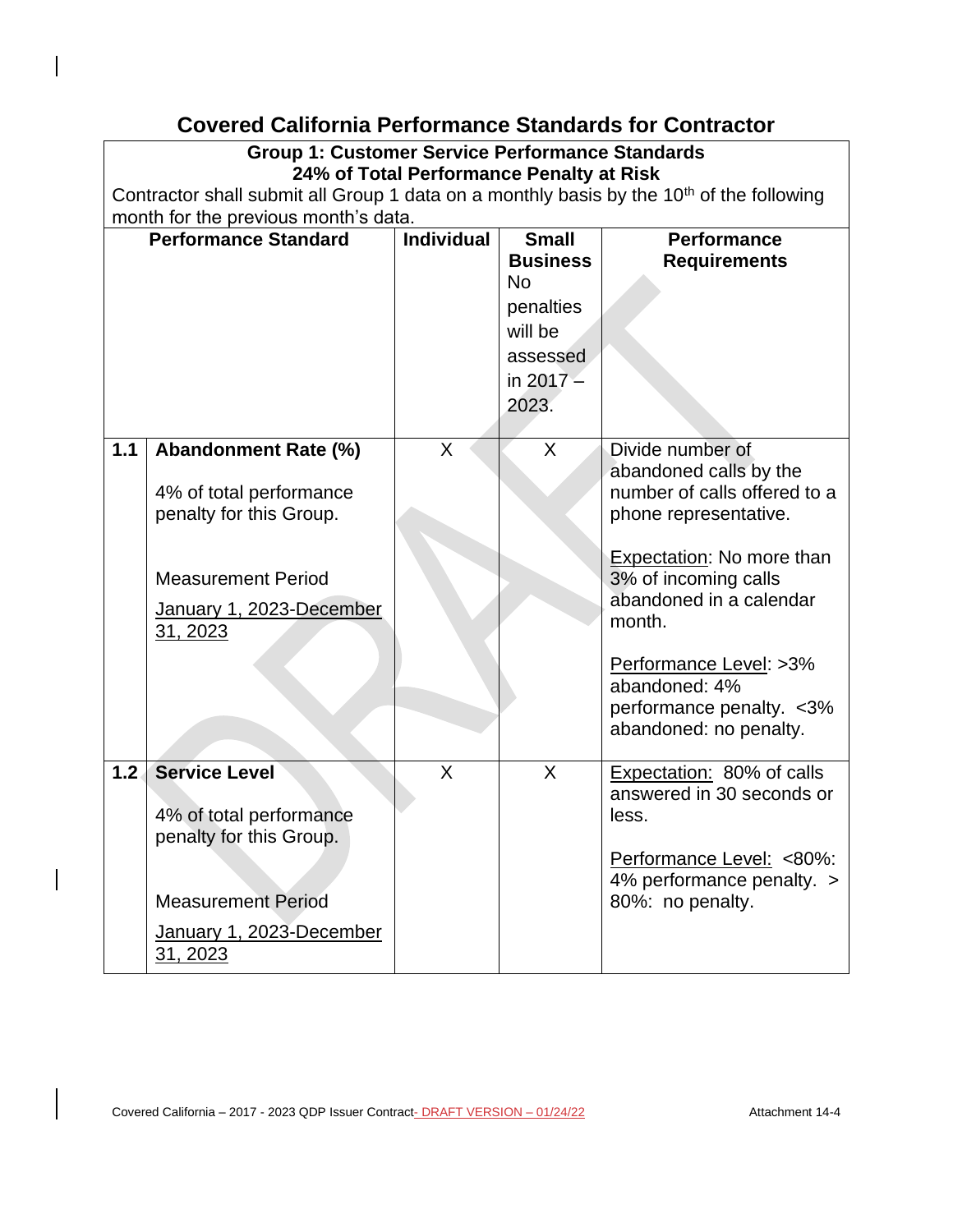| <b>Group 1: Customer Service Performance Standards</b>                                                                                                                                                                                                                                                                                                                                                                                                                                                                                                                                                               |                                          |                                       |                                                                                                                                                                                                                                                                                                                                                                                                                                                                                                       |  |  |  |
|----------------------------------------------------------------------------------------------------------------------------------------------------------------------------------------------------------------------------------------------------------------------------------------------------------------------------------------------------------------------------------------------------------------------------------------------------------------------------------------------------------------------------------------------------------------------------------------------------------------------|------------------------------------------|---------------------------------------|-------------------------------------------------------------------------------------------------------------------------------------------------------------------------------------------------------------------------------------------------------------------------------------------------------------------------------------------------------------------------------------------------------------------------------------------------------------------------------------------------------|--|--|--|
|                                                                                                                                                                                                                                                                                                                                                                                                                                                                                                                                                                                                                      | 24% of Total Performance Penalty at Risk |                                       |                                                                                                                                                                                                                                                                                                                                                                                                                                                                                                       |  |  |  |
| Contractor shall submit all Group 1 data on a monthly basis by the 10 <sup>th</sup> of the following                                                                                                                                                                                                                                                                                                                                                                                                                                                                                                                 |                                          |                                       |                                                                                                                                                                                                                                                                                                                                                                                                                                                                                                       |  |  |  |
| month for the previous month's data.                                                                                                                                                                                                                                                                                                                                                                                                                                                                                                                                                                                 |                                          |                                       |                                                                                                                                                                                                                                                                                                                                                                                                                                                                                                       |  |  |  |
| <b>Performance Standard</b>                                                                                                                                                                                                                                                                                                                                                                                                                                                                                                                                                                                          | <b>Individual</b>                        | <b>Small</b><br><b>Business</b><br>No | <b>Performance</b><br><b>Requirements</b>                                                                                                                                                                                                                                                                                                                                                                                                                                                             |  |  |  |
|                                                                                                                                                                                                                                                                                                                                                                                                                                                                                                                                                                                                                      |                                          | penalties<br>will be                  |                                                                                                                                                                                                                                                                                                                                                                                                                                                                                                       |  |  |  |
|                                                                                                                                                                                                                                                                                                                                                                                                                                                                                                                                                                                                                      |                                          | assessed                              |                                                                                                                                                                                                                                                                                                                                                                                                                                                                                                       |  |  |  |
|                                                                                                                                                                                                                                                                                                                                                                                                                                                                                                                                                                                                                      |                                          | in $2017 -$                           |                                                                                                                                                                                                                                                                                                                                                                                                                                                                                                       |  |  |  |
|                                                                                                                                                                                                                                                                                                                                                                                                                                                                                                                                                                                                                      |                                          | 2023.                                 |                                                                                                                                                                                                                                                                                                                                                                                                                                                                                                       |  |  |  |
|                                                                                                                                                                                                                                                                                                                                                                                                                                                                                                                                                                                                                      |                                          |                                       |                                                                                                                                                                                                                                                                                                                                                                                                                                                                                                       |  |  |  |
| <b>ID Card Processing Time</b><br>1.3<br>If carrier uses a no-card<br>eligibility verification<br>system: the time frame<br>from receipt of binder<br>payment or<br>complete and accurate<br>enrollment information<br>through the date consumer<br>receives carrier<br>communication regarding<br>use of no-card eligibility<br>verification system.<br>4% of total performance<br>penalty for this Group.<br>Contractor shall submit this<br>data monthly by the 10 <sup>th</sup> of<br>the following month for the<br>previous month's data.<br><b>Measurement Period</b><br>January 1, 2023-December<br>31, 2023 | X                                        | $\mathsf{X}$                          | For Covered California for<br>the Individual Market:<br>Expectation: 99% of ID<br>cards issued within 10<br>business days of receiving<br>complete and accurate<br>enrollment information and<br>binder payment for a<br>specific consumer(s).<br><b>For Small Business:</b><br>Expectation: 99% of ID<br>cards issued within 10<br>business days of receipt of<br>complete and accurate<br>enrollment information for a<br>specific consumer.<br>Performance Level: <99%:<br>4% performance penalty. |  |  |  |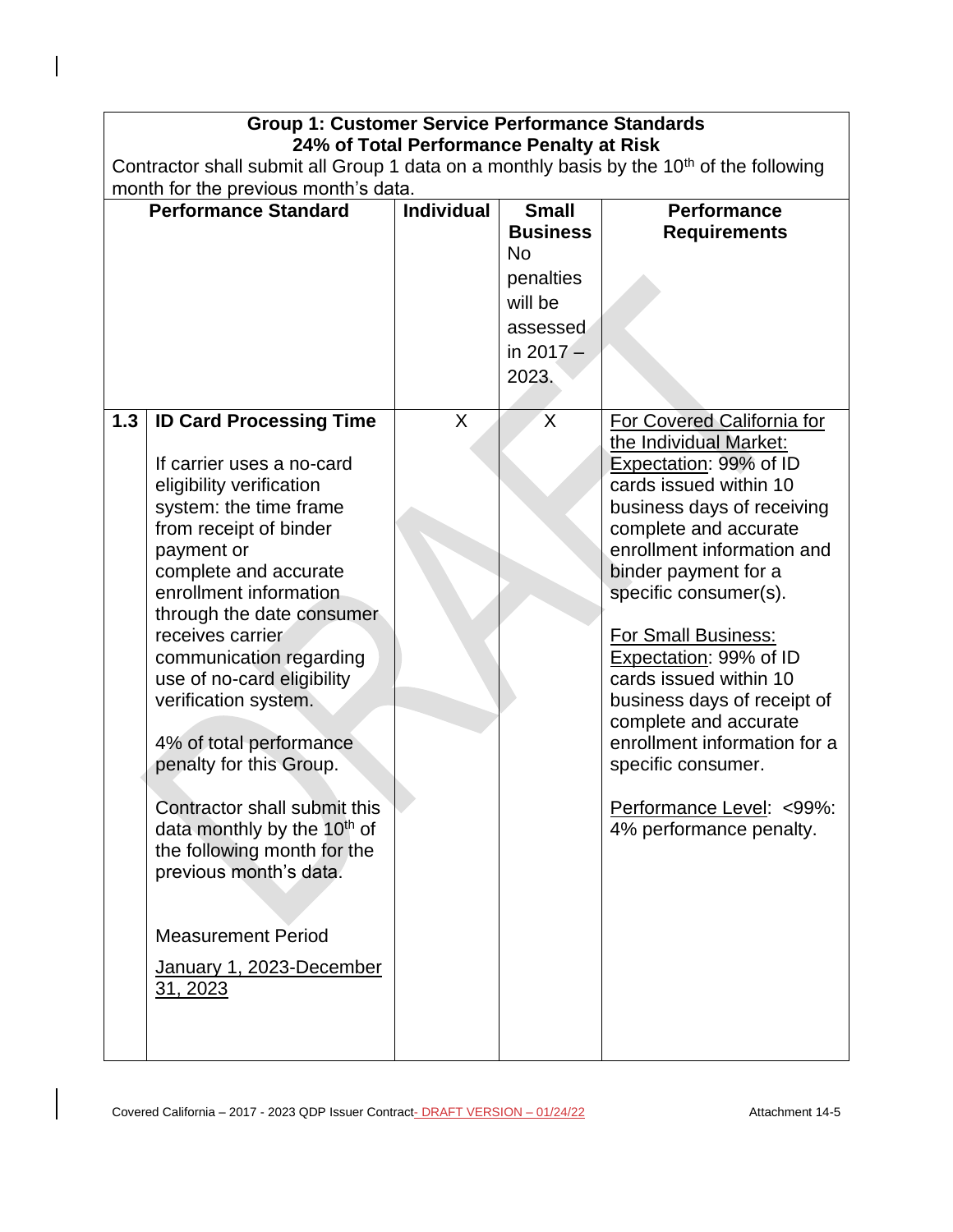|     | <b>Group 1: Customer Service Performance Standards</b>                                                                                                        |                   |                                                                                                          |                                                                                                                                                                                                                                                                                                                                                           |  |  |  |
|-----|---------------------------------------------------------------------------------------------------------------------------------------------------------------|-------------------|----------------------------------------------------------------------------------------------------------|-----------------------------------------------------------------------------------------------------------------------------------------------------------------------------------------------------------------------------------------------------------------------------------------------------------------------------------------------------------|--|--|--|
|     | 24% of Total Performance Penalty at Risk<br>Contractor shall submit all Group 1 data on a monthly basis by the 10 <sup>th</sup> of the following              |                   |                                                                                                          |                                                                                                                                                                                                                                                                                                                                                           |  |  |  |
|     | month for the previous month's data.                                                                                                                          |                   |                                                                                                          |                                                                                                                                                                                                                                                                                                                                                           |  |  |  |
|     | <b>Performance Standard</b>                                                                                                                                   | <b>Individual</b> | <b>Small</b><br><b>Business</b><br><b>No</b><br>penalties<br>will be<br>assessed<br>in $2017 -$<br>2023. | <b>Performance</b><br><b>Requirements</b>                                                                                                                                                                                                                                                                                                                 |  |  |  |
| 1.4 | <b>Initial Call Resolution</b><br>4% of total performance<br>penalty for this Group.<br><b>Measurement Period</b><br>January 1, 2023-December<br>31, 2023     | $\sf X$           | $\sf X$                                                                                                  | Expectation: -85% of<br>Covered California enrollee<br>Enrollee issues will be<br>resolved within one (1)<br>business day of receipt of<br>the issue.<br>Performance Level: -< 85%:<br>4% performance penalty.<br>>85%: no penalty.                                                                                                                       |  |  |  |
| 1.5 | <b>Grievance Resolution</b><br>4% of total performance<br>penalty for this Group.<br><b>Measurement Period</b><br>January 1, 2023-December<br><u>31, 2023</u> | X                 | $\sf X$                                                                                                  | Expectation: -95% of<br>Covered California enrollee<br><b>Enrollee</b> grievances<br>resolved within 30 calendar<br>days of initial receipt.<br>Performance Level: -< 95%<br>resolved within 30 calendar<br>days of initial receipt: 4%<br>performance penalty. -95%<br>or greater resolved within<br>30 calendar days of initial<br>receipt: no penalty. |  |  |  |
| 1.6 | <b>Covered California</b><br>member Email or Written<br><b>Inquiries Answered and</b><br><b>Completed</b><br>4% of total performance                          | X                 | X                                                                                                        | Expectation: 90% of<br><b>Covered California member</b><br>email or written inquiries<br>answered and completed<br>within 15 business days of<br>the inquiry. Does not                                                                                                                                                                                    |  |  |  |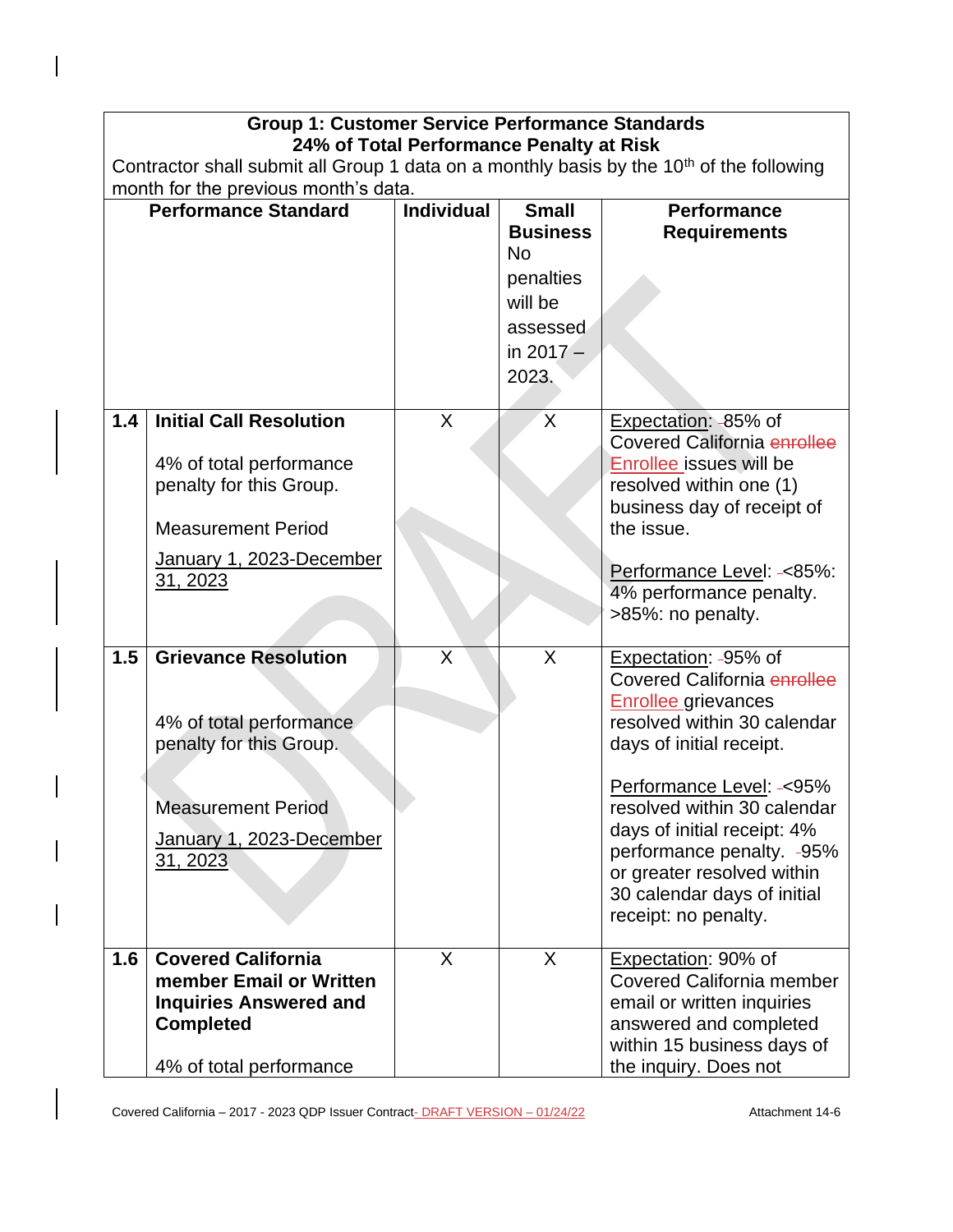| <b>Group 1: Customer Service Performance Standards</b><br>24% of Total Performance Penalty at Risk   |                                      |                                                                                                    |                                                       |  |  |  |
|------------------------------------------------------------------------------------------------------|--------------------------------------|----------------------------------------------------------------------------------------------------|-------------------------------------------------------|--|--|--|
| Contractor shall submit all Group 1 data on a monthly basis by the 10 <sup>th</sup> of the following |                                      |                                                                                                    |                                                       |  |  |  |
|                                                                                                      | month for the previous month's data. |                                                                                                    |                                                       |  |  |  |
| <b>Performance Standard</b>                                                                          | <b>Individual</b>                    | <b>Small</b><br><b>Business</b><br>No.<br>penalties<br>will be<br>assessed<br>in $2017 -$<br>2023. | <b>Performance</b><br><b>Requirements</b>             |  |  |  |
| penalty for this Group.                                                                              |                                      |                                                                                                    | include appeals or<br>grievances.                     |  |  |  |
| <b>Measurement Period</b>                                                                            |                                      |                                                                                                    | Performance Level: -< 90%:<br>4% performance penalty. |  |  |  |
| January 1, 2023-December<br>31, 2023                                                                 |                                      |                                                                                                    | >90%: no penalty.                                     |  |  |  |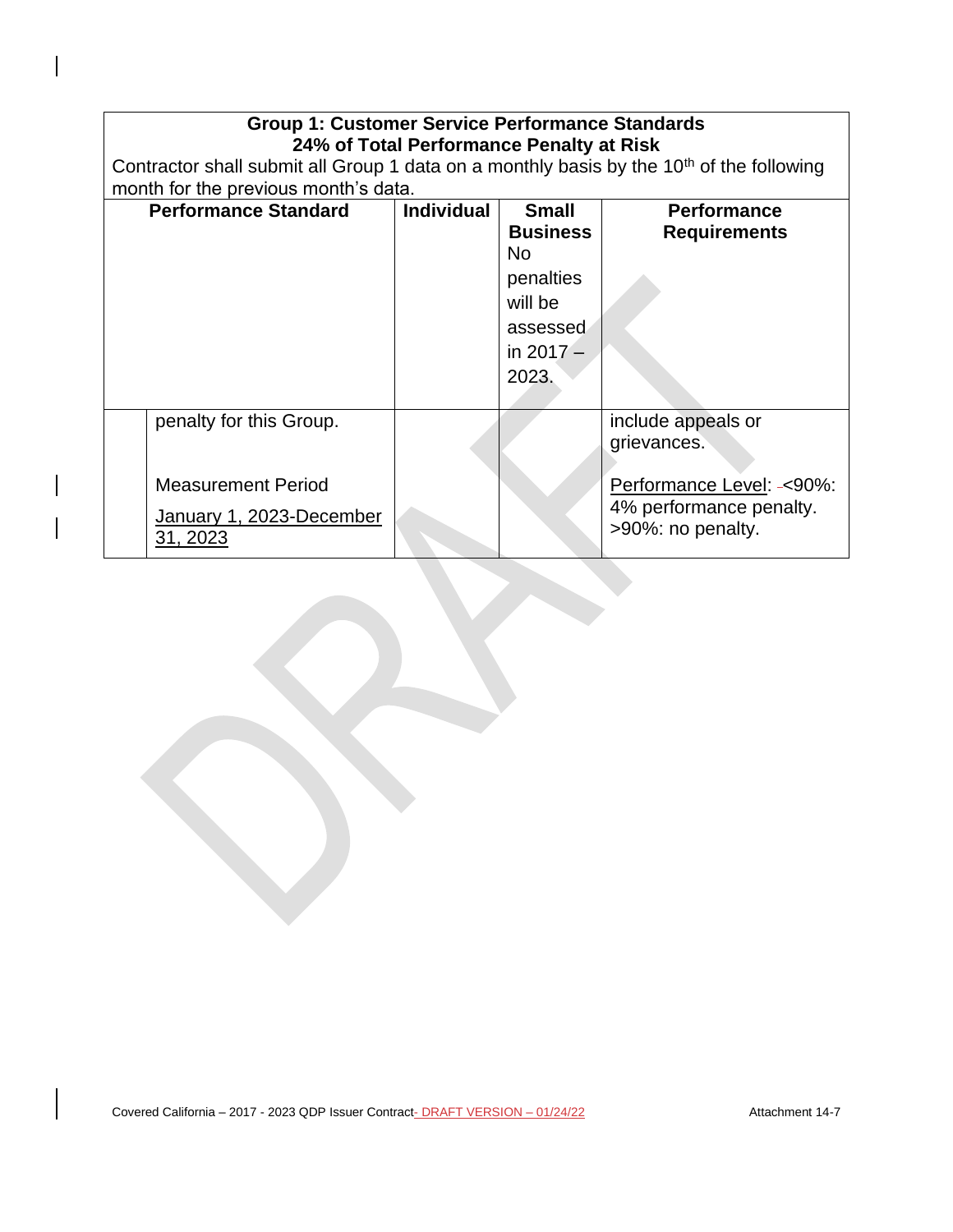|     | <b>Group 2: Operational Performance Standards</b><br>30% of Total Performance Penalty at Risk                                                                                                                                                                                                 |                   |  |                                                                                                                                                                                                                                                                                                                                 |  |  |
|-----|-----------------------------------------------------------------------------------------------------------------------------------------------------------------------------------------------------------------------------------------------------------------------------------------------|-------------------|--|---------------------------------------------------------------------------------------------------------------------------------------------------------------------------------------------------------------------------------------------------------------------------------------------------------------------------------|--|--|
|     | <b>Performance Standard</b>                                                                                                                                                                                                                                                                   | <b>Individual</b> |  | <b>Performance Standards</b>                                                                                                                                                                                                                                                                                                    |  |  |
| 2.1 | 834 Processing<br><b>Measurement Period:</b><br>Plan Year 2023, 834<br>transactions will begin<br>with renewals.                                                                                                                                                                              | X                 |  | <b>Expectation: - Covered</b><br>California will receive a<br>TA1 or and 999 file, or<br>both as appropriate within<br>three business days of<br>receipt of the 834 file 95%<br>of the time.<br>Performance Level <95%                                                                                                          |  |  |
|     | October 1, 2022 -<br>December 31, 2023<br>5% of total performance<br>penalty for this Group.                                                                                                                                                                                                  |                   |  | below expectation: 5%<br>performance penalty.                                                                                                                                                                                                                                                                                   |  |  |
| 2.2 | 834 Generation -<br><b>Effectuation and</b><br><b>Cancellation</b><br><b>Transactions</b><br><b>Measurement Period:</b><br>Plan Year 2023, 834<br>transactions will begin<br>with renewals.<br>October 1, 2022 -<br>December 31, 2023<br>2.5% of total performance<br>penalty for this Group. | $\sf X$           |  | <b>Expectation: - Covered</b><br>California will successfully<br>receive and process<br>effectuation and<br>cancellation 834<br>transactions within 60<br>days from either the<br>coverage effective date or<br>transaction timestamp,<br>whichever is later 95% of<br>the time.<br>Performance Level <95%:<br>2.5% performance |  |  |
| 2.3 |                                                                                                                                                                                                                                                                                               | $\mathsf{X}$      |  | penalty.                                                                                                                                                                                                                                                                                                                        |  |  |
|     | 834 Generation -<br><b>Termination</b><br><b>Transactions</b><br><b>Measurement Period:</b><br>Plan Year 2023 834<br>transactions will begin                                                                                                                                                  |                   |  | <b>Expectation:</b><br><b>Covered California will</b><br>receive termination 834<br>transactions within ten<br>days of the grace period<br>expiration 95% of the<br>time.                                                                                                                                                       |  |  |

Covered California – 2017 - 2023 QDP Issuer Contract-**DRAFT VERSION – 01/24/22** Attachment 14-8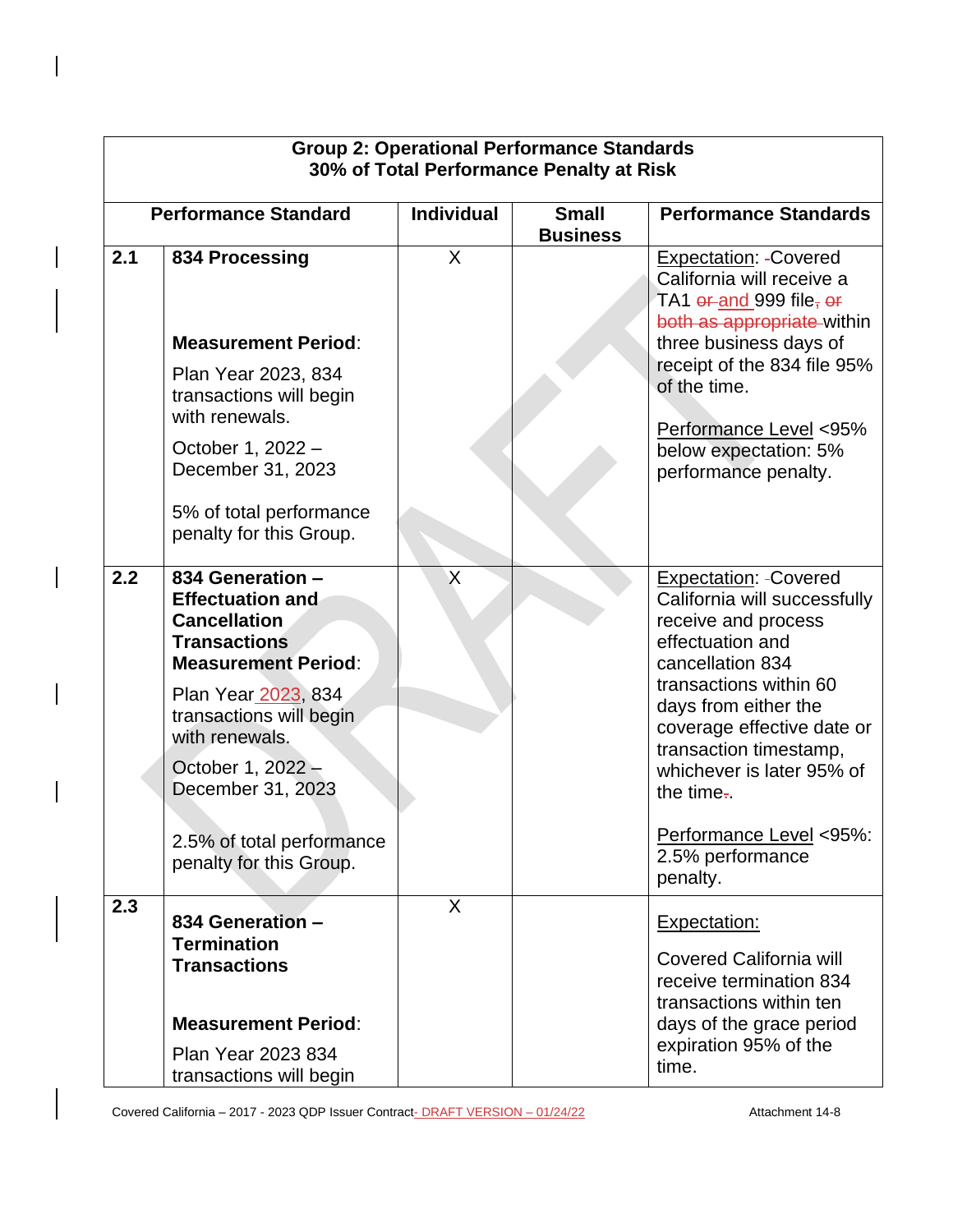| <b>Performance Standard</b>                                                                                                                                          | <b>Individual</b> | <b>Small</b><br><b>Business</b> | <b>Performance Standards</b>                                                                                                                                                                                                                                                                                                                                                                                                   |
|----------------------------------------------------------------------------------------------------------------------------------------------------------------------|-------------------|---------------------------------|--------------------------------------------------------------------------------------------------------------------------------------------------------------------------------------------------------------------------------------------------------------------------------------------------------------------------------------------------------------------------------------------------------------------------------|
| with renewals.<br>October 1, 2022 -<br>December 31, 2023<br>2.5% of total performance<br>penalty for this Group.                                                     |                   |                                 | Performance Level <95%:<br>2.5% performance<br>penalty.                                                                                                                                                                                                                                                                                                                                                                        |
| 2.4<br><b>Reconciliation Process</b><br>10% of total<br>performance penalty for<br>this Group.<br><b>Measurement Period</b><br>January 1, 2023-<br>December 31, 2023 | X                 |                                 | <b>Expectation: - Covered</b><br>California shall receive a<br>comparison reconciliation<br>extract in accordance with<br>the file validations and<br>resolution timelines, as<br>mutually agreed upon in<br>the Reconciliation<br>Process Guide (Extranet,<br>Data Home, Contractor's<br>folder) 90% of the time for<br>accuracy and timeliness.<br>Performance Level:<br><90%: below expectation:<br>10% performance penalty |

# **Group 2: Operational Performance Standards**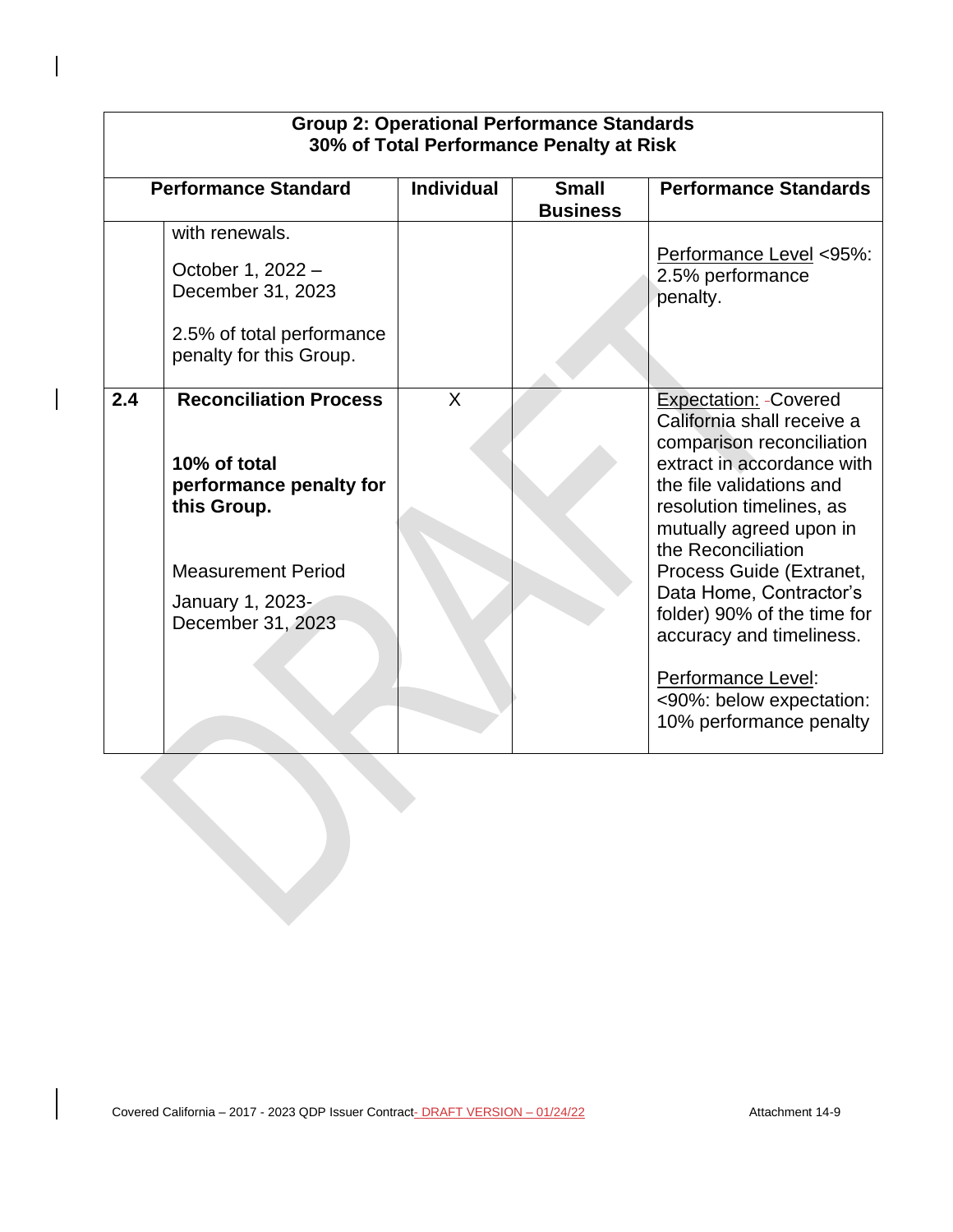|     | <b>Group 2: Operational Performance Standards</b><br>30% of Total Performance Penalty at Risk                                                                                                                                                                                                                                                                                                                                                                                                                                                                                                           |                                                      |   |                                                                                                                                                                                                                                                                                                                                                                                                                                                                                                                                                                                                         |  |  |
|-----|---------------------------------------------------------------------------------------------------------------------------------------------------------------------------------------------------------------------------------------------------------------------------------------------------------------------------------------------------------------------------------------------------------------------------------------------------------------------------------------------------------------------------------------------------------------------------------------------------------|------------------------------------------------------|---|---------------------------------------------------------------------------------------------------------------------------------------------------------------------------------------------------------------------------------------------------------------------------------------------------------------------------------------------------------------------------------------------------------------------------------------------------------------------------------------------------------------------------------------------------------------------------------------------------------|--|--|
|     | <b>Performance Standard</b>                                                                                                                                                                                                                                                                                                                                                                                                                                                                                                                                                                             | <b>Individual</b><br><b>Small</b><br><b>Business</b> |   | <b>Performance Standards</b>                                                                                                                                                                                                                                                                                                                                                                                                                                                                                                                                                                            |  |  |
| 2.5 | <b>Data Submission</b><br>specific to contract<br><b>Section 3.4.4 Provider</b><br>Directory and<br>Attachment 7, Article 2,<br><b>Section 2.02 Data</b><br><b>Submission</b><br>Requirements.<br>10% of total performance<br>penalty for this Group.<br><b>Measurement Period</b>                                                                                                                                                                                                                                                                                                                      | X                                                    | X | <b>Expectation: Full and</b><br>regular submission of<br>data according to the<br>standards outlined in the<br>Attachment 7 citations.<br>The Contractor must work<br>with Covered California<br>and HEI Vendor to ensure<br>accuracy of data variables<br>on an ongoing basis.<br>a) Performance Level:<br>Incomplete, irregular, late<br>or non-useable data<br>submission: 5% penalty of                                                                                                                                                                                                             |  |  |
|     | January 1, 2023-<br>December 31, 2023<br>Definitions for<br><b>Performance Standard</b><br>2.5<br><b>Incomplete: - A file or part</b><br>of a file is missing, or<br>critical data elements are<br>not provided.<br>Irregular: - Unexpected<br>file or data element<br>formatting, or record<br>volumes or data element<br>counts / sums deviate<br>significantly from<br>historical submission<br>patterns for the data<br>supplier.<br>Late: Data is submitted<br>on a date later than the<br>supplier's agreed-upon<br>submission date (i.e.,<br>between the 5th and 15th<br>of the month) plus five |                                                      |   | total performance<br>requirement. Full and<br>regular submission<br>according to the formats<br>specified and useable by<br><b>Covered California</b><br>located at: (Extranet, Plan<br>Home, Resources,<br><b>Provider Directory</b><br>Resources. Covered<br>California Provider Data<br>Submission<br>Schedule_Current year):<br>no penalty<br>b)_1. Incomplete,<br>irregular, late or non-<br>useable submission of<br>HEI data: 2% penalty of<br>total performance<br>requirement. - Failure to<br>submit required financials<br>(e.g., allowed, copay,<br>coinsurance, and<br>deductible amounts) |  |  |

Г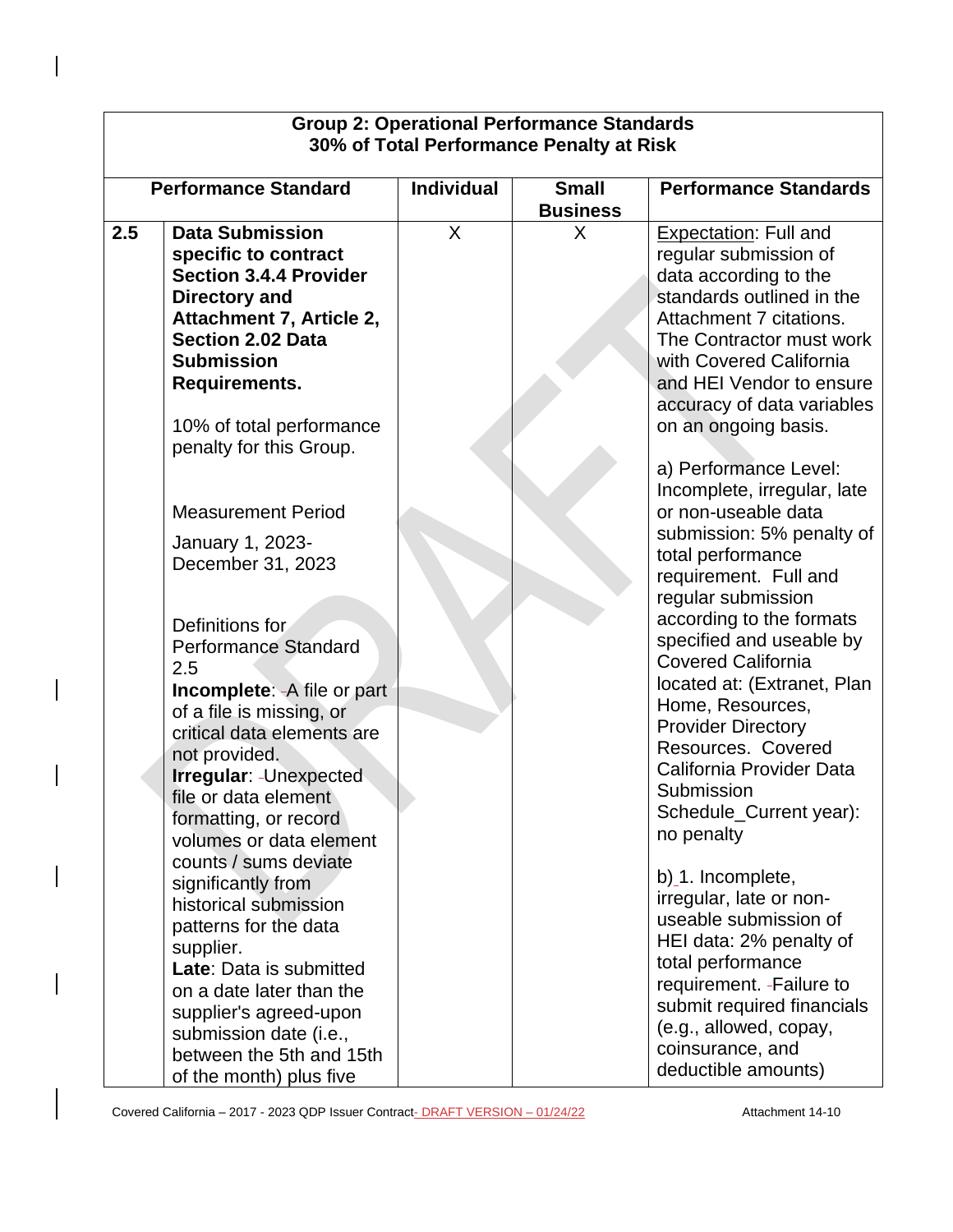| <b>Group 2: Operational Performance Standards</b><br>30% of Total Performance Penalty at Risk                                                                                                                                                                                                             |                                      |  |                                                                                                                                                                                                                                                                                                                                                                                                                                                                                                                                                                                                                                                                                                                                                                                                                                                                                                                                                                                                                                                       |  |  |
|-----------------------------------------------------------------------------------------------------------------------------------------------------------------------------------------------------------------------------------------------------------------------------------------------------------|--------------------------------------|--|-------------------------------------------------------------------------------------------------------------------------------------------------------------------------------------------------------------------------------------------------------------------------------------------------------------------------------------------------------------------------------------------------------------------------------------------------------------------------------------------------------------------------------------------------------------------------------------------------------------------------------------------------------------------------------------------------------------------------------------------------------------------------------------------------------------------------------------------------------------------------------------------------------------------------------------------------------------------------------------------------------------------------------------------------------|--|--|
| <b>Performance Standard</b>                                                                                                                                                                                                                                                                               | <b>Individual</b><br><b>Business</b> |  | <b>Performance Standards</b>                                                                                                                                                                                                                                                                                                                                                                                                                                                                                                                                                                                                                                                                                                                                                                                                                                                                                                                                                                                                                          |  |  |
| business days.<br>Non-Usable: HEI Vendor<br>cannot successfully<br>include submitted data in<br>its database build, or HEI<br><b>Vendor's or Covered CA's</b><br>analysts determine that<br>critical components of the<br>submitted data cannot be<br>used or relied upon in<br>subsequent analytic work. |                                      |  | constitutes incomplete<br>submission. - Full and<br>regular submission<br>according to the formats<br>specified and useable by<br><b>Covered California within</b><br>5 business days of each<br>monthly reporting cycle:<br>no penalty.<br>2. Dental claim/encounter<br>submissions in which a<br>file's allowed amount total<br>varies by more than plus<br>or minus 2% from the<br>file's total net payment +<br>coinsurance + copayment<br>+ deductible + third party<br>amounts: 1% penalty of<br>total performance<br>requirement.<br>3. Dental claim/encounter<br>submissions with<br>rendering provider<br>taxonomy and type<br>missing or invalid on more<br>than 1% of claims: 1%<br>penalty of total<br>performance requirement.<br>Submission meeting or<br>surpassing the 99%<br>populated and valid<br>threshold: no penalty.<br>4. Dental claim/encounter<br>submissions with<br>rendering National<br>Provider Identifier (NPI)<br>and Tax ID Number (TIN)<br>missing or invalid on more<br>than 1% of claims: 1%<br>penalty of total |  |  |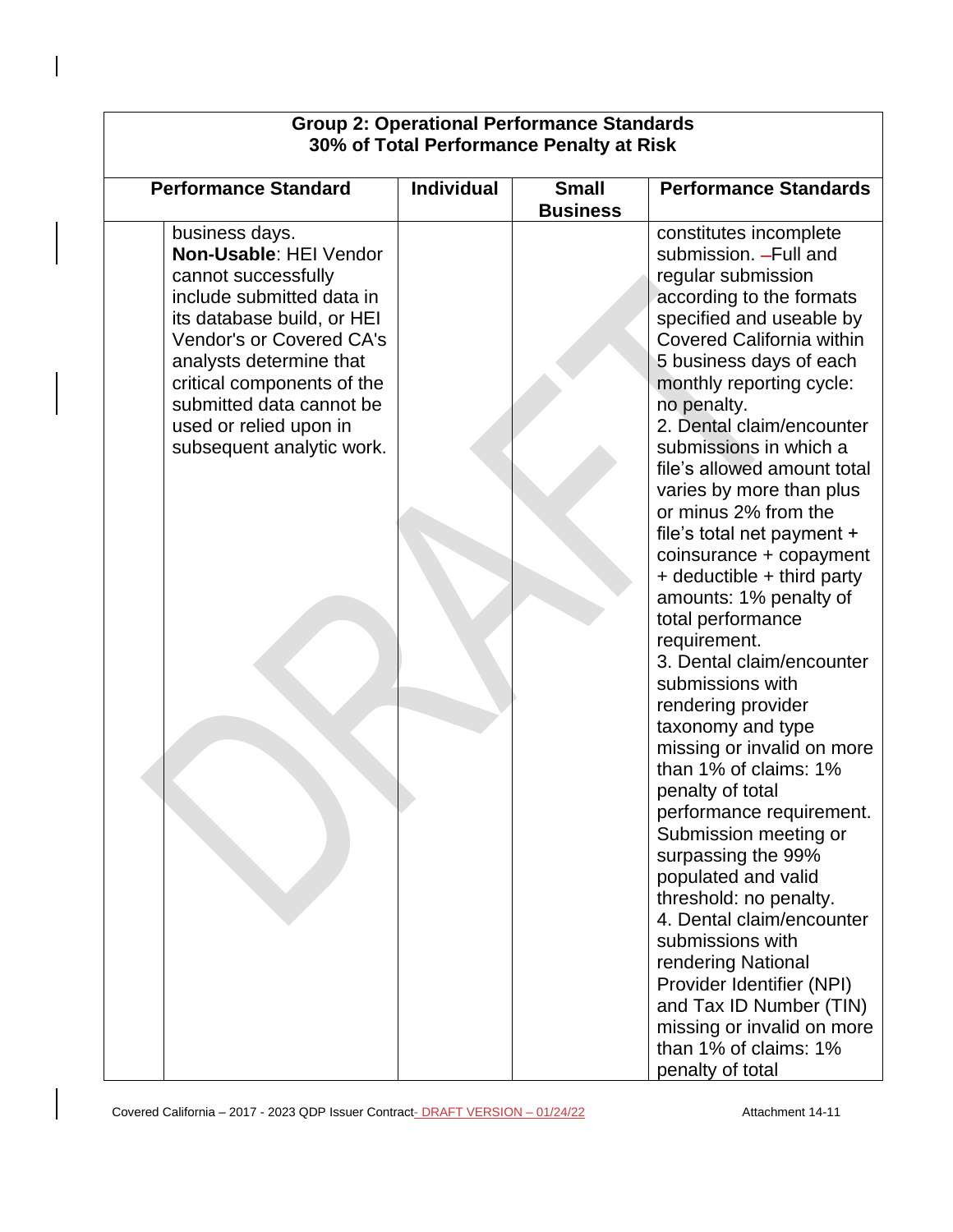| <b>Performance Standard</b> | <b>Individual</b> | <b>Small</b><br><b>Business</b> | <b>Performance Standards</b>                                                                                             |
|-----------------------------|-------------------|---------------------------------|--------------------------------------------------------------------------------------------------------------------------|
|                             |                   |                                 | performance requirement.<br>Submission meeting or<br>surpassing the 99%<br>populated and valid<br>threshold: no penalty. |
|                             |                   |                                 |                                                                                                                          |

Total performance penalty at risk is below 100% in 2023 due to deletions and additions of performance standards resulting in a net loss to the total. The total percent at risk in 2023 will be 54%.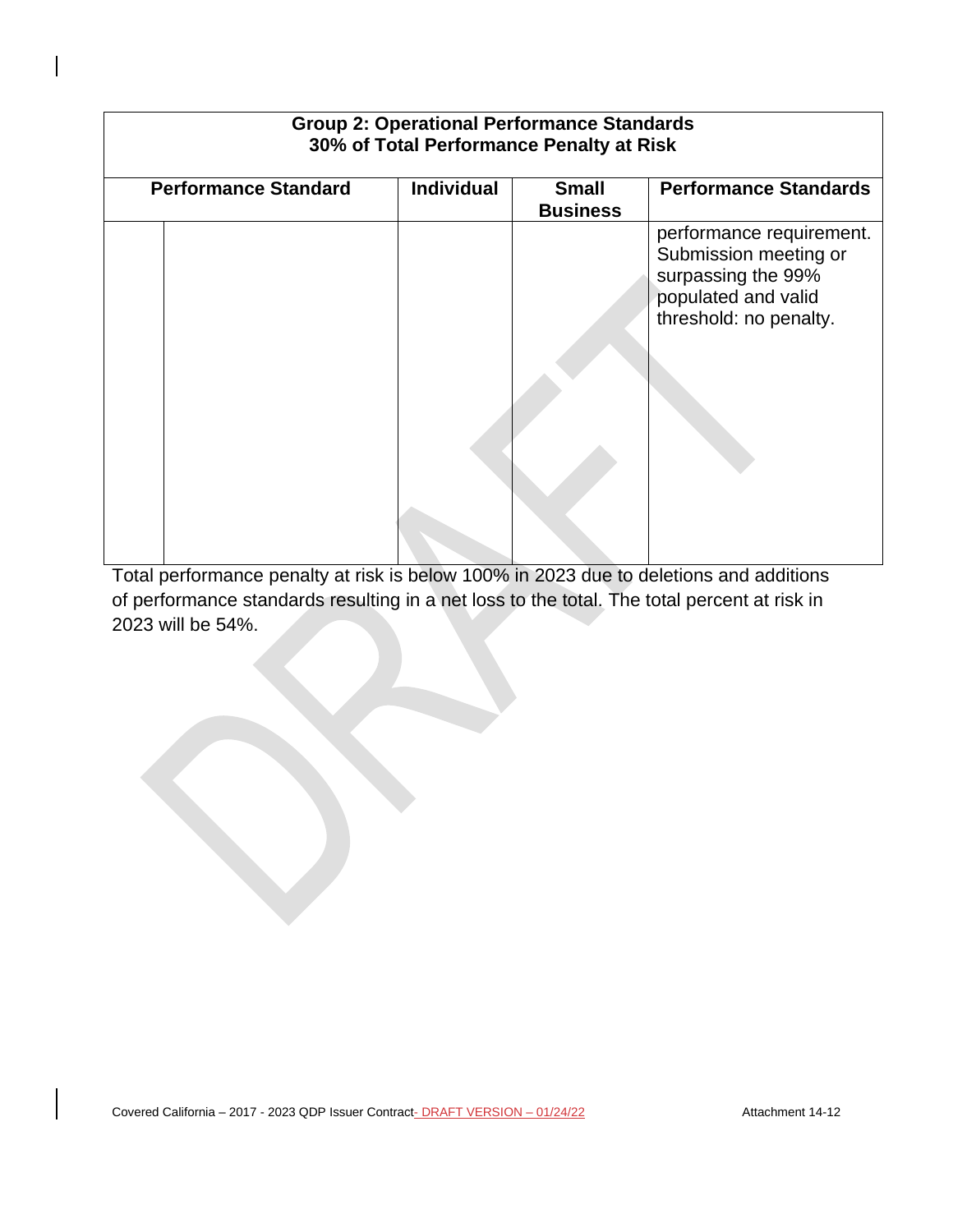|     | Group 3: Dental Quality Alliance (DQA) Pediatric Measure Set<br>Contractor shall annually submit the required Covered California data separated by |                               |                           |                            |                    |                    |  |  |
|-----|----------------------------------------------------------------------------------------------------------------------------------------------------|-------------------------------|---------------------------|----------------------------|--------------------|--------------------|--|--|
|     | product type for Group <sub>-3</sub> . No penalties will be assessed for Group 3 in 2023. Pilot                                                    |                               |                           |                            |                    |                    |  |  |
|     | Period January 1, 2021 - December 31, 2023                                                                                                         |                               |                           |                            |                    |                    |  |  |
|     |                                                                                                                                                    |                               |                           |                            | <b>QDP</b>         |                    |  |  |
|     |                                                                                                                                                    |                               |                           | <b>Denominat</b>           | <b>Performance</b> |                    |  |  |
|     | <b>Measure</b>                                                                                                                                     | <b>Description</b>            | <b>Numerator</b>          | or                         | Rate               | <b>Expectation</b> |  |  |
| 3.1 | <b>Utilization</b><br>of Services                                                                                                                  | Percentage of<br>all enrolled | Unduplicated<br>number of | Unduplicate<br>d number of | <b>NUM/DEN</b>     | 10%                |  |  |
|     |                                                                                                                                                    | children aged                 | enrolled                  | all enrolled               |                    |                    |  |  |
|     |                                                                                                                                                    | $0 - 1$ who                   | children                  | children                   |                    |                    |  |  |
|     |                                                                                                                                                    | received at                   | aged $0 - 1$              | aged 0 - 1.                |                    |                    |  |  |
|     |                                                                                                                                                    | least one                     | who                       |                            |                    |                    |  |  |
|     |                                                                                                                                                    | dental service                | received at               |                            |                    |                    |  |  |
|     |                                                                                                                                                    | within the                    | least one                 |                            |                    |                    |  |  |
|     |                                                                                                                                                    | reporting year.               | dental                    |                            |                    |                    |  |  |
|     |                                                                                                                                                    |                               | service.                  |                            |                    |                    |  |  |
| 3.2 | <b>Utilization</b>                                                                                                                                 | Percentage of                 | <b>Unduplicated</b>       | Unduplicate                | <b>NUM/DEN</b>     | 50%                |  |  |
|     | of Services                                                                                                                                        | all enrolled                  | number of                 | d number of                |                    |                    |  |  |
|     |                                                                                                                                                    | children aged                 | enrolled                  | all enrolled               |                    |                    |  |  |
|     |                                                                                                                                                    | 2 - under age<br>19 who       | children<br>aged $2-$     | children                   |                    |                    |  |  |
|     |                                                                                                                                                    | received at                   | under 19                  | aged 2 -<br>under age      |                    |                    |  |  |
|     |                                                                                                                                                    | least one                     | who                       | 19.                        |                    |                    |  |  |
|     |                                                                                                                                                    | dental service                | received at               |                            |                    |                    |  |  |
|     |                                                                                                                                                    | within the                    | least one                 |                            |                    |                    |  |  |
|     |                                                                                                                                                    | reporting year.               | dental                    |                            |                    |                    |  |  |
|     |                                                                                                                                                    |                               | service.                  |                            |                    |                    |  |  |
| 3.3 | Oral                                                                                                                                               | Percentage of                 | Unduplicated              | Unduplicate                | <b>NUM/DEN</b>     | 50%                |  |  |
|     | Evaluation                                                                                                                                         | enrolled                      | number of                 | d number of                |                    |                    |  |  |
|     |                                                                                                                                                    | children under                | enrolled                  | enrolled                   |                    |                    |  |  |
|     |                                                                                                                                                    | age 19 who<br>received a      | children<br>under age     | children                   |                    |                    |  |  |
|     |                                                                                                                                                    | comprehensiv                  | 19 who                    | under age<br>19.           |                    |                    |  |  |
|     |                                                                                                                                                    | e or periodic                 | received a                |                            |                    |                    |  |  |
|     |                                                                                                                                                    | oral evaluation               | comprehensi               |                            |                    |                    |  |  |
|     |                                                                                                                                                    | within the                    | ve or                     |                            |                    |                    |  |  |
|     |                                                                                                                                                    | reporting year.               | periodic oral             |                            |                    |                    |  |  |
|     |                                                                                                                                                    |                               | evaluation                |                            |                    |                    |  |  |
|     |                                                                                                                                                    |                               | as a dental               |                            |                    |                    |  |  |
|     |                                                                                                                                                    |                               | service.                  |                            |                    |                    |  |  |
| 3.4 | Sealants in                                                                                                                                        | Percentage of<br>enrolled     | Unduplicated<br>number of | Unduplicate<br>d number of | NUM1/DEN;          | 20%                |  |  |
| a   | 10 year                                                                                                                                            |                               |                           |                            |                    |                    |  |  |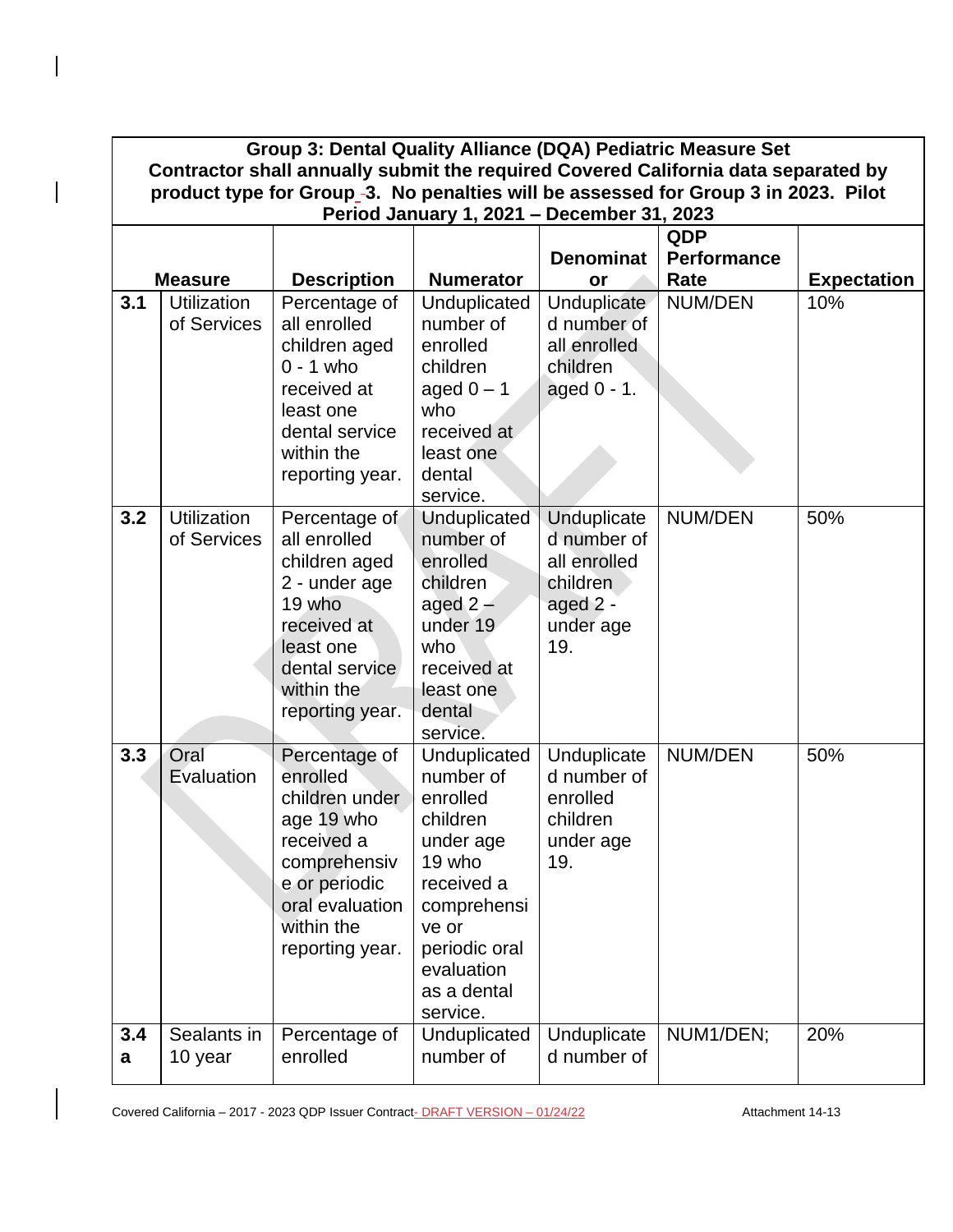| Group 3: Dental Quality Alliance (DQA) Pediatric Measure Set<br>Contractor shall annually submit the required Covered California data separated by<br>product type for Group <sub>-3</sub> . No penalties will be assessed for Group 3 in 2023. Pilot |                                            |                                                                                                                                                                                                     |                                                                                                                                                                                    |                                                                                                                                                                                                                                                                                                                                                         |                                   |                    |  |  |
|-------------------------------------------------------------------------------------------------------------------------------------------------------------------------------------------------------------------------------------------------------|--------------------------------------------|-----------------------------------------------------------------------------------------------------------------------------------------------------------------------------------------------------|------------------------------------------------------------------------------------------------------------------------------------------------------------------------------------|---------------------------------------------------------------------------------------------------------------------------------------------------------------------------------------------------------------------------------------------------------------------------------------------------------------------------------------------------------|-----------------------------------|--------------------|--|--|
|                                                                                                                                                                                                                                                       | Period January 1, 2021 - December 31, 2023 |                                                                                                                                                                                                     |                                                                                                                                                                                    |                                                                                                                                                                                                                                                                                                                                                         |                                   |                    |  |  |
|                                                                                                                                                                                                                                                       | <b>QDP</b>                                 |                                                                                                                                                                                                     |                                                                                                                                                                                    |                                                                                                                                                                                                                                                                                                                                                         |                                   |                    |  |  |
|                                                                                                                                                                                                                                                       |                                            |                                                                                                                                                                                                     |                                                                                                                                                                                    | <b>Denominat</b>                                                                                                                                                                                                                                                                                                                                        | <b>Performance</b>                |                    |  |  |
|                                                                                                                                                                                                                                                       | <b>Measure</b>                             | <b>Description</b>                                                                                                                                                                                  | <b>Numerator</b>                                                                                                                                                                   | <b>or</b>                                                                                                                                                                                                                                                                                                                                               | Rate                              | <b>Expectation</b> |  |  |
|                                                                                                                                                                                                                                                       | olds                                       | children, who<br>have ever<br>received<br>sealants on a<br>permanent<br>first molar<br>tooth: $(1)$ at<br>least one<br>sealant sealed<br>by 10 <sup>th</sup><br>birthdate.                          | enrolled<br>children who<br>ever<br>received<br>sealants on<br>a permanent<br>first molar.<br>tooth: $(1)$ at<br>least one<br>sealant.                                             | enrolled<br>children<br>with their<br>$10^{th}$<br>birthdate in<br>measureme<br>nt year                                                                                                                                                                                                                                                                 |                                   |                    |  |  |
| 3.4<br>$\mathbf b$                                                                                                                                                                                                                                    | Sealants in<br>10 year<br>olds             | Percentage of<br>enrolled<br>children, who<br>have ever<br>received<br>sealants on a<br>permanent<br>first molar<br>tooth: and $(2)$<br>all four molars<br>sealed by 10 <sup>th</sup><br>birthdate. | <b>Unduplicated</b><br>number of<br>enrolled<br>children who<br>ever<br>received<br>sealants on<br>a permanent<br>first molar<br>tooth: and<br>$(2)$ all four<br>molars<br>sealed. | Unduplicate<br>d number of<br>enrolled<br>children<br>with their<br>$10^{th}$<br>birthdate in<br>measureme<br>nt year.<br>Exclude<br>children<br>who<br>received<br>treatment<br>(restoration<br>S,<br>extractions,<br>endodontic,<br>prosthodont<br>ic, and<br>other dental<br>treatments)<br>on all four<br>first<br>permanent<br>molars in<br>the 48 | NUM2/DEN<br>(after<br>exclusions) | 20%                |  |  |

 $\begin{array}{c} \hline \end{array}$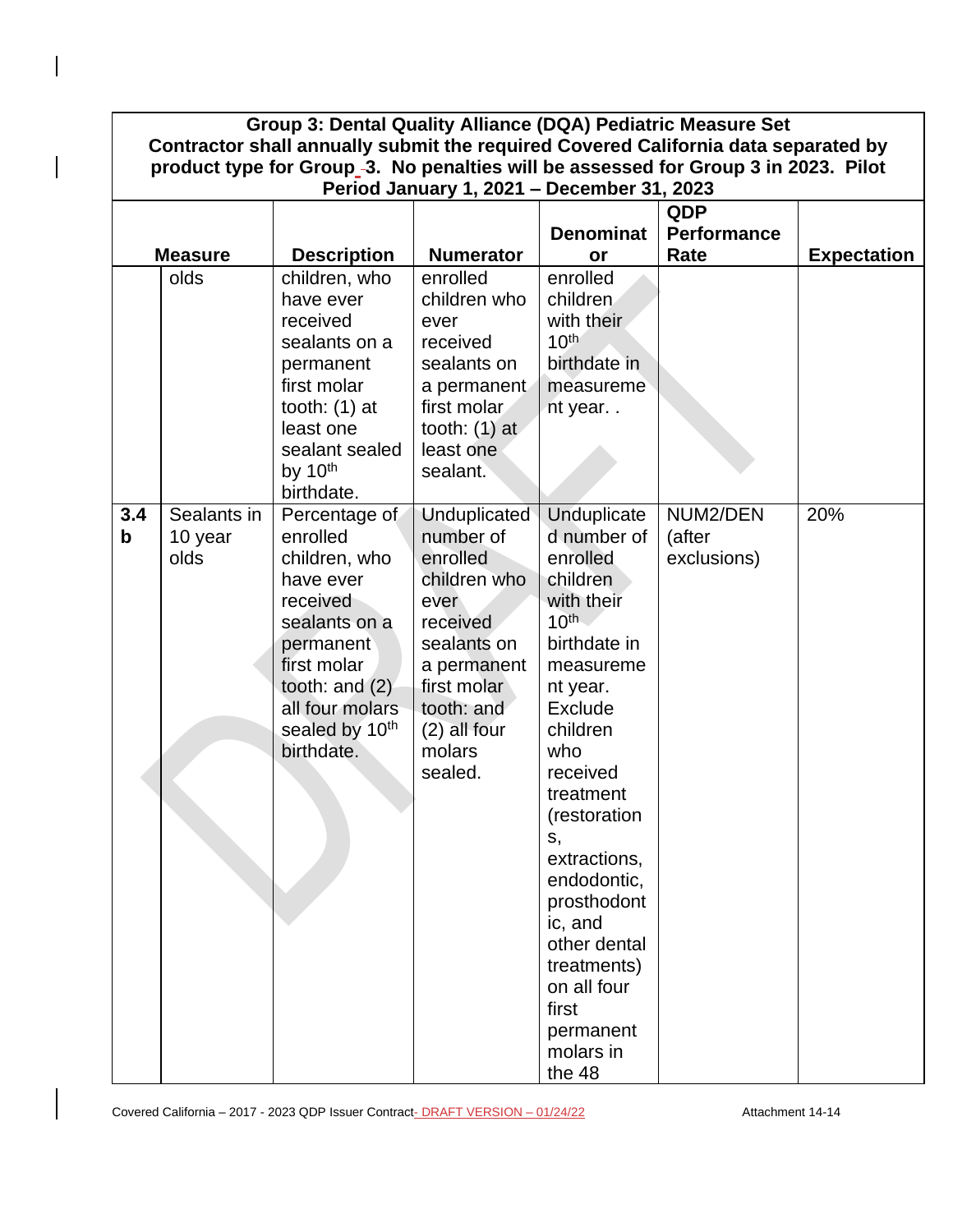|                    | Group 3: Dental Quality Alliance (DQA) Pediatric Measure Set<br>Contractor shall annually submit the required Covered California data separated by |                                                                                                                                                                                                              |                                                                                                                                                                          |                                                                                                                                                                                                                                                                                            |                                   |                    |  |  |
|--------------------|----------------------------------------------------------------------------------------------------------------------------------------------------|--------------------------------------------------------------------------------------------------------------------------------------------------------------------------------------------------------------|--------------------------------------------------------------------------------------------------------------------------------------------------------------------------|--------------------------------------------------------------------------------------------------------------------------------------------------------------------------------------------------------------------------------------------------------------------------------------------|-----------------------------------|--------------------|--|--|
|                    | product type for Group_-3. No penalties will be assessed for Group 3 in 2023. Pilot<br>Period January 1, 2021 - December 31, 2023                  |                                                                                                                                                                                                              |                                                                                                                                                                          |                                                                                                                                                                                                                                                                                            |                                   |                    |  |  |
|                    | QDP                                                                                                                                                |                                                                                                                                                                                                              |                                                                                                                                                                          |                                                                                                                                                                                                                                                                                            |                                   |                    |  |  |
|                    | <b>Measure</b>                                                                                                                                     | <b>Description</b>                                                                                                                                                                                           | <b>Numerator</b>                                                                                                                                                         | <b>Denominat</b><br>or                                                                                                                                                                                                                                                                     | <b>Performance</b><br>Rate        | <b>Expectation</b> |  |  |
|                    |                                                                                                                                                    |                                                                                                                                                                                                              |                                                                                                                                                                          | months<br>prior to the<br>10 <sup>th</sup><br>birthdate.                                                                                                                                                                                                                                   |                                   |                    |  |  |
| 3.5<br>a           | Sealants in<br>15 year<br>olds                                                                                                                     | Percentage of<br>enrolled<br>children, who<br>have ever<br>received<br>sealants on a<br>permanent<br>second molar<br>tooth: $(1)$ at<br>least one<br>sealant sealed<br>by the 15 <sup>th</sup><br>birthdate. | Unduplicated<br>number of<br>enrolled<br>children who<br>ever<br>received<br>sealants on<br>a permanent<br>second<br>molar tooth:<br>$(1)$ at least<br>one sealant.      | <b>Unduplicate</b><br>d number of<br>enrolled<br>children<br>with their<br>15 <sup>th</sup><br>birthdate in<br>measureme<br>nt year.                                                                                                                                                       | NUM1/DEN;                         | 20%                |  |  |
| 3.5<br>$\mathbf b$ | Sealants in<br>15 year<br>olds                                                                                                                     | Percentage of<br>enrolled<br>children, who<br>have ever<br>received<br>sealants on a<br>permanent<br>second molar<br>tooth: $(2)$ all<br>four molars<br>sealed by the<br>15 <sup>th</sup> birthdate.         | Unduplicated<br>number of<br>enrolled<br>children who<br>ever<br>received<br>sealants on<br>a permanent<br>second<br>molar tooth:<br>$(2)$ all four<br>molars<br>sealed. | Unduplicate<br>d number of<br>enrolled<br>children<br>with their<br>15 <sup>th</sup><br>birthdate in<br>measureme<br>nt year.<br><b>Exclude</b><br>children<br>who<br>received<br>treatment<br>(restoration<br>S,<br>extractions,<br>endodontic,<br>prosthodont<br>ic, and<br>other dental | Num2/DEN<br>(after<br>exclusions) | 20%                |  |  |

Covered California – 2017 - 2023 QDP Issuer Contract-**DRAFT VERSION – 01/24/22** Attachment 14-15

 $\overline{\phantom{a}}$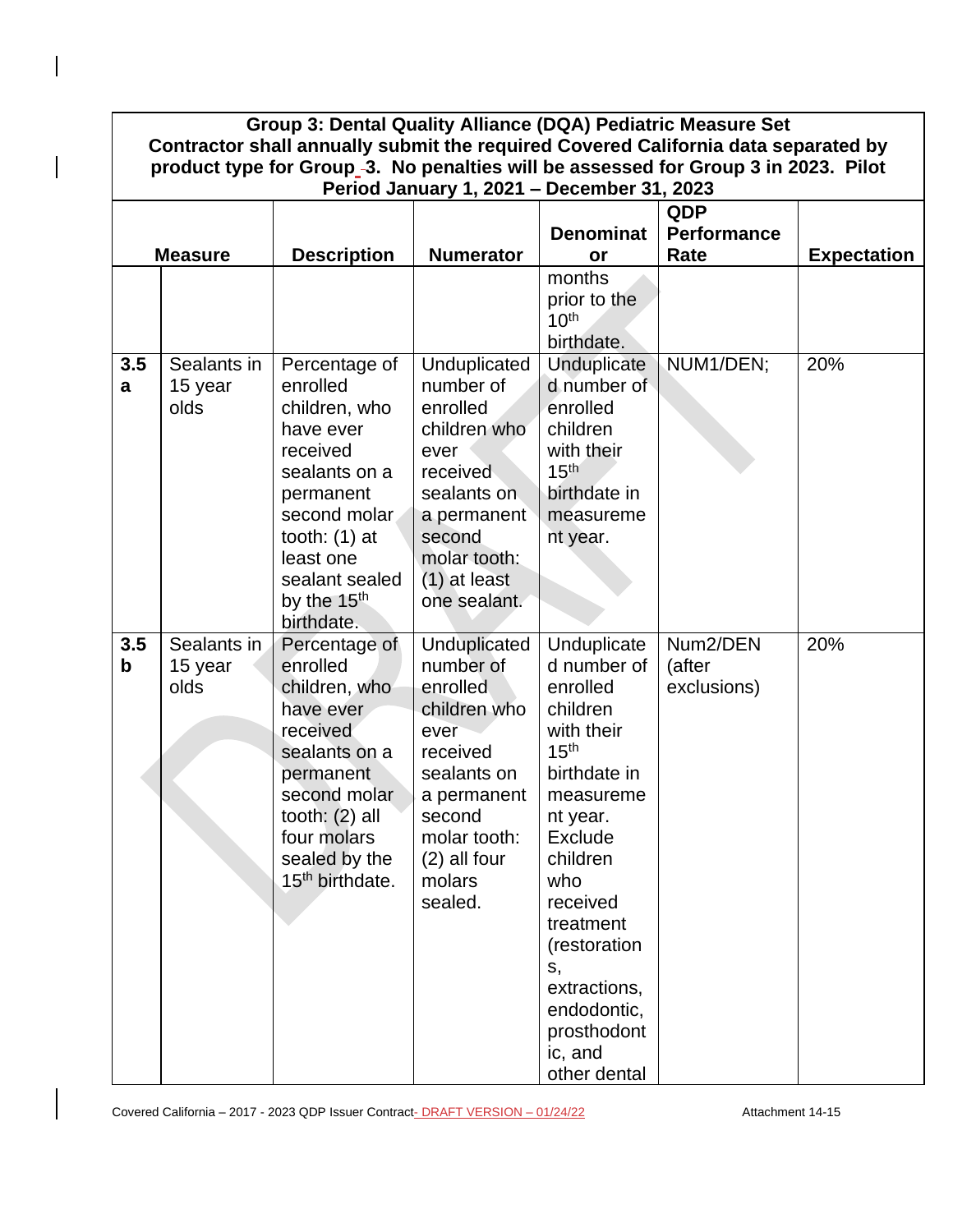| Group 3: Dental Quality Alliance (DQA) Pediatric Measure Set                                                                                                                          |                                                                                                                     |                                                                                                                                                                                                                                   |                                                                                                                                                                                                                                                                  |                                                                                                                                      |                        |                                                   |
|---------------------------------------------------------------------------------------------------------------------------------------------------------------------------------------|---------------------------------------------------------------------------------------------------------------------|-----------------------------------------------------------------------------------------------------------------------------------------------------------------------------------------------------------------------------------|------------------------------------------------------------------------------------------------------------------------------------------------------------------------------------------------------------------------------------------------------------------|--------------------------------------------------------------------------------------------------------------------------------------|------------------------|---------------------------------------------------|
| Contractor shall annually submit the required Covered California data separated by<br>product type for Group <sub>-3</sub> . No penalties will be assessed for Group 3 in 2023. Pilot |                                                                                                                     |                                                                                                                                                                                                                                   |                                                                                                                                                                                                                                                                  |                                                                                                                                      |                        |                                                   |
| Period January 1, 2021 - December 31, 2023                                                                                                                                            |                                                                                                                     |                                                                                                                                                                                                                                   |                                                                                                                                                                                                                                                                  |                                                                                                                                      |                        |                                                   |
|                                                                                                                                                                                       |                                                                                                                     |                                                                                                                                                                                                                                   |                                                                                                                                                                                                                                                                  |                                                                                                                                      | QDP                    |                                                   |
|                                                                                                                                                                                       |                                                                                                                     |                                                                                                                                                                                                                                   |                                                                                                                                                                                                                                                                  | <b>Denominat</b>                                                                                                                     | <b>Performance</b>     |                                                   |
|                                                                                                                                                                                       | <b>Measure</b>                                                                                                      | <b>Description</b>                                                                                                                                                                                                                | <b>Numerator</b>                                                                                                                                                                                                                                                 | or                                                                                                                                   | Rate                   | <b>Expectation</b>                                |
|                                                                                                                                                                                       |                                                                                                                     |                                                                                                                                                                                                                                   |                                                                                                                                                                                                                                                                  | treatments)<br>on all four<br>second<br>permanent<br>molars in<br>the 48<br>months<br>prior to the<br>15 <sup>th</sup>               |                        |                                                   |
|                                                                                                                                                                                       |                                                                                                                     |                                                                                                                                                                                                                                   |                                                                                                                                                                                                                                                                  | birthdate.                                                                                                                           |                        |                                                   |
| 3.6                                                                                                                                                                                   | <b>Topical</b><br>Fluoride for<br>Children at<br>Elevated<br>Caries<br><b>Risk</b>                                  | Percentage of<br>enrolled<br>children aged<br>1-18 years<br>who are at<br>"elevated" risk<br>(i.e.<br>"moderate" or<br>"high") who<br>received at<br>least 2 topical<br>fluoride<br>applications<br>within the<br>reporting year. | Unduplicated<br>number of<br>enrolled<br>children<br>aged $1 - 18$<br>years who<br>have at<br>"elevated"<br>risk (i.e.<br>"moderate"<br>or "high")<br>who<br>received at<br>least <sub>2</sub><br>topical<br>fluoride<br>applications<br>as a dental<br>service. | Unduplicate<br>d number of<br>enrolled<br>children<br>aged 1-18<br>years at<br>"elevated"<br>risk (i.e.<br>"moderate"<br>or "high"). | <b>NUM/DEN</b>         | 50%                                               |
| 3.7                                                                                                                                                                                   | Ambulatory<br>Care<br><b>Sensitive</b><br>Emergency<br>Departmen<br>t Visits for<br>Dental<br>Caries in<br>Children | Number of<br>emergency<br>department<br>(ED) visits for<br>caries-related<br>reasons per<br>100,000<br>member<br>months for all                                                                                                   | Number of<br><b>ED</b> visits<br>with caries-<br>related<br>diagnosis<br>code among<br>all enrolled<br>children.                                                                                                                                                 | All member<br>months for<br><b>Covered</b><br>California<br>enrollees<br><b>Enrollees 0</b><br>through 18<br>years<br>during the     | (NUM/DEN) x<br>100,000 | Monitoring<br>until claims<br>data is<br>received |

Covered California – 2017 - 2023 QDP Issuer Contract-**DRAFT VERSION – 01/24/22** Attachment 14-16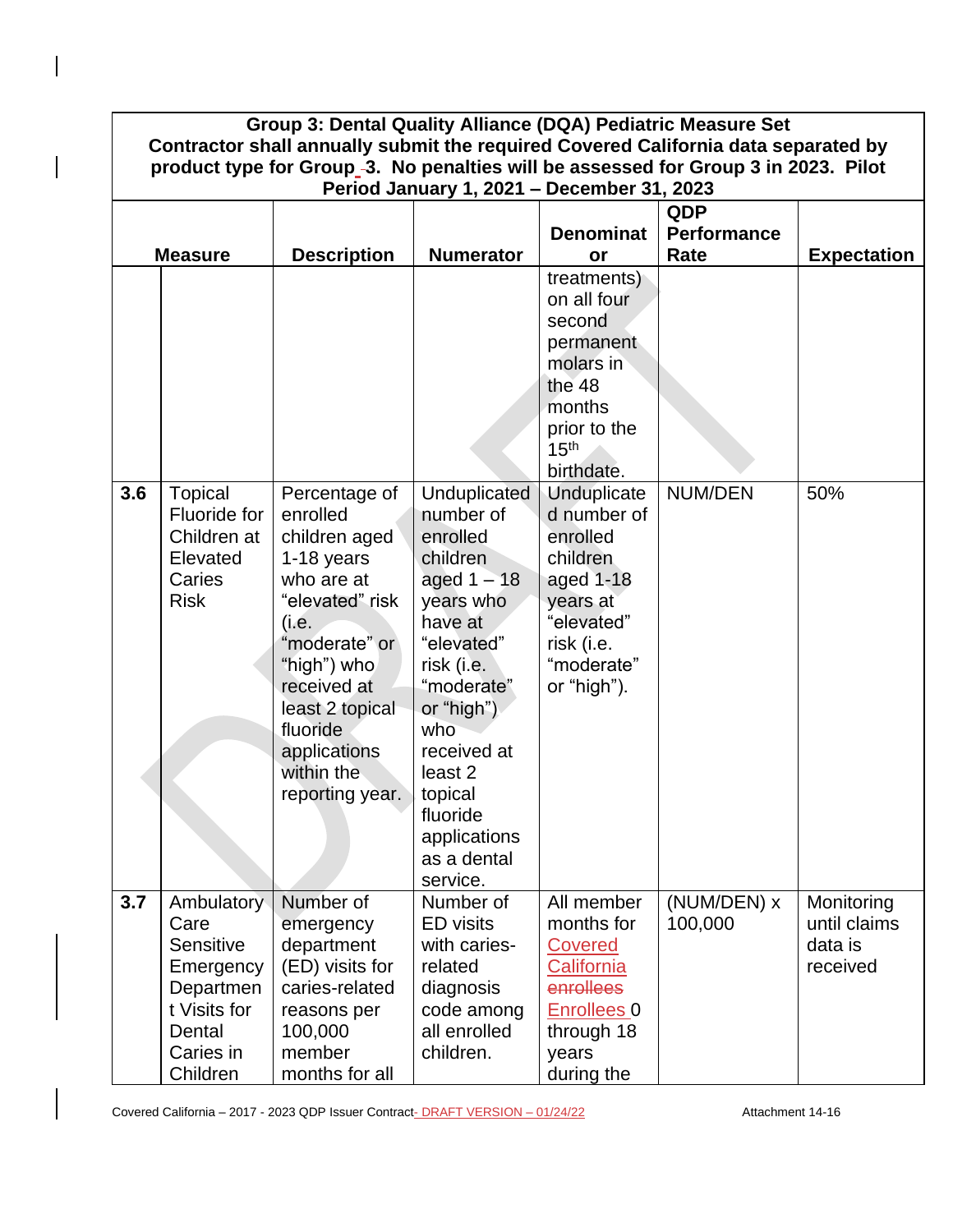| Group 3: Dental Quality Alliance (DQA) Pediatric Measure Set<br>Contractor shall annually submit the required Covered California data separated by<br>product type for Group <sub>-3</sub> . No penalties will be assessed for Group 3 in 2023. Pilot<br>Period January 1, 2021 - December 31, 2023 |                                                                              |                                                                                                                                                                                                                                                |                                                                                                                                                                            |                                                                           |                                   |                                                   |
|-----------------------------------------------------------------------------------------------------------------------------------------------------------------------------------------------------------------------------------------------------------------------------------------------------|------------------------------------------------------------------------------|------------------------------------------------------------------------------------------------------------------------------------------------------------------------------------------------------------------------------------------------|----------------------------------------------------------------------------------------------------------------------------------------------------------------------------|---------------------------------------------------------------------------|-----------------------------------|---------------------------------------------------|
|                                                                                                                                                                                                                                                                                                     | <b>Measure</b>                                                               | <b>Description</b>                                                                                                                                                                                                                             | <b>Numerator</b>                                                                                                                                                           | <b>Denominat</b><br>or                                                    | QDP<br><b>Performance</b><br>Rate | <b>Expectation</b>                                |
|                                                                                                                                                                                                                                                                                                     |                                                                              | enrolled<br>children.                                                                                                                                                                                                                          |                                                                                                                                                                            | reporting<br>year.                                                        |                                   |                                                   |
| 3.8                                                                                                                                                                                                                                                                                                 | Follow-Up<br>After ED<br>Visit by<br>Children<br>for Dental<br>Caries        | <b>The</b><br>percentage of<br>caries-related<br>emergency<br>department<br>visits among<br>children 0<br>through 18<br>years in the<br>reporting year<br>for which the<br>member<br>visited a<br>dentist within<br>7 days of the<br>ED visit. | Number of<br>caries-<br>related ED<br>visits in the<br>reporting<br>year for<br>which the<br>member<br>visited a<br>dentist within<br>7 days<br>(NUM) of the<br>ED visit.  | Number of<br>caries-<br>related ED<br>visits in the<br>reporting<br>year. | NUM/DEN                           | Monitoring<br>until claims<br>data is<br>received |
| 3.9                                                                                                                                                                                                                                                                                                 | Follow-Up<br><b>After ED</b><br>Visit by<br>Children<br>for Dental<br>Caries | The<br>percentage of<br>caries-related<br>emergency<br>department<br>visits among<br>children 0<br>through 18<br>years in the<br>reporting year<br>for which the<br>member<br>visited a<br>dentist within<br>30 days of the<br>ED visit.       | Number of<br>caries-<br>related ED<br>visits in the<br>reporting<br>year for<br>which the<br>member<br>visited a<br>dentist within<br>30 days<br>(NUM) of the<br>ED visit. | Number of<br>caries-<br>related ED<br>visits in the<br>reporting<br>year. | NUM/DEN                           | Monitoring<br>until claims<br>data is<br>received |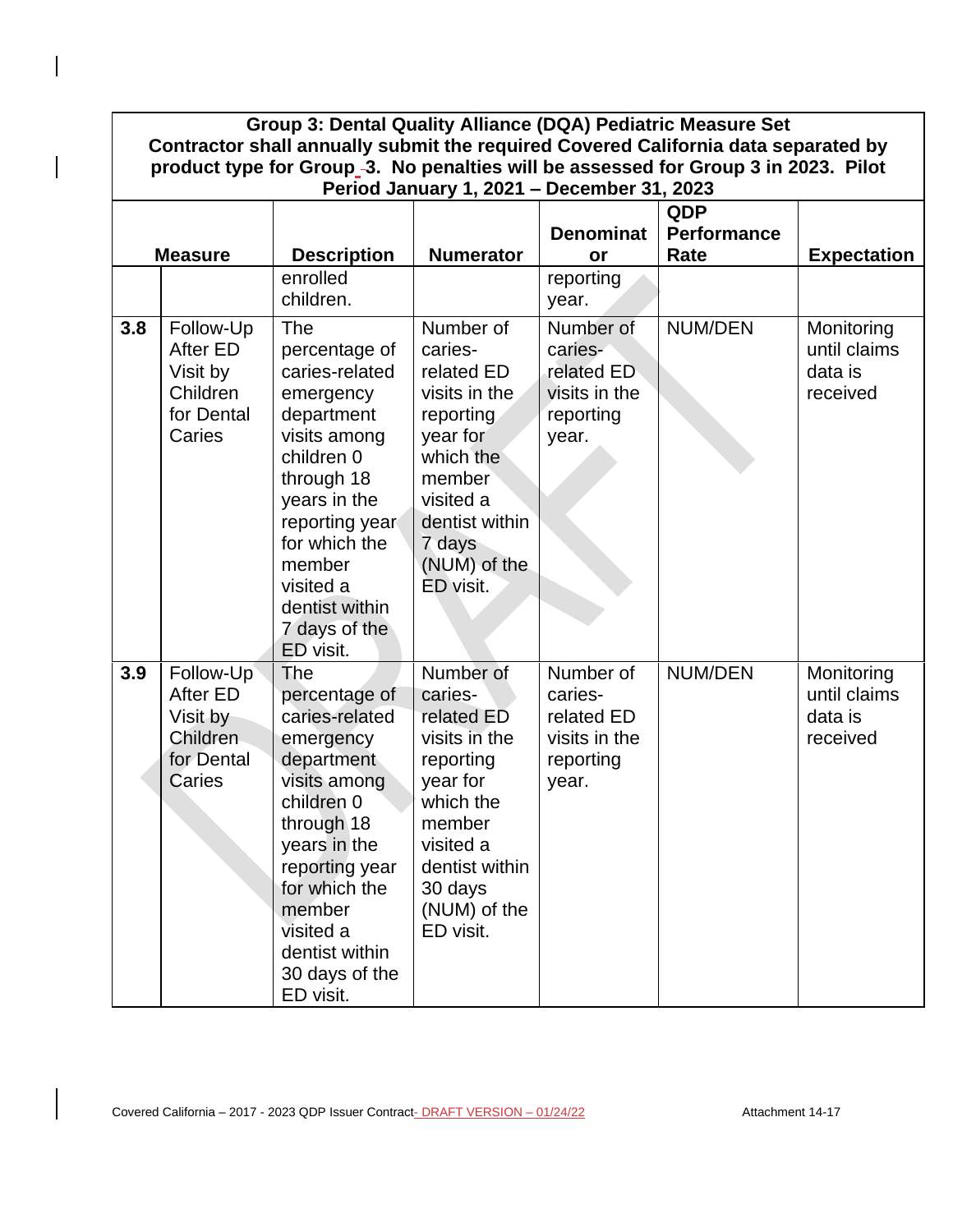|     | Group 4: Covered California Performance Standards and Reporting Requirements<br><b>Utilization Measures for Adult Dental</b>                                                                                                                                                                        |                                                                                                                                                                                                                       |  |  |  |  |
|-----|-----------------------------------------------------------------------------------------------------------------------------------------------------------------------------------------------------------------------------------------------------------------------------------------------------|-----------------------------------------------------------------------------------------------------------------------------------------------------------------------------------------------------------------------|--|--|--|--|
|     | Contractor shall annually submit the required Covered California data separated<br>by product type for Group 4. No penalties will be assessed for Group 4 in 2023.                                                                                                                                  |                                                                                                                                                                                                                       |  |  |  |  |
|     |                                                                                                                                                                                                                                                                                                     | <b>Pilot Period</b><br>January 1, 2021 - December 31, 2023                                                                                                                                                            |  |  |  |  |
|     | <b>Utilization Measures</b>                                                                                                                                                                                                                                                                         | <b>Performance Standards</b><br><b>Covered California will work with contractors as</b><br>appropriate to adjust measure sets where a<br>contractor does not have all of the specific<br><b>Utilization measures.</b> |  |  |  |  |
| 4.1 | <b>Annual Dental Visit (ADV)</b>                                                                                                                                                                                                                                                                    |                                                                                                                                                                                                                       |  |  |  |  |
|     | Measure includes all<br>members ages 19 years<br>and older as of December<br>31, in the prior calendar<br>year (denominator) who<br>had at least one dental<br>visit in 2018 (numerator).<br>Measure include members<br>enrolled for at least 11 of<br>the 12 months in the prior<br>calendar year. | Expectation<br>Age<br>Group<br>65%<br>$19+$                                                                                                                                                                           |  |  |  |  |
| 4.2 | <b>Preventive Dental</b><br>Services (PDS).                                                                                                                                                                                                                                                         |                                                                                                                                                                                                                       |  |  |  |  |
|     | Measure includes<br>members enrolled for at<br>least 11 of the 12 months<br>in the prior calendar year<br>(denominator) who<br>received any preventive<br>dental service (D1000-<br>D1999) in the prior.<br>calendar year (numerator).                                                              | Age<br>Expectation<br>Group<br>50%<br>$19+$                                                                                                                                                                           |  |  |  |  |
| 4.3 | Use of Dental Treatment<br>Services (UDTS).<br>Measure includes<br>members enrolled for at<br>least 11 of the 12 months<br>in the prior calendar year                                                                                                                                               | Age<br>Expectation<br>Group<br>Reporting only<br>$19+$                                                                                                                                                                |  |  |  |  |

 $\overline{\phantom{a}}$ 

 $\overline{\phantom{a}}$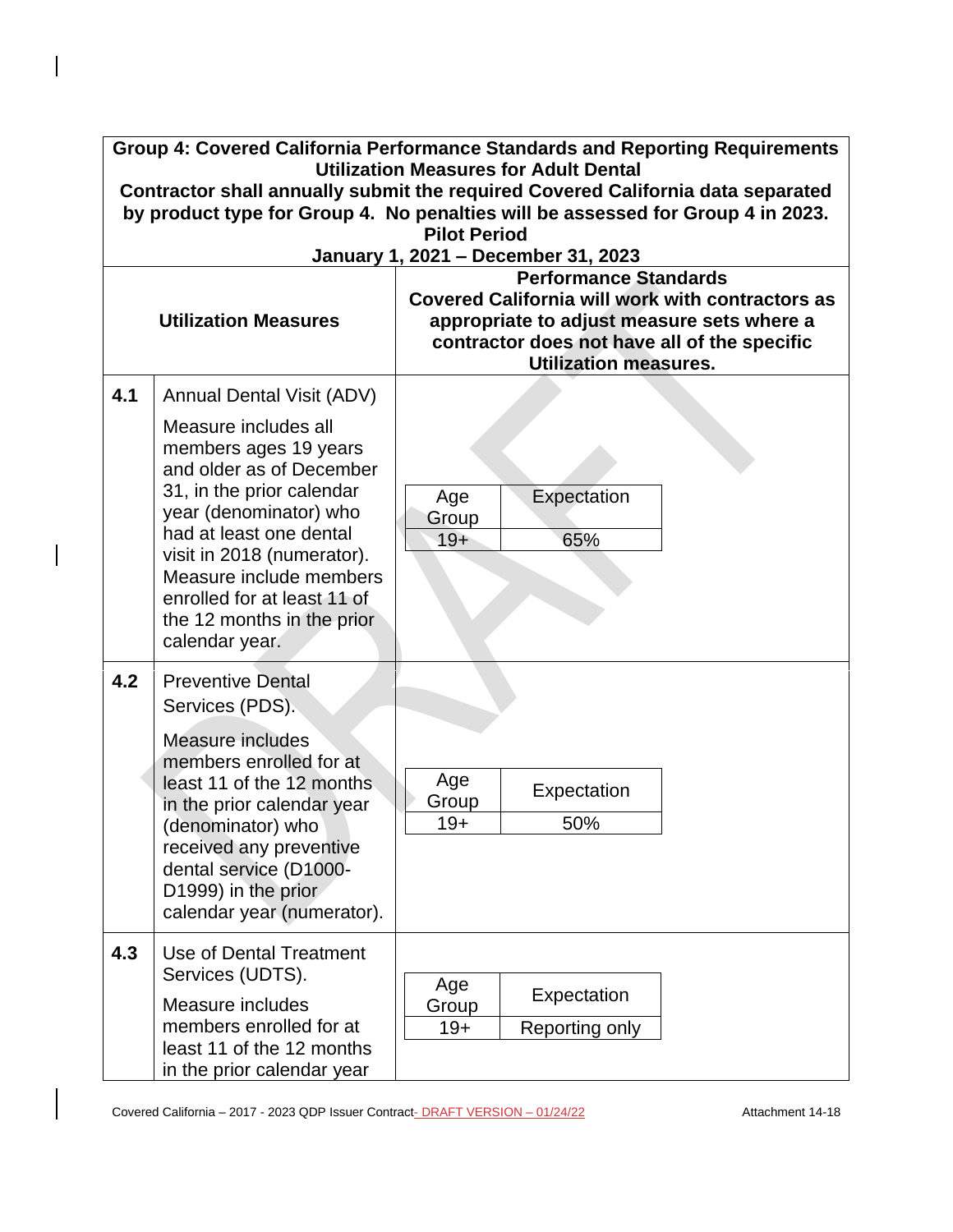| Group 4: Covered California Performance Standards and Reporting Requirements<br><b>Utilization Measures for Adult Dental</b>                                         |                                                                                                                                                                                                                       |  |  |
|----------------------------------------------------------------------------------------------------------------------------------------------------------------------|-----------------------------------------------------------------------------------------------------------------------------------------------------------------------------------------------------------------------|--|--|
|                                                                                                                                                                      | Contractor shall annually submit the required Covered California data separated                                                                                                                                       |  |  |
|                                                                                                                                                                      | by product type for Group 4. No penalties will be assessed for Group 4 in 2023.                                                                                                                                       |  |  |
|                                                                                                                                                                      | <b>Pilot Period</b>                                                                                                                                                                                                   |  |  |
|                                                                                                                                                                      | January 1, 2021 - December 31, 2023                                                                                                                                                                                   |  |  |
| <b>Utilization Measures</b>                                                                                                                                          | <b>Performance Standards</b><br><b>Covered California will work with contractors as</b><br>appropriate to adjust measure sets where a<br>contractor does not have all of the specific<br><b>Utilization measures.</b> |  |  |
| (denominator) who<br>received any dental<br>treatment other than<br>diagnostic or preventive<br>services (D2000-D9999) in<br>the prior calendar year<br>(numerator). |                                                                                                                                                                                                                       |  |  |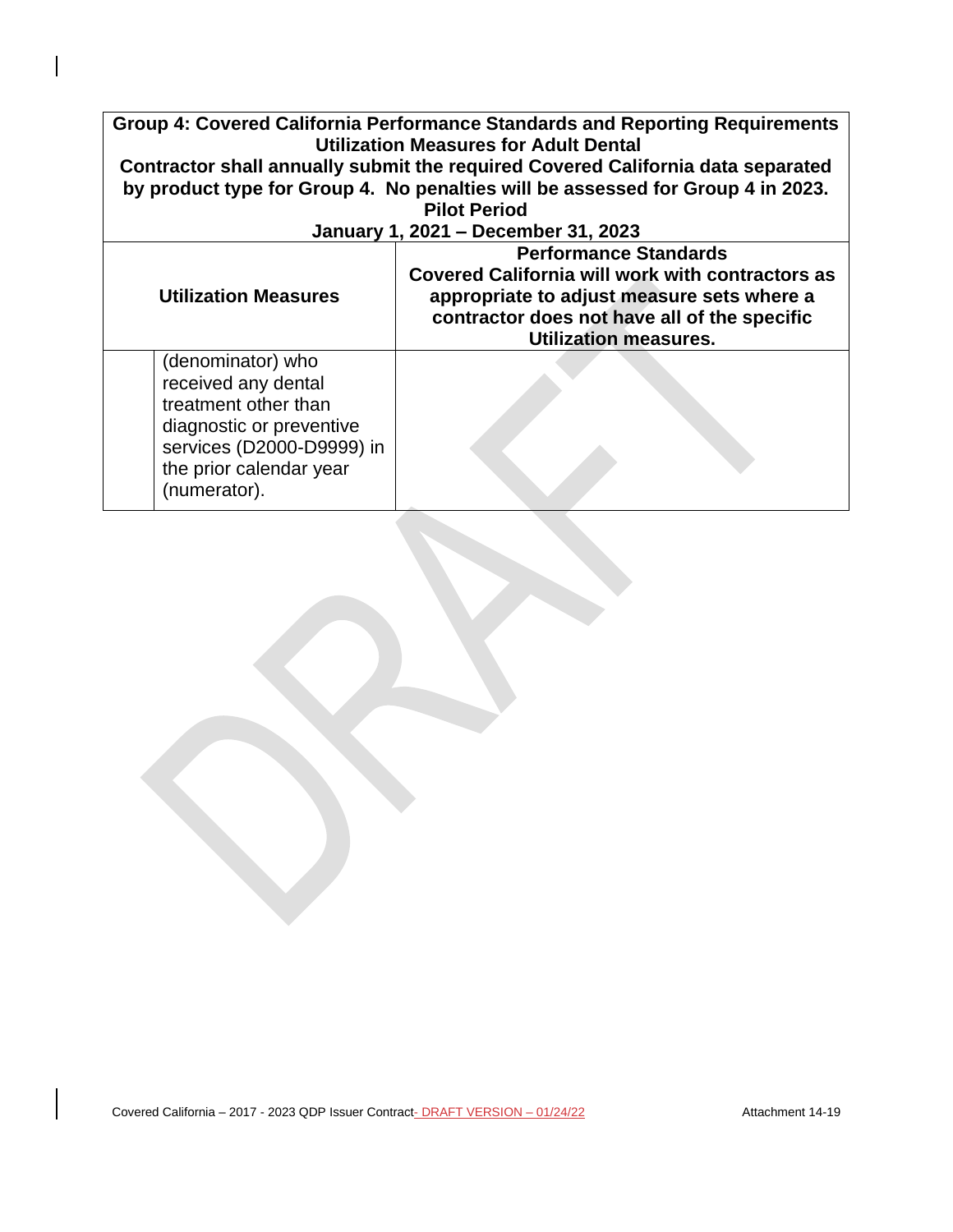# **Group 5: Covered California Performance Standards for Contractor: Quality and Delivery System Reform**

The following questions support the narrative reporting requirement for Performance Measurement Standards. In performing its services under this agreement, Contractor shall use commercially reasonable efforts to meet or exceed the Performance Measurement Standards. Group 5 expectations apply equally to Covered California for the Individual Market and small group lines of business and shall be reported separately. The completed questions are to be submitted to Covered California by February 28 of the contract year in electronic format to be determined by Covered California.

# **5.1 Attachment 7, 1.03(b) Reducing Health Disparities and Assuring Health Equity**

**5.1.1** Identify the sources of data used to gather members' race/ethnicity, primary language, and disability status. The response "enrollment form" pertains only to information reported directly by members or passed on by CalHEERS.

| <b>Data</b>    | Data Collection Method (Select all that          | <b>Percent of Covered</b> |
|----------------|--------------------------------------------------|---------------------------|
| <b>Element</b> | apply)                                           | <b>California</b>         |
|                |                                                  | membership for            |
|                |                                                  | whom data is              |
|                |                                                  | captured                  |
| Age            | <b>Enrollment form</b><br>$\circ$                |                           |
|                | Oral health risk assessment<br>$\circ$           |                           |
|                | Information requested upon website<br>$\circ$    |                           |
|                | registration                                     |                           |
|                | Inquiry upon call to customer service<br>$\circ$ |                           |
|                | Indirect method such as surname or<br>$\Omega$   |                           |
|                | zip code analysis                                |                           |
|                | Other (please explain)<br>$\circ$                |                           |
|                | Data not collected<br>$\circ$                    |                           |
| Race/ethnicity | <b>Enrollment form</b><br>$\circ$                |                           |
|                | Oral health risk assessment<br>$\circ$           |                           |
|                | Information requested upon website<br>$\circ$    |                           |
|                | registration                                     |                           |
|                | Inquiry upon call to customer service<br>$\circ$ |                           |
|                | Indirect method such as surname or<br>$\bigcirc$ |                           |
|                | zip code analysis                                |                           |
|                | Other (please explain)<br>$\circ$                |                           |
|                | Data not collected<br>$\circ$                    |                           |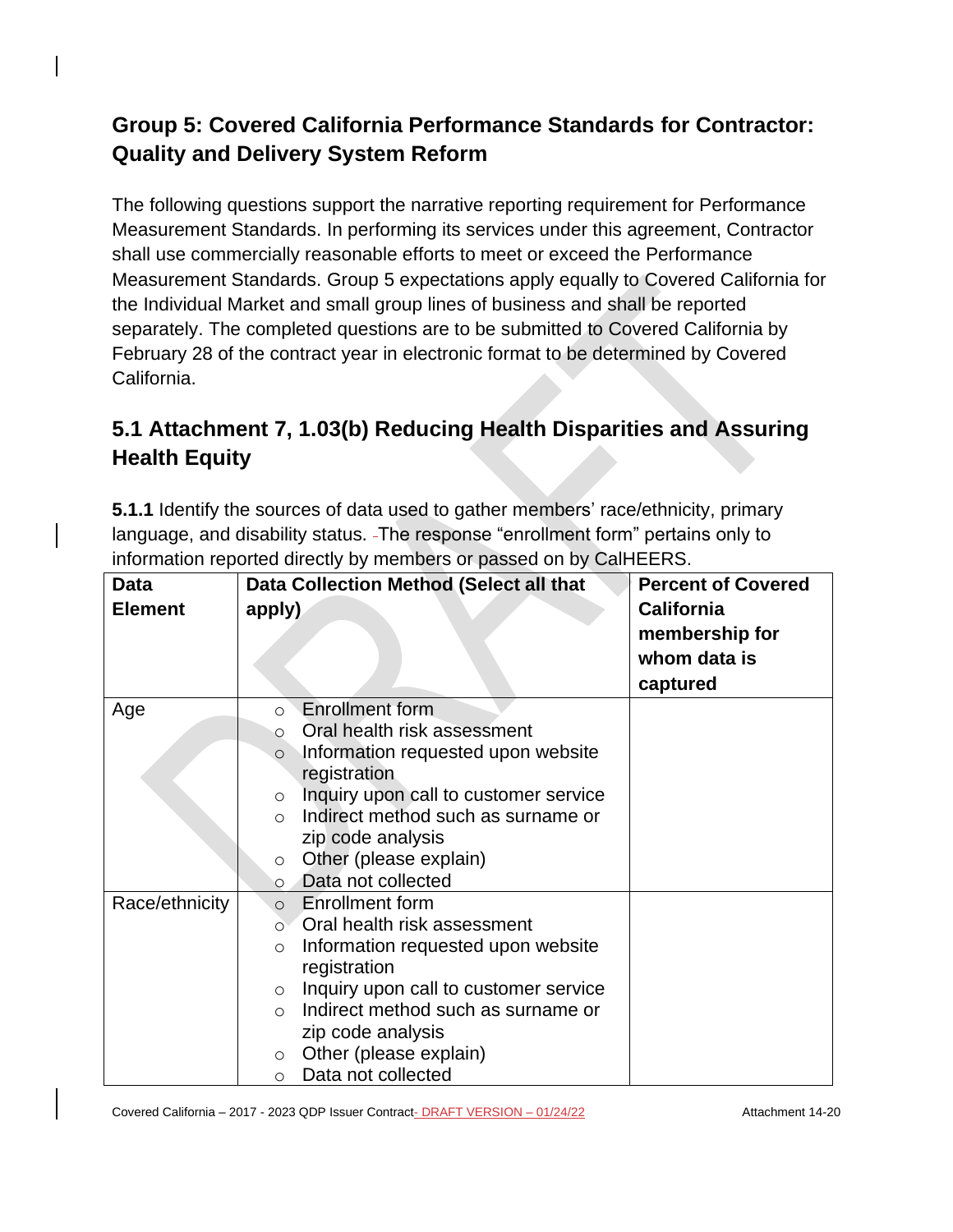| Primary           | Enrollment form<br>$\Omega$                      |
|-------------------|--------------------------------------------------|
| language          | Oral health risk assessment<br>$\circ$           |
|                   | Information requested upon website<br>$\circ$    |
|                   | registration                                     |
|                   | Inquiry upon call to customer service<br>$\circ$ |
|                   | Indirect method such as surname or               |
|                   | zip code analysis                                |
|                   | Other (Please explain)<br>$\circ$                |
|                   | Data not collected<br>$\circ$                    |
| <b>Disability</b> | Enrollment form<br>$\circ$                       |
|                   | Oral health risk assessment<br>$\Omega$          |
|                   | Information requested upon website<br>$\circ$    |
|                   | registration                                     |
|                   | Inquiry upon call to customer service<br>$\circ$ |
|                   | Indirect method such as surname or<br>$\bigcirc$ |
|                   | zip code analysis                                |
|                   | Other (Please explain)<br>$\circ$                |
|                   | Data not collected<br>$\circ$                    |

**5.1.2** If the Contractor answered "data not collected" in the data elements (5.1.1) above, please discuss how the plan is making progress on collecting data elements to support improving health equity.

**5.1.3** Indicate how race/ethnicity, primary language, and disability status data are used to address quality improvement and health equity. -Select all that apply.

- o Assess adequacy of language assistance to meet members' needs
- o Calculate dental quality performance measures by race/ethnicity, language, or disability status
- o Calculate member experience measures by race/ethnicity, language, or disability status
- o Identify areas for quality improvement
- o Identify areas for health education/promotion
- o Share provider race/ethnicity/language data with member to enable selection of concordant dentists
- o Share with dental network to assist them in providing language assistance and culturally competent care
- o Set benchmarks or target goals for reducing measured disparities in preventive or diagnostic care
- o Analyze disenrollment patterns
- o Develop outreach programs that are culturally sensitive (please explain)
- o Other (please explain)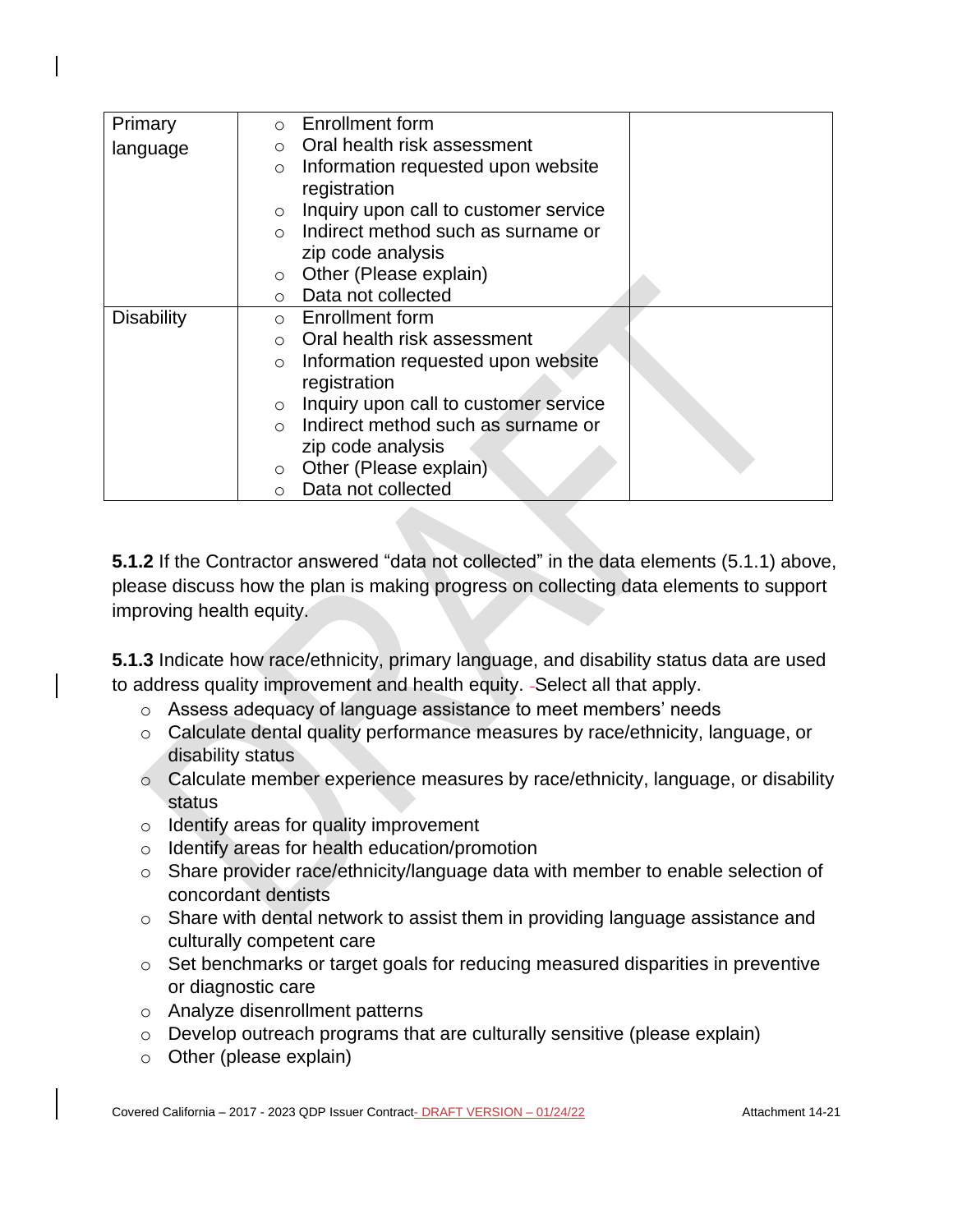- $\circ$  Race/ethnicity data not used for quality improvement or health equity
- o Language data not used for quality improvement or health equity
- $\circ$  Disability data not used for quality improvement or health equity

**5.1.4** If the Contractor answered "data not collected" in the data elements (5.1.1) above, please discuss how the plan is making progress on using data elements to support improving health equity.

## **5.2 Attachment 7, 2.05 Risk Assessment**

**5.2.1** Indicate features of the oral health risk assessment to determine Covered California enrollee Enrollee oral health status. - Select all that apply.

- o Oral health risk assessment offered online or in print
- o Oral health risk assessment offered through telephone interview with a live person
- o Oral health risk assessment offered in multiple languages
- o Upon completion of oral health risk assessment, risk-factor education is provided to member based on member-specific risk, e.g. if member reports tobacco use, education is provided on gum disease risk
- o Personalized oral health risk assessment report is generated with risk modification actions
- o Member is directed to interactive intervention module for behavior change upon risk assessment completion
- o Email on self-care generated based on Covered California enrollee Enrollee responses
- o Email or phone call reminders to schedule preventive or diagnostic visits generated based on Covered California enrollee Enrollee responses
- o Oral health risk assessment not offered

**5.2.2** Does the Contractor collect information on Covered California enrollee Enrollee oral health status using any of the following sources of data? Select all that apply.

- o Oral health risk assessment
- o Claims data
- o Other (please explain)
- o Data on oral health status not collected

**5.2.3** Discuss any planned activities to build capacity or systems to determine Covered California enrollee Enrollee oral health status.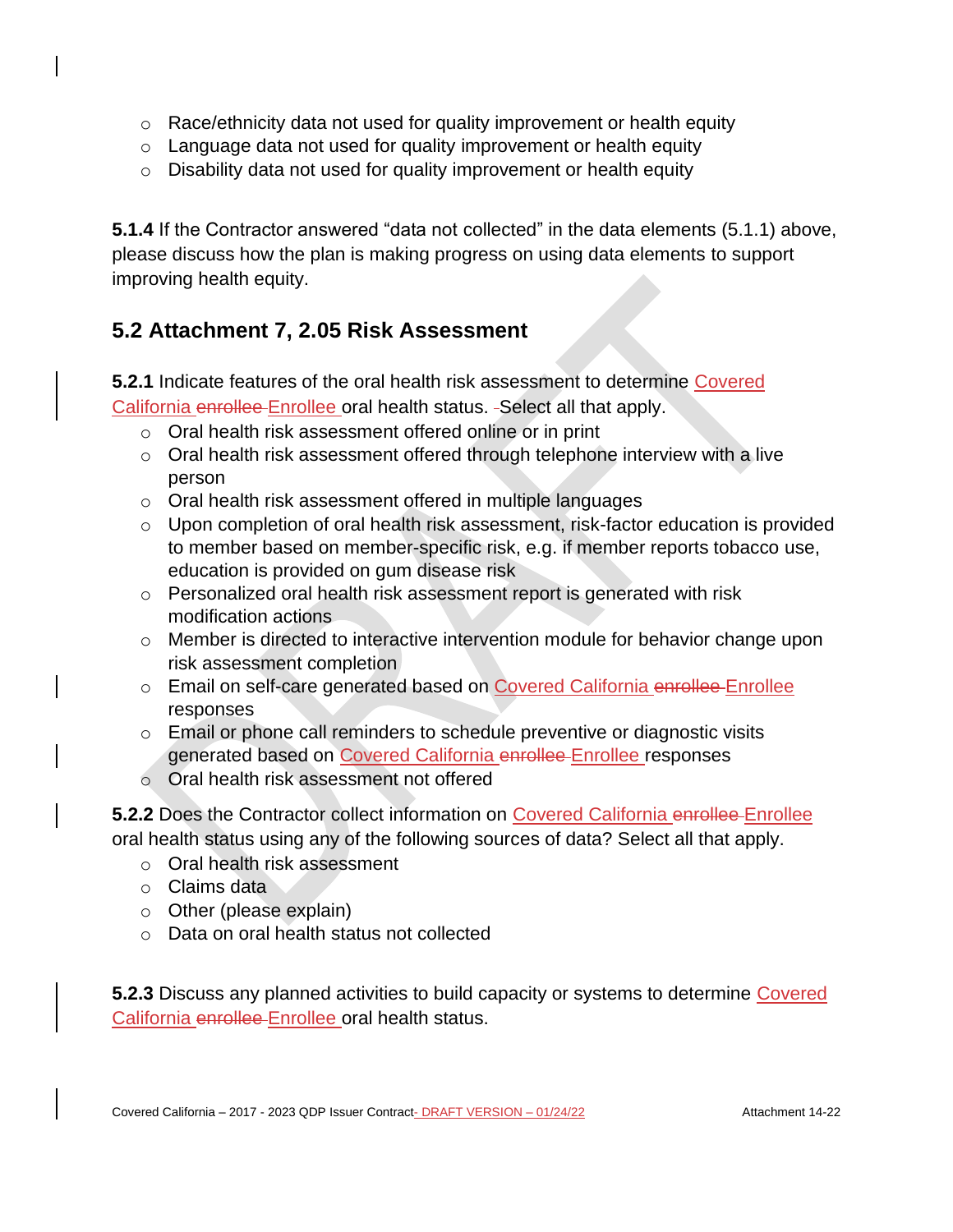# **5.3 Attachment 7, 2.06 Reporting to and Collaborating with Covered California Regarding Health Status**

**5.3.1** Does the Contractor use any of the following sources of data to track changes in oral health status among Covered California Plan-Enrollees? Select all that apply.

- o Oral health risk assessment
- o Claims data
- o Other (please explain)
- o Data on oral health status not used

**5.3.2** Discuss any planned activities to build capacity or systems to track changes in Covered California enrollee Enrollee oral health status.

## **5.4. Attachment 7, 3.01 Health and Wellness Services**

**5.4.1** Which of the following activities are used by the Contractor to encourage use of diagnostic and preventive services?

- o Mailed printed materials about preventive services with \$0 cost-share to members (oral exam, cleaning, X-rays)
- o Emails sent to membership about preventive services with \$0 cost-share to members (oral exam, cleaning, X-rays)
- o Automated outbound telephone reminders about preventive services with \$0 cost-share to members (oral exam, cleaning, X-rays)
- o Other (please explain)
- o No current activities used to encourage use of preventive services

**5.4.2** Discuss any planned activities to encourage use of diagnostic and preventive services.

**5.4.3** If Contractor indicated that any of the activities in 5.4.1 are used to encourage use of diagnostic and preventive services, please upload as an attachment screenshots and/or materials demonstrating these activities.

**5.4.4** Which of the following activities are used by the Contractor to communicate oral health and wellness (i.e. self-care for maintaining good oral health)?

- o Mailed printed materials about oral health self-care
- o Emails sent to membership about oral health self-care
- o Other (please explain)
- o No current activities used to encourage oral health self-care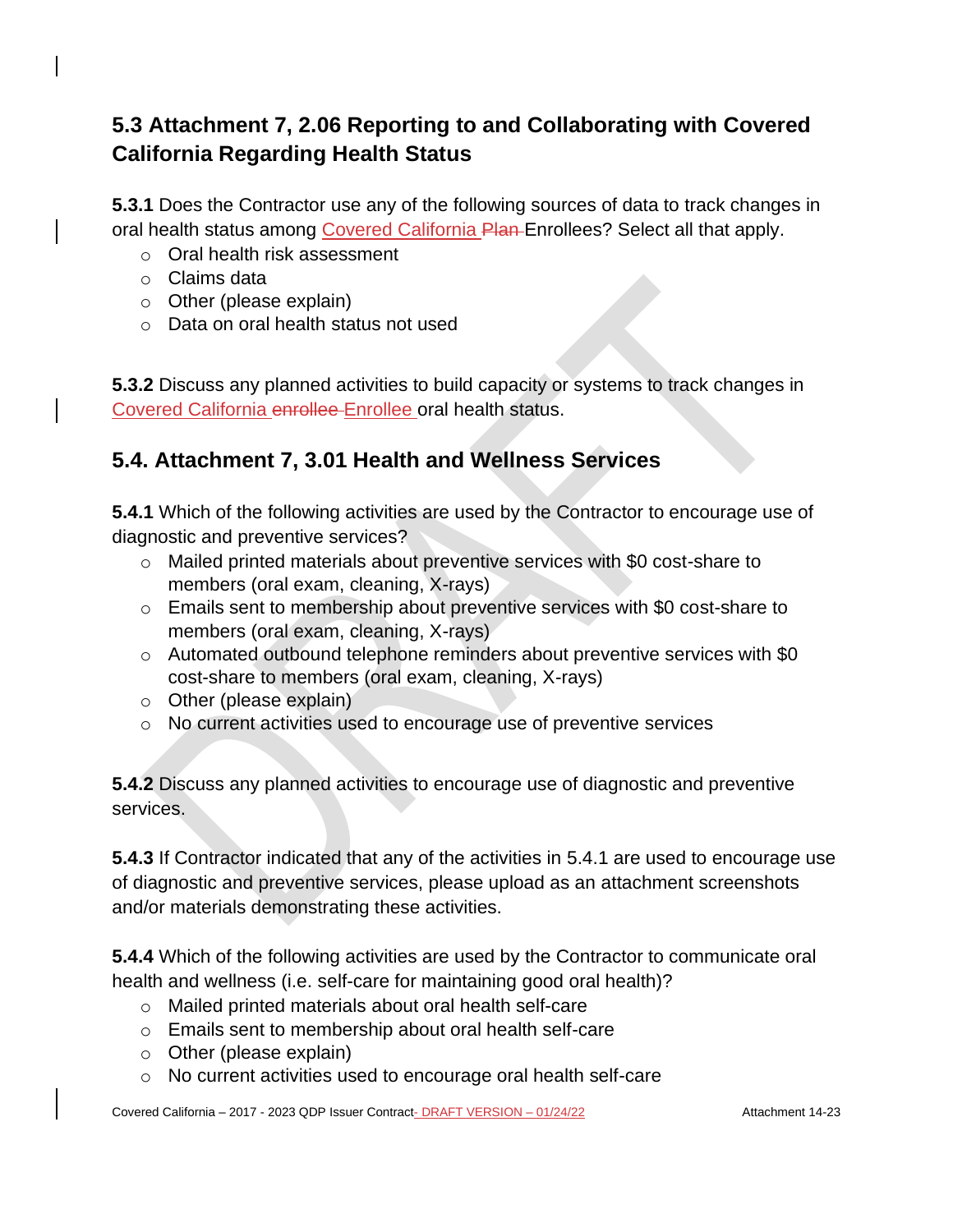**5.4.5** Discuss any planned activities to communicate oral health and wellness information to Covered California Enrollees.

**5.4.6** If Contractor indicated that any of the activities in 5.4.4 are used to communicate oral health and wellness, please upload as an attachment screenshots and/or materials demonstrating these activities.

# **5.5 Attachment 7, 3.02 Community Health and Wellness Promotion**

**5.5.1** Please indicate the type of initiatives, programs, and projects the Contractor supports and describe how such activities specifically promote community health and/or address health disparities. Select all that apply and provide a narrative report in the "details" describing the activity.

| <b>Type of Activity</b>                                        | <b>Details</b> |
|----------------------------------------------------------------|----------------|
| Internal facing, member-related efforts to promote oral        |                |
| health (e.g., oral health education programs)                  |                |
| External facing, high-level community facing activities (e.g., |                |
| health fairs, attendance at community coalitions,              |                |
| participation in health collaboratives)                        |                |
| Engaged with non-profit health systems or local health         |                |
| agencies to conduct community risk assessments to              |                |
| identify high priority needs and health disparities related to |                |
| oral health                                                    |                |
| Community oral health effort built on evidence-based           |                |
| program and policy interventions, and planned evaluation       |                |
| included in the initiative                                     |                |
| Funded community health programs based on needs                |                |
| assessment or other activity                                   |                |
| Plan is currently planning a community health promotion        |                |
| activity                                                       |                |
| Plan does not conduct any community health initiatives         |                |

# **5.6 Attachment 7, 4.02 Promoting Development and Use of Care Models**

**5.6.1** If applicable to the QDP Issuer's delivery system, please report the number of Covered California enrollees Enrollees who have been assigned a primary care dentist.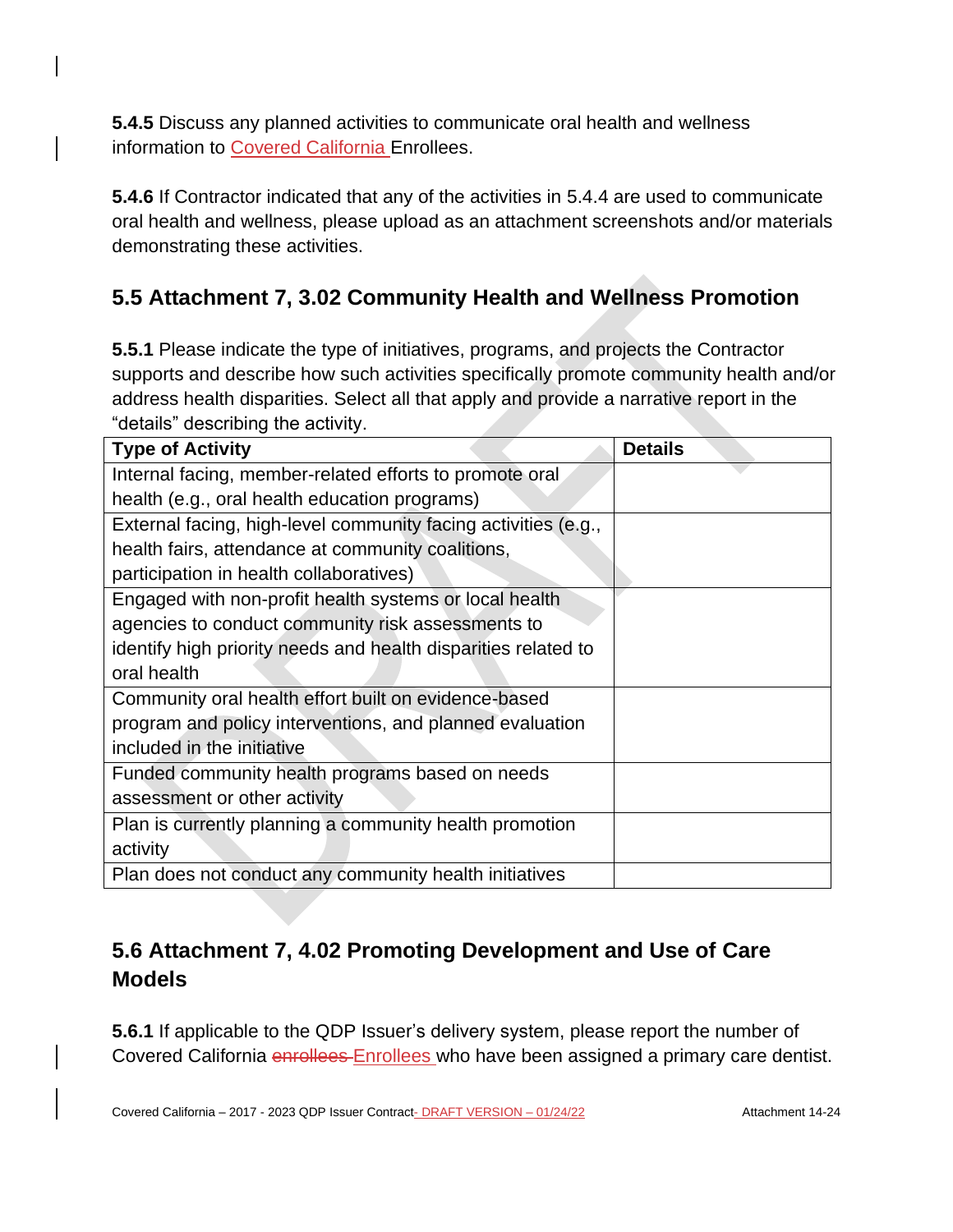| Number of Covered California enrollees |  |
|----------------------------------------|--|
| Enrollees who have been assigned a     |  |
| primary care dentist                   |  |
| Number of Covered California enrollees |  |
| <b>Enrollees</b>                       |  |

**5.6.2** If assignment to a primary care dentist is not required, describe how Contractor encourages member's use of dental home.

**5.6.3** If assignment to a primary care dentist is not required, describe how Contractor encourages contracted providers to retain patients for continued care.

# **5.7 Attachment 7, 4.03 Identification and Services for At-Risk Covered California Enrollees**

**5.7.1** How does the Contractor currently identify at-risk Covered California enrollees Enrollees, which may include members with existing or newly diagnosed needs for dental treatment or members with co-morbid conditions?

- o Claims data
- o Website registration prompts self-report of existing/newly diagnosed need for dental treatment and/or co-morbid conditions
- o Oral health risk assessment
- o Other (please explain)
- o Plan does not currently identify at-risk Covered California enrollees Enrollees

**5.7.2** Discuss any planned activities to identify at-risk Covered California enrolleesEnrollees.

## **5.7.3** Please report the number of Covered California enrollees Enrollees who have been identified as "at-risk."

| Number of Covered California enrollees |  |
|----------------------------------------|--|
| Enrollees who have been identified as  |  |
| "at-risk"                              |  |
| Number of Covered California enrollees |  |
| <b>Enrollees</b>                       |  |

# **5.8 Attachment 7, 5.01 Provider Cost and Quality**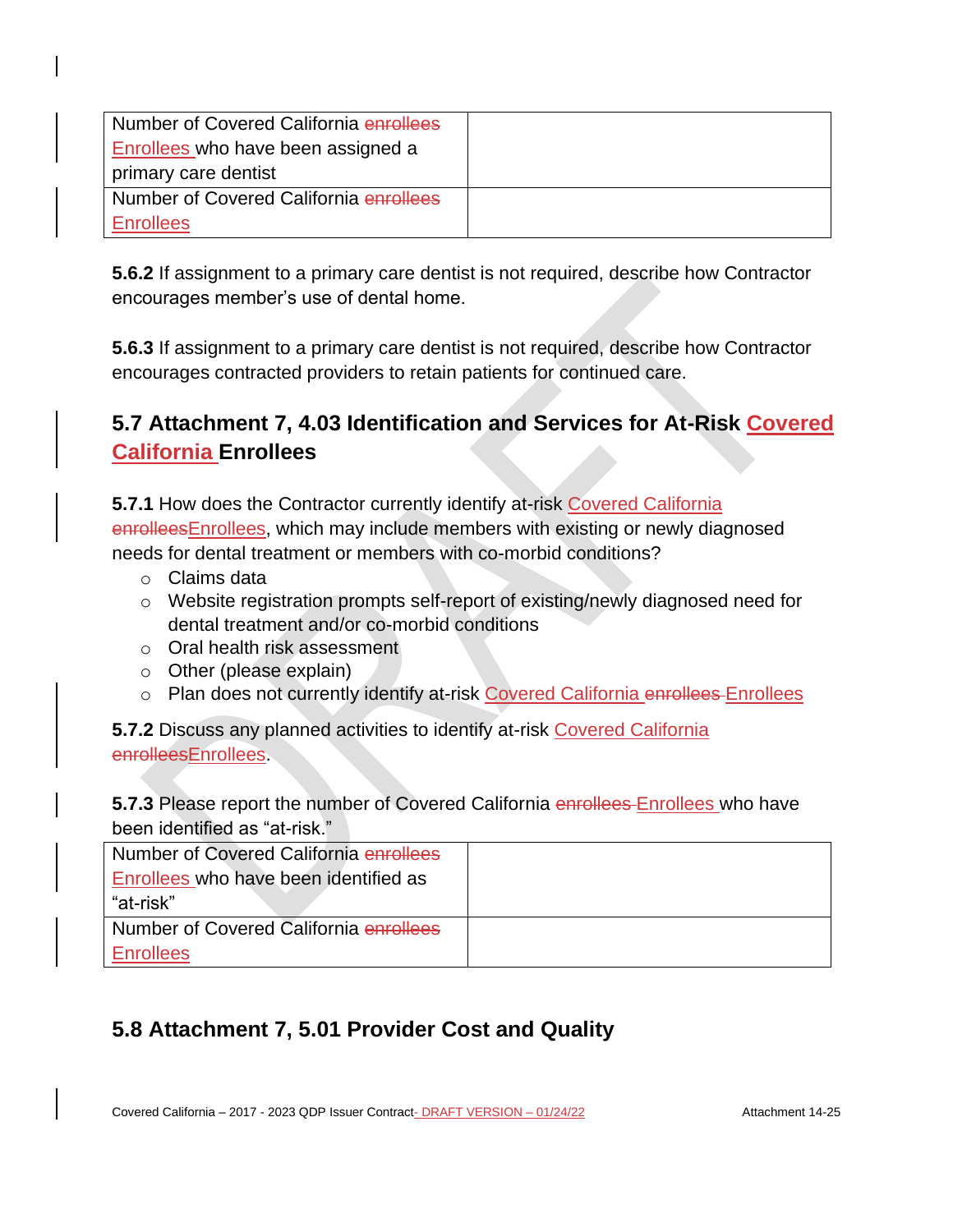**5.8.1** Indicate how the Contractor provides members with cost information for network providers. Select all that apply.

- o Web site includes a cost calculator tool for dental services (e.g. crowns, casts, endodontics, periodontics, etc.)
- o Web site provides information on average regional charges for dental services (e.g. crowns, casts, endodontics, periodontics, etc.)
- o Cost information on provider-specific contracted rates available upon request through Web site or customer service line
- o Members directed to network providers to request cost information
- $\circ$  Other (please explain)
- o Cost information not provided to membership

**5.8.2** If the plan does not currently provide members with cost information, please report how the Contractor intends to make provider-specific cost information available to members.

**5.8.3** To what extent does the Contractor encourage use of high quality network dental providers?

- o Auto-assign members to high-performing dental providers
- o Identify high-performing providers through the provider directory or other web site location
- o Customer service referral to dental provider
- o Other (please explain)
- o Contractor does not encourage use of high-performing dental providers

**5.8.4** If the Contractor encourages use of high-performing dental providers, what criteria does the Contractor use to identify high-performing providers?

- o Dental quality measures
- o Health improvement initiatives
- o Preventive services rendered
- o Patient satisfaction
- o Low occurrence of complaints and grievances
- o Other (please explain)
- o Contractor does not encourage use of high-performing dental providers

**5.8.5** If the plan does not currently identify or encourage use of high-performing dental providers, please report how the Contractor intends to identify high-performing dental providers.

# **5.9 Attachment 7, 5.03 Covered California Enrollee Benefit Information**